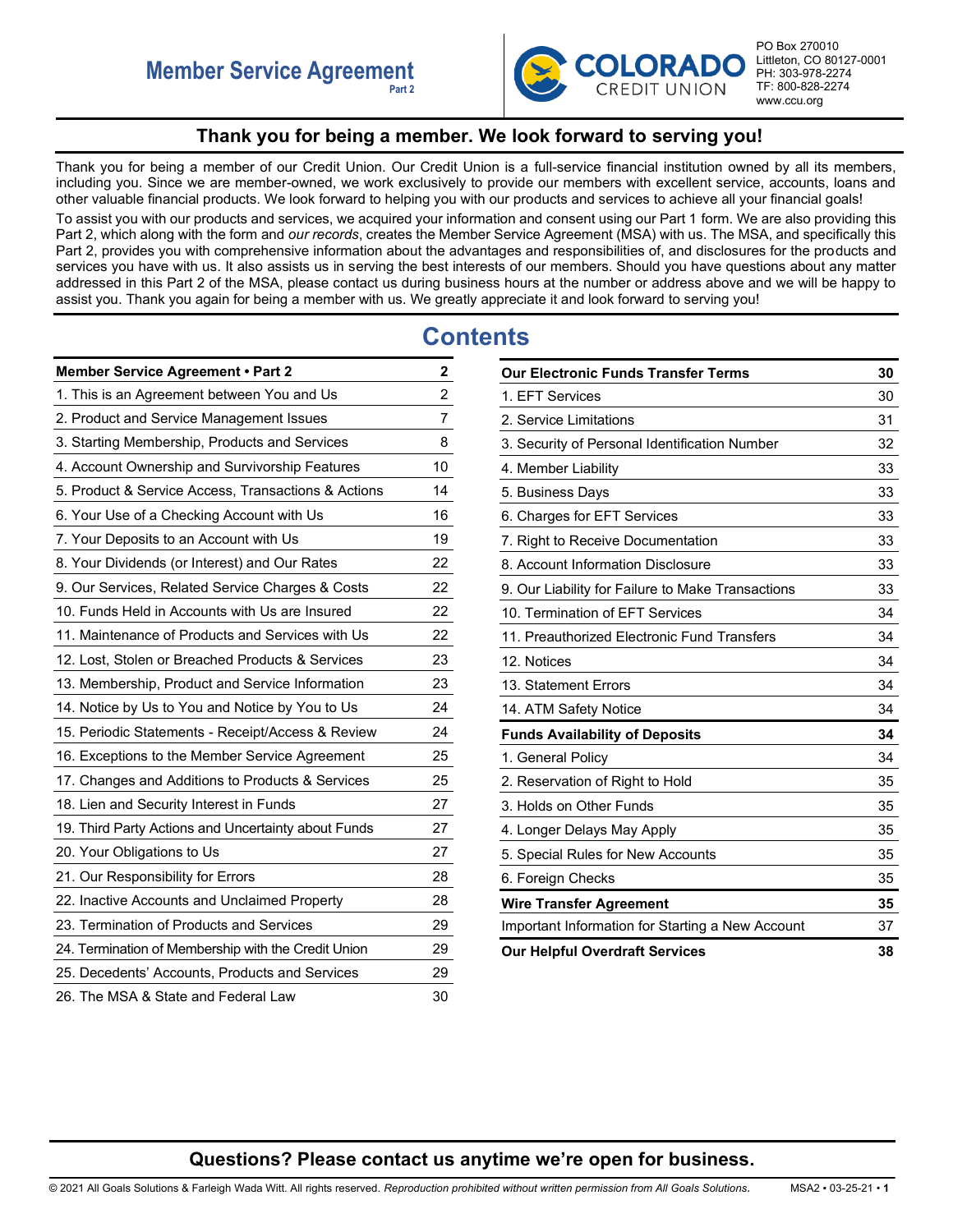# **Member Service Agreement • Part 2**

# <span id="page-1-1"></span><span id="page-1-0"></span>**1. This is an Agreement between You and Us**

**a. The Purpose of this Part 2 of the Member Service Agreement**  This Member Service Agreement (MSA) Part 2 provides you with comprehensive information about the privileges and responsibilities of the products and services you have with us. It also assists us in serving the best interests of the members of our Credit Union. Please read and keep a copy of this MSA Part 2 *document*, and all contracts you have with us, for future reference.

# **b. Agreement to Membership, Products and Services**

When you join our Credit Union and start accounts, loans, products and services with us, you may sign a Part 1 service form, and will be provided or be able to access this Part 2 *document*. The Parts 1 and 2, along with the related information and *documents* in *our records*, create the Member Service Agreement with us.

We refer to our Member Service Agreement form as a "Part 1 form" or "service form." We (or you) may complete the form, which you review and sign or authorize to use our products and services. The form may include information about you, the ownership and survivorship features of accounts, and the products and services you have requested. This information is entered in our *documents* or *computer system*. In fact, the service form may consist entirely of information in our *computer system*. The forms, *documents* and information are retained in *our records* and are used to start, maintain and *manage* the products and services you have with us. They are the first part of our Member Service Agreement - the "Part 1."

We refer to this *document* as the "Part 2" of our Member Service Agreement. The Part 2 explains the *terms* of membership, products and services with us. It also includes "Our Electronic Funds Transfer Terms," "Funds Availability of Deposits," "Our Rates & Service Charges" and "Our Privacy Notice." Most of these disclosures are found at the end of this Part 2, and are also accessible separately from the Part 2 on our website or on request from us. The Part 2 is the second part of our Member Service Agreement.

You understand that Parts 1 and 2, along with the information and *documents* in *our records*, create a legally binding contract with us. This contract is the Member Service Agreement, which we refer to as the "MSA." The MSA addresses how membership, products and services are started, confirmed, maintained, reviewed, changed, added or terminated (please see the word "*action*" in Provision 1.e.). The MSA applies when you *take actions, conduct transactions on* or use our products and services. It also addresses how we *manage* and communicate with you about our products and services. The *terms* of the MSA apply to all products and services unless those *terms* are superseded (controlled) by specific provisions in the contracts for those products and services. The MSA also applies to any person or organization that wants to *take action*, *conduct a transaction* or requests us to act on any matter concerning the business of our Credit Union. You consent to the *terms* of the MSA when you apply for membership, share your information with us, sign or authorize a *document*, use a product or service, receive or have access to a periodic statement, or request to do, or do, business with us *by any method we allow*. When you perform any of the preceding activities, you also affirm all the information you provide to us is complete and true, and any *document* has been completed and the information has been entered accurately in a *document* or our *computer system* and according to your instructions**,** as reflected in *our records*. You agree we may rely exclusively on the *terms* of the MSA and have no obligation to rely on any non-Credit Union documentation unless otherwise required by law. You understand you may contact us and request to review or access a paper or *electronically managed* copy of your information or *document* in *our records*, the current version of this Part 2, and all disclosures or other contracts, any time we are open for business. You may also access a current version of this Part 2 and all disclosures on our website at [www.ccu.org.](www.ccu.org)

**1) Your Planning Needs & Legal and Other Advice.** Please make sure the ownership and survivorship features of the account(s) you have with us match your financial and estate planning needs. This is particularly important if you have requested to have more than one account with us, or have designated a beneficiary/POD payee or beneficiaries/POD payees on the account(s) with us (please see Provision 4.). Your affirmation that the account(s) you have with us match your financial and estate planning needs helps us provide you with excellent service and manage the account(s) according to your wishes. We cannot and do not provide legal, financial, tax or other professional advice. Should you need such advice, please consult your own professional. We can however help you and your professional with any questions about our credit union and its products and services, which we are pleased to do anytime during business hours.

### **c. Organization of this Part 2 of the MSA**

The twenty-six (26) Provisions of the Part 2 are organized chronologically, starting with important information, definitions and *management* matters you should know about the MSA. The Part 2 then addresses membership and starting new products and services. The Part 2 thereafter explains how you may *conduct transactions on* and use our products and services, and how we maintain and *manage*  them. It also describes how you or we may make changes and additions to products, services and the contracts that govern them. Finally, the Part 2 addresses product and service termination issues. The Part 2 concludes with four (4) important disclosures that also affect our accounts, products and services: "Our Electronic Funds Transfer Terms," "Funds Availability of Deposits," "Our Rates & Service Charges" and "Our Privacy Notice." You may see the general organization of the Part 2 by reviewing the left side of the Table of Contents, which contains the twenty-six (26) Provisions, and then the right side of the Table of Contents, which contains the disclosures. You may access any Provision or disclosure by page number, or by clicking on the title of the Provision or disclosure in the PDF of the Part 2. You may return to the Table of Contents in the PDF of the Part 2 by clicking on the acronym "TOC" located in the right lower corner of the PDF. Should you have questions about the organization of the Part 2, please contact us during business hours and we will be happy to assist you.

# **d. Questions? Please Contact Us at Your Earliest Convenience**

You may visit our branch or contact us at 303-978-2274 or toll free at 800-828-2274 during business hours for assistance with questions or concerns about the accounts, loans, products or services you have with us. It is important you read and follow the *terms* of the MSA so 1) we meet your product and service needs, 2) you fully benefit from the advantages of membership with us, and 3) you fulfill all your responsibilities and avoid service charges, costs, losses or liability. The MSA is written in English. It is your responsibility to get help from someone you choose if you have any difficulties in reading or understanding the MSA. Also, if you attempt to initiate an *action* or *transaction on* a product or service by communicating with us in a language other than in English, we have no obligation to permit or conduct the *action* or *transaction* unless we communicate about the *action or transaction* with you in that language. If you need help with any matter addressed in the MSA, contract, product or service, please contact us at your earliest convenience.

#### **e. Important Definitions for the Member Service Agreement**

A number of important words and phrases used throughout the MSA are identified below by bolded capitalized words and phrases, and defined in alphabetical order (with the exception of "You" and "Us," which are defined first). To assure you are aware of specific important definitions, several key and frequently used words and phrases that follow are *italicized* throughout this Part 2. They include *action*, *by any method we allow*, *computer system*, *document*, *electronically manage, manage, our records, terms* and *transaction*. Please contact us during business hours with any questions you may have about the definitions of the MSA.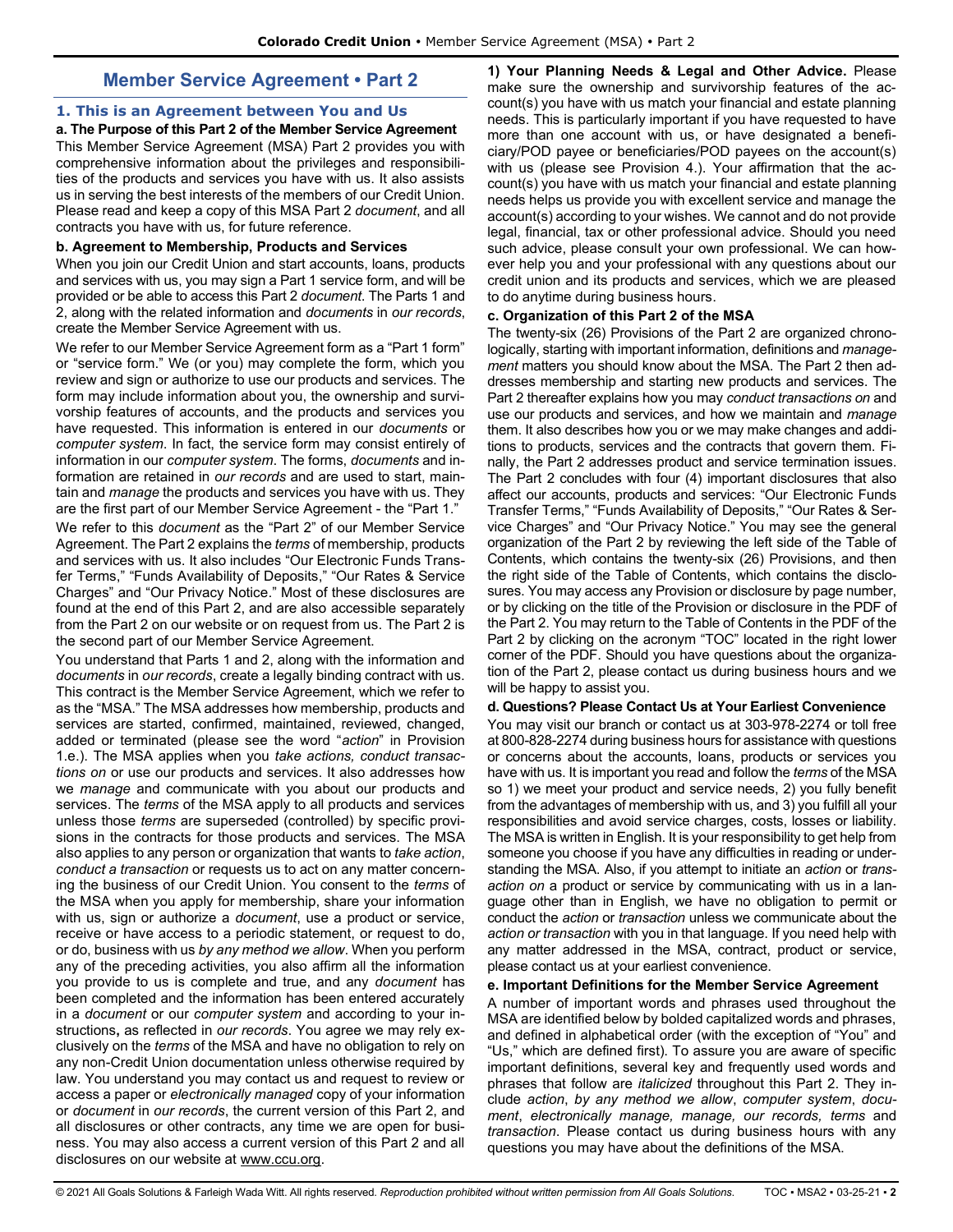**You and Us.** The words "you" and "your" mean 1) a member, owner, trustee, fiduciary, transactor, information user or person who requests to *take action* or *conduct a transaction on* membership, accounts, loans, products or services with us, and 2) any person or organization that requests us to act on any matter concerning the business of our Credit Union. The words "we," "our" and "us" mean the Credit Union and our associates.

**Accessible.** We use the words "accessible," "access" and "accessibility" to explain how 1) we may provide, and you may review and obtain, paper or *electronically managed documents* and the information that pertains to products and services with us, and 2) you may start and use a product or service *as we allow.* 

**Account.** The words "account" and "subaccount" mean one of three (3) types of savings products you may start and use to hold your funds with us: a savings (share) account, a checking (share draft) account or a term account (commonly referred to as a certificate or share certificate account). Accounts, along with membership and loans, are one of the three primary categories of products at our Credit Union. For further information, please see Provisions 2.k., 4., 6., 7. and 25.

**ACH.** Is an abbreviation for an automated clearing house *transaction*, which is an electronic credit to or debit from an account with us processed through an automated clearing house network. An ACH is an electronic fund transfer (EFT).

**Action.** The word "*action*" and the phrases "*action on*," "*take action*" and "*take action on*" mean to start, confirm, maintain, review, change, add or terminate membership, accounts, loans, products or services with us *by any method we allow*.

**Add.** The words "add," "adding," "addition" and "additional" mean to *take action* to start and add a new account, product or service to the current products and services you have with us *by any method we allow*. We may note an addition by placing an "A" (for added) in a box on our form. For further information, please see Provision 17.

**AIF.** Is an abbreviation for an attorney-in-fact of a power of attorney.

**As We Offer.** The phrases "as we offer" and "we offer" mean the products and services we may provide, and the methods (ways) you may access them. For further information, please see Provision 1.f.2).

**Associate.** The word "associate" and the phrases "associated person" and "associated organization" mean any person or organization employed or approved by us to assist us in any way with the business of our Credit Union.

**ATM.** Is an abbreviation for an Automated Teller Machine.

**Attorney-in-Fact.** The phrase "attorney-in-fact" means an attorney-in-fact under a power of attorney. An attorney-in-fact may be named as an attorney-in-fact on a service form or in *our records* and *managed* as *we allow*. For further information, please see Provision 4.g.

**Beneficiary.** The word "beneficiary" and the phrase "payable on death (POD) payee" mean a person or organization designated to receive the funds on the death of the owner (or the last owner) on an account. For further information, please see Provisions 4.a., b. and 25.b.

**By Any Method We Allow.** The phrases "*by any method we allow*," "*as we allow*" and "*we allow*," and the word "method" mean the ways you may start, consent to, access, *take actions, conduct transactions on* or use membership, accounts, loans, products and services with us in-person, online or by phone, mail or ATM as we offer. For further information, please see Provision 2.i.

**Change.** The words "change," "changed," "changing," "revise," "revised," "revising," "update," "updated" and "updating" mean to *take action* to amend or modify any information, contract or matter pertaining to a person, account, product or service, or add a person to or remove a person from an account, product or service *as we allow*. We may note a change by placing a "C" (for changed) in a box on our form. For further information, please see Provision 17.

**Check.** The word "check" means a check, share draft or draft issued, negotiated, deposited, collected, presented, paid or dishonored in any physical or *electronic* format we recognize. For further information, please see Provisions 6., 7., 15. and 22.b.

**Close.** The words "close," "closed" and "closing" mean to "terminate" an account, product, service or contract *as we allow*. Please see the definition of "Terminate."

**Computer System.** The phrase "*computer system*" means, but is not limited to, all hardware, software and technology we use to *electronically manage* any aspect of our Credit Union's business, including your *actions* and *transactions on* membership, accounts, loans, products, services, information and *documents*. Our data processing system is part of our *computer system*, and our *computer system* is part of *our records*. For further information, please see Provision 2.e.

**Conduct.** The words "conduct," "conducts" and "conducting" mean your consent and 1) performance of a *transaction* to deposit or withdraw funds from, 2) access to information about, or 3) use of, a product or service *by any method we allow*. For further information, please see Provisions 2.i. and 5.

**Consent.** The words "consent," "agree," "authorize," "authorization" and "authorizing" mean your assent to (approval of) 1) the MSA and any contract, as applicable, 2) any product or service, and 3) any *actions, transactions on* and use of membership, accounts, loans, products or services *by any method we allow*. For further information, please see Provision 2.b.

**Contents.** The word "Contents" and the phrase "Table of Contents" refer to the first page of this Part 2 *document* that lists the twentysix (26) Provisions (in the left column) and the Disclosures (in the right column) that are contained in this Part 2. You may access a specific Provision or disclosure by clicking on the title in the Table of Contents in the PDF of the Part 2. You may also go to the Table of Contents from anywhere in the Part 2 by clicking on the acronym "TOC" located in the right lower corner in the PDF of the Part 2.

**Contract.** The words "contract" and "agreement" mean the MSA, any other contract or agreement that addresses membership, accounts, loans, products and services you have with us, and any changes or additions we make to the MSA, contract or agreement from time to time. For further information, please see Provision 1.f.2).

**Costs.** The words "cost" and "costs" mean all expenses, employee time, fees, charges, reimbursements, penalties, attorney or other professional fees, collection costs, losses, liabilities, physical damages, travel and related expenditures or litigation we incur addressing any matter involving you or the products and services you have with us.

**Disclosures.** The words "disclosure" and "disclosures" generally mean the explanatory information that addresses your rights under specific federal or state laws that we provide (or you may access) along with or separately from this Part 2, and are part of the MSA. Please review the right column of the Table of Contents to see the disclosures included at the end of this Part 2.

**Document.** The words "*document*" or "*documents*" mean, but are not limited to, anything on paper or any *electronically managed* copy, image, text, information, data, record and file we create or use to *manage* any aspect of our Credit Union's business, including your *actions* and *transactions on* our products and services. An example of a typical *document* is a contract you authorize to start a product or service with us. Our *documents* are retained *in our records*. For further information, please see Provision 2.d.

**Documentation.** The word "documentation" means anything on paper or any *electronically managed* copy, image, text, information, data, record and file you offer to us (or we request) to perform due diligence or verify your authority to allow you to *take action* or *conduct a transaction on* a product or service. For further information, please see Provision 2.d.1).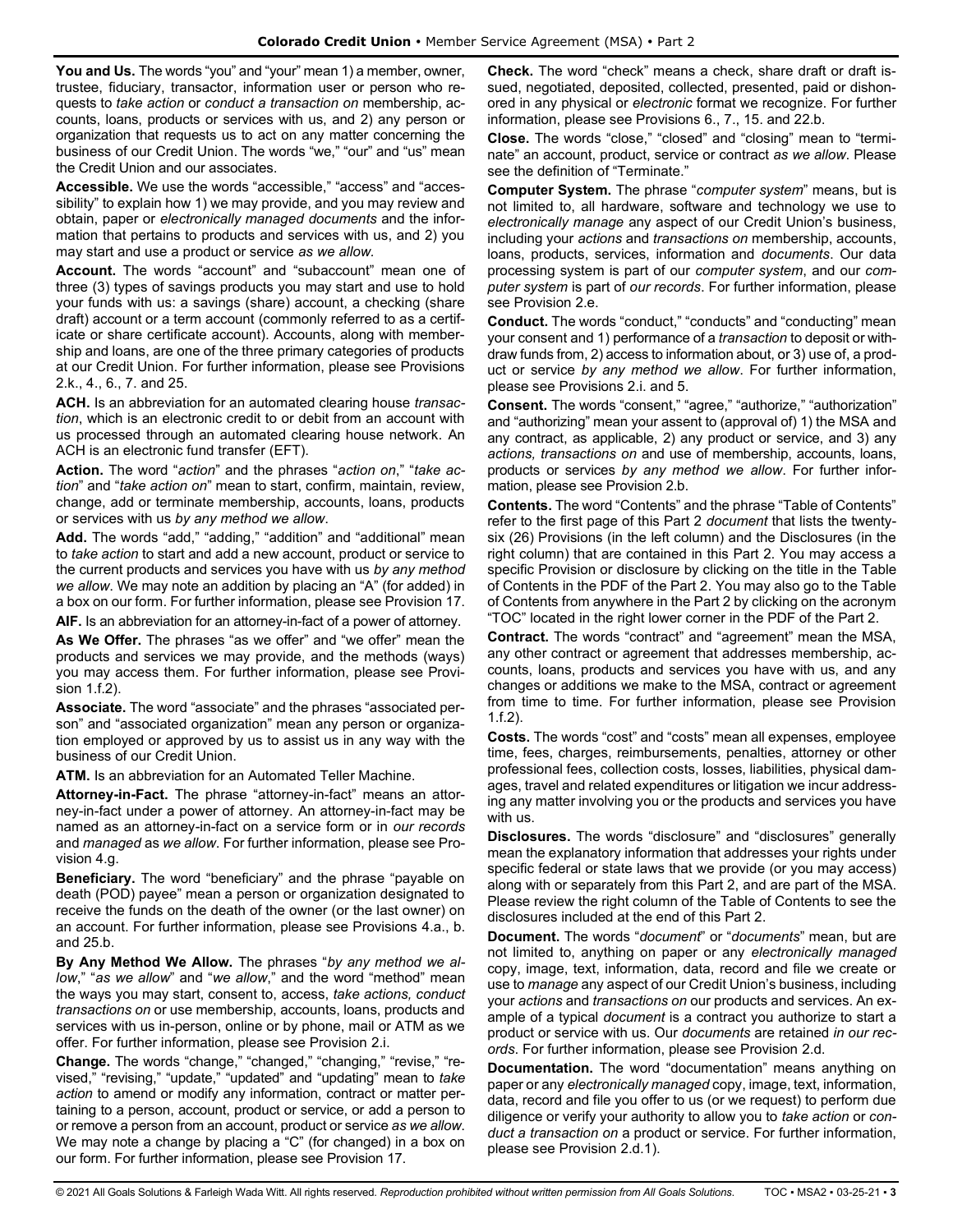**EIN.** Is an abbreviation for Employer Identification Number.

**EFT.** Is an abbreviation for electronic fund transfer, which is an electronic credit to or debit from an account with us. For further information, please see "Our Electronic Funds Transfer Terms" at the end of this Part 2 of the MSA.

**Electronically Manage.** The phrases "*electronically manage*," "*electronically managed*," "*electronic management*" and the words "*electronically"* and *"electronic"* mean the use of our *computer system* and technology to create, start, enter, obtain consent to, copy, image, retain, provide, operate, conduct, execute, facilitate, secure, administer, maintain, support, service, assist with, change, add, update, collect on, terminate and protect any aspect of our Credit Union's business. This definition includes the *electronic management of* all your information, *documents*, *actions* and *transactions on* our products and services. For further information, please see Provision 2.e.1).

**Enter.** The words "enter," "entered," "entering," "note," "noted," "noting," "reflect," "reflected" and "reflecting" mean that we (or you**,** *as we allow*) type, input or write your information in *documents* or our *computer system* that pertains to your *actions* and *transactions on* our products and services, which becomes part of and is retained in *our records*.

**Fiduciary.** The word "fiduciary" refers to a relationship in which a person or organization has a responsibility to act for the benefit of another person, organization or purpose. A fiduciary may be named as a fiduciary on a service form or in our *computer system* and *managed* as *we allow*. For further information, please see Provisions 4.d. through i.

**Funds Availability of Deposits.** Is the explanatory information we provide about your rights concerning the availability of funds from deposits to an account with us. Please see "Funds Availability of Deposits" at the end of this Part 2 of the MSA.

**ID.** Means current government-issued photo identification.

**Initiate.** The words "initiate," "initiated" and "initiating" mean to "start" products or services *as we allow*. Please see the definition of "Start."

**Internet Service**. The phrases "internet service," "internet services," "e-commerce services" and "online services" mean our products and services that can be accessed and used through the internet as we offer, which are part of our *computer system*.

**IRS.** Is an abbreviation for the Internal Revenue Service.

**Item.** The word "item" means a promise or order to pay money in any form or medium we recognize.

**Loan.** The word "loan" means one of our lending products. Loans, along with membership and accounts, are one of the three primary categories of products at our Credit Union.

**Maintain.** The words "maintain," "maintaining" and "maintenance" mean your and our activities to keep the accounts, loans, products, services, *actions*, *transactions*, information and *documents* you have with us active, operational and current. For further information, please see Provision 11.

**Manage.** The words "*manage*," "*management*" and "*managing*" mean all our work-related activities to create, start, enter, obtain consent to, copy, image, retain, organize, provide, operate, conduct, execute, facilitate, secure, administer, maintain, support, service, assist with, change, add, update, collect on, terminate and protect any aspect of our Credit Union's business. The definition of "*manage*" includes the *management* of all your information, *documents*, *actions* and *transactions on* our products and services. *Electronic management* (as defined in this Part 2) is one way we *manage* our business and the accounts, products and services you have with us. For further information, please see Provisions 2. and 11.

**Member.** The word "member" means a person who has met the requirements of membership and has joined our Credit Union. The privilege of membership, along with accounts and loans, is one of the three primary categories of products at our Credit Union. For further information, please see Provision 3.

**Member Service Agreement.** The Member Service Agreement (the MSA) is a contract composed of our Part 1 service form, the *documents* and information in *our records* and this Part 2.

**Membership Share.** The phrase "membership share" means a specific amount of your money in an account that represents the required deposit to be a member and owner of our Credit Union.

**Mobile Device.** The phrase "mobile device" means any transportable equipment or technology (typically a phone or tablet) that allows you to access the internet to *take actions*, *conduct transactions* or use the products and services as we offer.

**MSA.** Is an abbreviation for the Member Service Agreement, which is a contract composed of our Part 1 service form, the *documents* and information in *our records* and this Part 2.

**NACHA.** Is an abbreviation for the National Automated Clearing House Association, which operates the Automated Clearing House (ACH) *transactions system*. For further information, please see Provision 5.c.

**Open.** The words "open," "opened" and "opening" mean to "start" membership, accounts, products or services with us *as we allow*. Please see the definition of "Start."

**Organization.** The word "organization" means a business, association or other private or government entity, whether formally organized and/or recognized under the law or not.

**Original.** The word "original" refers to the first *document* (such as a Part 1 or other form) we use to start new products and services. We may note the original use of a form by placing an "O" (for original) in a box on the form.

**Our Check.** The phrase "our check" means our cashier's or teller's check that we write (issue) to people, organizations or you. For further information, please see Provisions 5.a., 6.e.,g.,n. and 22 b.

**Our Electronic Funds Transfer Terms.** Is the explanatory information we provide about your rights concerning EFT debits and credits to an account with us. Please see "Our Electronic Funds Transfer Terms" at the end of this Part 2 of the MSA.

**Our Privacy Notice.** Is the explanatory information we provide about your information we collect and retain in the ordinary course of business of our Credit Union. Please see "Our Privacy Notice" at the end of this Part 2 of the MSA.

**Our Rates & Service Charges.** Is the explanatory information we provide about the rates we pay on accounts and charges we may require for services we offer. This disclosure may also be referred to as the "Rate and Fee Disclosure" in the MSA. Please see "Our Rates & Service Charges," which is part of the MSA. You may access this disclosure on our website or by contacting us during business hours.

**Our Records.** The phrases "*our records*," "on file," "in our files" and the word "files" mean all *documents* and information we create, retain and use to *manage* any aspect of our Credit Union's business, including your information, *documents*, *actions* and *transactions on* our products and services. *Our records* are primarily contained in and composed of our physical paper files and *computer system*. For further information, please see Provision 2.h.

**Owner.** The word "owner" means a person designated in *our records* as an "owner," who may *take actions*, *conduct transactions*  and use our accounts, products and services. An owner typically owns the funds in an account. For further information, please see Provisions 2.g., 3., 4., 11., 17., 23. and 25.

**Ownership and Survivorship Feature Information.** The phrase "ownership and survivorship feature information" means the number and identity of owners on an account, and whether the funds in the account will ultimately go to a surviving owner, an owner's estate or a designated beneficiary(s)/POD payee(s), according to *our*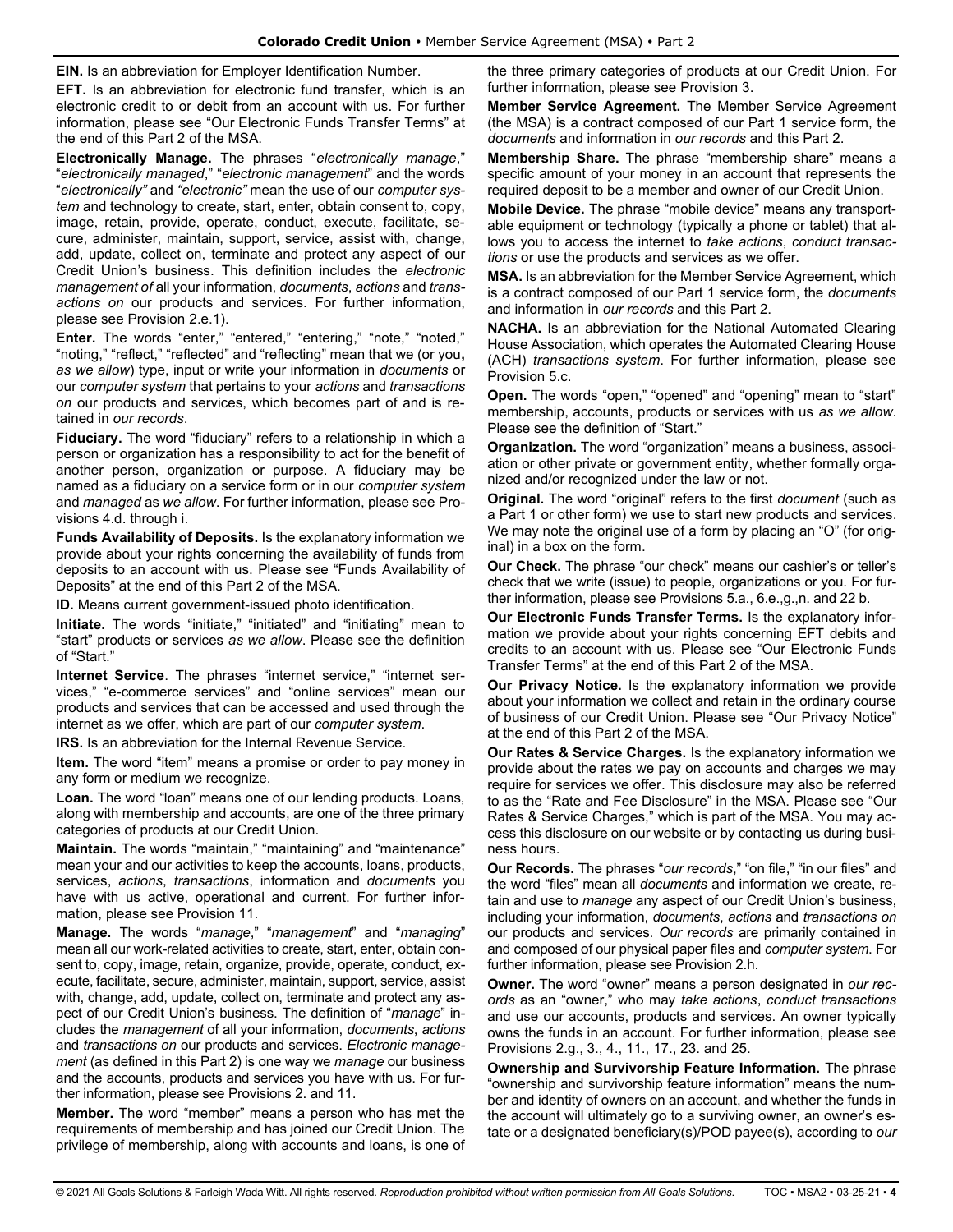*records*. For further information, please see Provisions 4., 13.a. and 25.

**Part 1.** The phrase "Part 1" means any service form, *document* and/or the information on paper or *electronically managed* in our *computer system*, used for any *action* or *transaction on* our products and services. For further information, please see Provision 2.d.

**Part 2.** The phrase "Part 2" means this *document*, which along with service forms, the information and *documents* in *our records* and other contracts, as applicable, comprises the Member Service Agreement (MSA). This Part 2 contains a majority of the *terms* of the MSA. For further information, please see Provision 2.

**Payable on Death Payee.** The phrase "payable on death (POD) payee" and the word "beneficiary" mean a person or organization designated to receive the funds on the death of the owner (or the last owner) on an account. For further information, please see Provisions 4.a., b. and 25.b.

**PDF.** The acronym "PDF" is an abbreviation for Portable Document Format file. It is a format we may use to *electronically manage* information and *documents* to address any aspect of our Credit Union's business, including your *actions* and *transactions on* our products and services. For further information, please see Provision 2.e.2).

**People and Person.** The words "people" and "person" mean human beings.

**Personal Identification Number.** The phrase "personal identification number (PIN)" means a confidential number you use to conduct *transactions* with EFT products and services (such as a debit card) to access an account with us. For further information, please see "Our Electronic Funds Transfer Terms" at the end of this Part 2 of the MSA.

**PIN.** Is an abbreviation for personal identification number (please see the definition of "personal identification number" above). For further information, also please see "Our Electronic Funds Transfer Terms" at the end of this Part 2 of the MSA.

**POD payee.** Is an abbreviation for a Payable on Death payee.

**Products and Services.** The words "products" and "services" and the phrases "our products and services" and "the products and services" mean, but are not limited to, 1) our membership, savings and lending products, 2) our services we offer to access the products, and 3) our services we offer independent of the products. Accounts, loans and membership are the three primary categories of products at our Credit Union. For further information, please see Provision 2.k.

**Provision.** The word "Provision" means the twenty-six (26) Provisions of this Part 2, which are listed in the left column of the Table of Contents. The Provisions of this Part 2 contain a majority of the *terms* of the MSA. For further information, please see Provision 1.c.

**Reported SSN or EIN Name.** The phrase "Reported SSN or EIN name" means the name that matches the SSN or EIN that dividends/interest are/is reported under on a service form or *as we allow*. For further information, please see Provisions 4.d. through i.

**Revised.** The words "revise," "revised" and "revising" mean to "change" an account, product, service or contract *as we allow*. Please see the definition of "Change."

**Section.** The word "Section" refers to the six to ten Sections of the Part 1 service forms. Each Section has a number that is located at the far-right side of each Section on the Part 1s. If a Section number is missing on Page 1 of a form it is because that Section appears on Page 2 of the form. If a Section number is missing on Page 2 of a form it is because that Section appears on Page 1 of that form.

**Service Charge.** The phrases "service charge" and the words "charge" and "fee" mean an amount of money we require you to pay to partially cover the expense of a service you use with us. When the words "service charge" or "charge" are used in the MSA,

they will typically be addressed in "Our Rates & Service Charges." For further information, please see Provision 9.

**Service Form.** The phrases "service form" and "Part 1" and the word "form" mean a *document* or the information on paper or *electronically managed* in our *computer system*, used for any *action* or *transaction on* our products and services. For further information, please see Provision 2.d.

**SSN.** Is an abbreviation for Social Security Number.

**Start.** The words "start," "starting," "open," "opened," "opening," "initiate" and "initiating" mean to *take action* to begin membership**,** accounts, loans, products or services *as we allow*. For further information, please see Provisions 2.i., 3. and 17.

**Successor Trustee.** The phrase "successor trustee" means a person named as a successor trustee of a trust who may act if the trustee(s) can no longer act on behalf of the trust. For further information, please see Provision 4.h.

**Technology.** The word "technology" means any hardware, software, equipment, instrumentation, system and solution (such as our *computer system*) that enables us to maintain and *manage* any aspect of our Credit Union's business, including your information, *documents*, *actions* and *transactions on* our products and services.

**Terminate.** The words "terminate" and "close" mean to *take action* to end and no longer use an account, product, service, contract or membership with us *as we allow*. We may note a termination by placing a "T" (for terminate) in a box on our form. For further information, please see Provisions 23. and 24.

**Terms**. The word "*terms*" means all the explanatory language of the MSA (which includes any service form, this Part 2 and the information and *documents* in *our records*), and any contract you have with us, as applicable. A majority of the *terms* of the MSA are found in this Part 2. The *terms* of the MSA, like all our contracts, are designed to serve the best interests of the members of our Credit Union.

**Through the Internet.** The phrase "through the internet" and the word "online" mean the use of the internet to *take actions*, *conduct transactions* or use our products and services (which will typically be with the internet services we offer).

**Transaction.** The word "*transaction*" and the phrases "*transaction on*," "*conduct a transaction*," "*conduct a transaction on*" and "*conduct transactions on*" mean 1) any act, instruction, order or request to increase or decrease the balance of, or impose a lien or security interest on, the funds in an account *by any method we allow*, and 2) any request for or use of a product, service or information *by any method we allow*. The word "*transaction*" in this Part 2 may apply to a "loan" or obligation addressed in the MSA and other contract, as applicable. The word "*transaction*" does not include any *action* to change, add or terminate an account, product or service. For further information, please see Provisions 2.i. and 5.

**Transactor.** The word "transactor" means a person designated in *our records* by an owner to *conduct transactions on* the accounts, products and services used by the owner. A transactor may be referred to as an "authorized signer" in our data processing system, which is part of our *computer system*. For further information, please see Provision 4.j

**Trustee.** The word "trustee" means a fiduciary of a revocable or irrevocable trust, who, like an owner, may *take actions*, *conduct transactions* and use accounts, products and services on behalf of the trust. A trustee may be named as a trustee on a service form or in our *computer system* and *managed* as *we allow*. For further information, please see Provision 4.h.

**Use.** The word "use," as applied to you, means to *take action*, *conduct a transaction on* or in any way access or utilize our products and services. The word "use," as applied to us, means anything we employ to *manage* the business of our Credit Union, which includes *managing* your *actions* and *transactions on* our products and services.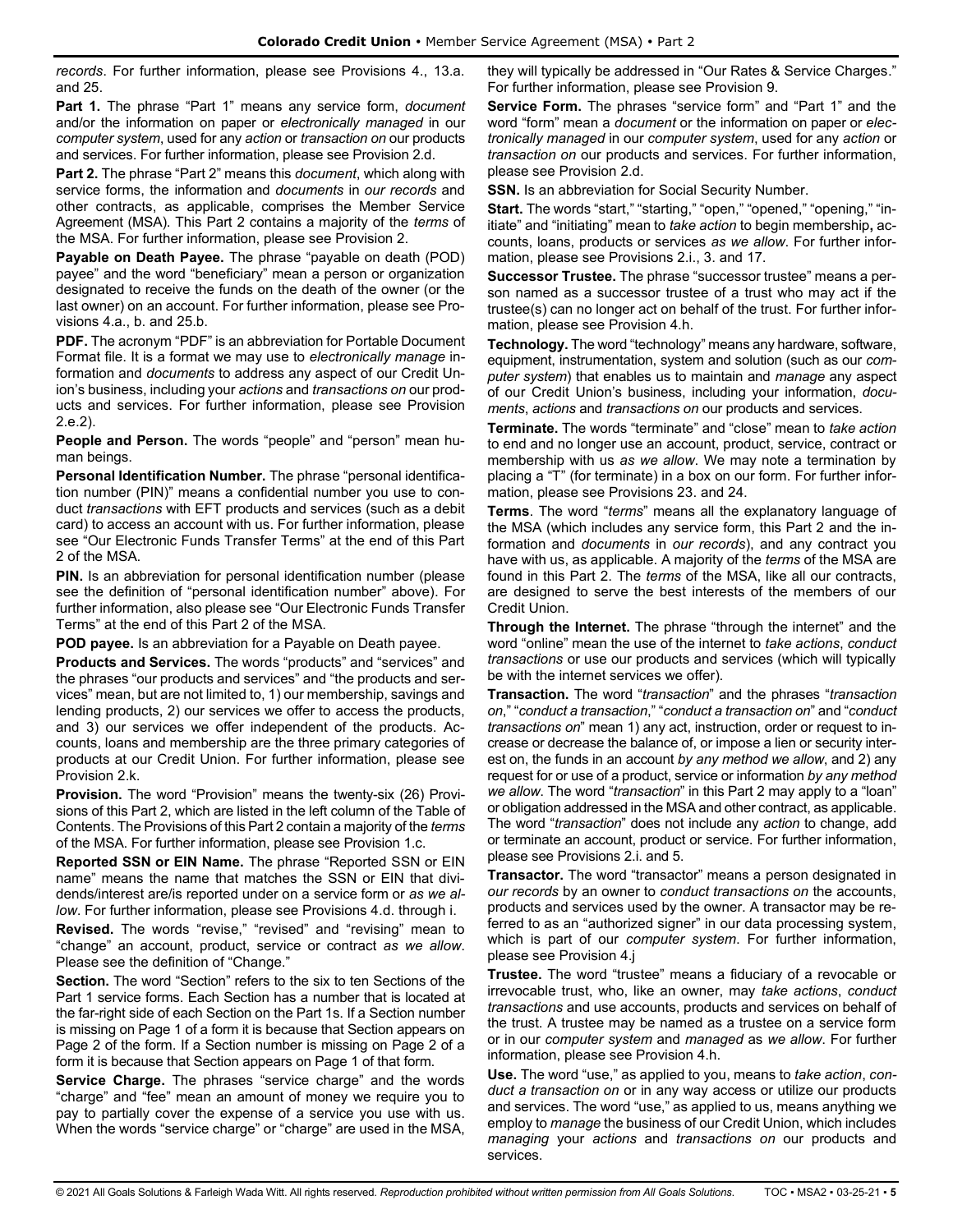**Your Check.** The phrase "your check" generally means a check you write to a payee drawn on an account with us. It also means a check drawn on another institution payable to you that you wish to deposit in an account with us or negotiate to us. For further information, please see Provisions 6., 7. and 15.

Your Information. The phrases "your information," "related information," "the information," "any information" and "all information" mean the information you provide to us that we use to *manage* any aspect of your *actions* and *transactions on* our products and services, along with *documents* we retain in *our records*. The definition of "your information" includes all data, ID, pictures, photographs, images, film, voice and image recordings, fingerprints and other biometrics you share and we retain in *our records*. The definition does not include information you do not communicate or deliver to us, but we obtain elsewhere. For further information, please see Provisions 2.c. and 13.

**Your Number.** The phrase "your number" means any number we create and assign to an account, loan, product, service, membership or you, to *manage* any aspect of your information, *documents*, *actions* and *transactions on* our products and services. For further information, please see Provision 2.f.

# **f. Right to Rely on the Member Service Agreement (MSA)**

When you join our Credit Union, attempt to *take action* or *conduct a transaction,* or ask us to act on any matter concerning the business of our Credit Union, you consent to the *terms* of the MSA. You acknowledge we offered you a paper copy of the Part 2 in-person, and emailed it to your address (if provided) in *our records*. If we assisted you by phone, mail or through the internet, your consent acknowledges the Part 2 was accessible to you, and we offered to mail you a paper copy of the Part 2 (please see Provision 3.g.).

You agree we may *electronically manage* (e.g., image or otherwise enter in our *computer system*) your information, *documents*, consent and all accounts, loans, products or services you have with us. This allows us to protect all information, *documents,* products and services, achieve significant savings and provide excellent service to our members. For these same reasons, you understand and agree once we have *electronically managed* any paper *document* along with your information*,* we may also destroy the paper *document* and the information, unless otherwise required by law. You agree that along with all paper *documents* and any information*,* all *electronically managed documents* and your information, in *our records* are binding on you and us. You understand while we own all information and *documents* in *our records* that pertain to membership, accounts, loans, products and services you have with us, you may request to review and obtain a paper or *electronic* copy of a *document* or the information in *our records* any time we are open for business or as we offer. You also understand you may *take action* to start, confirm, maintain, review, change, add or terminate membership, accounts, loans, products or services with us at any time *as we allow*.

You agree we may rely exclusively on the MSA, other contracts, as applicable, and *our records* (and any changes and additions we make to these contracts from time to time) to start, maintain and *manage* your *actions* and *transactions on* all the accounts, loans, products and services you have with us. Further, you understand any changes and additions you make to the accounts, loans, products or services you have with us will also be governed by the MSA, other contracts, as applicable, *our records* and any changes and additions we make to them from time to time.

**1) Your Actions and Transactions Entered in Our Records.** On your request and for your convenience, we may agree to assist you with any product, service, *action* and *transaction* by phone, mail, inperson or online. To accomplish your request, we may enter the information in a *document* or our *computer system* without having you sign a paper *document as we allow*. This means your consent and membership, accounts, loans, products, services, *actions* and *transactions* will be *managed* with the assistance of our employees or the use of our *computer system by any method we allow* and will be confirmed by your use of the account, loan, product or service. You understand and agree if we honor your request to assist you with any *action* or *transaction* by phone, mail, in-person or online without a signed *document*, we will maintain and *manage* the requested membership, accounts, loans, products, services, *actions* and *transactions* as reflected in *our records*.

You also agree the *action* or *transaction* is governed by the MSA and any other contracts, as applicable. For an account and its related services, this means you agree that the ownership and survivorship features of the account are governed by the ownership and survivorship features in *our records* (please see Provision 4.). You understand if we *manage* your request without having you sign a paper *document*, we do so to provide you with excellent service and for your convenience to expedite the product, service, *action*  or *transaction* you have requested. Should you have second thoughts and prefer we *manage* your request on paper or by another method *we allow*, please let us know at your earliest opportunity. On your notification, we will be happy to provide you with a *document* for your signature or authorization, or find an alternative method for you to *take actions* or *conduct transactions on* accounts, loans, products or services with us. Finally, you understand you may request to review, confirm, obtain, change, add or terminate any product, service, *action* or *transaction*, any time we are open for business or *by any method we allow*. You may also request a paper or *electronically managed* copy of your information or a *document* in *our records* from us any time during business hours or *as we allow*.

**2) Products and Services Addressed by the MSA.** In addition to our products and services addressed in the MSA, we may offer products and services not mentioned in the MSA that are covered by its *terms* and any other contract, as applicable. If a contract for another product or service does not address a matter covered by the MSA, the *terms* of the MSA may apply to the matter. For example, if a contract for a product or service does not address whether that contract can be imaged (which is one method we may *electronically manage*  a *document*) and that the image is binding on you and us, then we may *electronically manage* (image) and rely on that contract for the product or service as addressed in the *terms* of the MSA (please see Provisions 1.e. and f.). To provide members with excellent service and plan for future products and services, the MSA may address products and services currently not offered, which may be offered at a future date. Should you have any questions about the applicability of the MSA to a product or service, please contact us any time we are open for business.

#### **g. Obligation for Advice on Matters Involving You**

To protect our Credit Union's interests, we may seek legal or other professional advice to address any matter concerning you or the products and services you have with us. We may seek advice to assist you with any products and/or services you request (for example, to review and advise us on any documentation you present, such as trusts, powers of attorney, estate documents, court orders, agreements, business and organization formation or request affirmation documents, etc.). We may also seek advice in connection with a person's, organization's or your claims or disputes regarding you or your information, funds, *actions* and *transactions on* products and services (for example, to review and advise us on any subpoenas, summons, levies, garnishments, claims, court orders, etc., that we receive). If we obtain legal or other professional advice to address any matter concerning you or the products and services you have with us, you agree to pay all costs, including reasonable attorney fees, incurred for that assistance. You further agree we may deduct all costs for the assistance from the account(s) you have with us, and you will be obligated for any additional amount owed. You understand and agree since these costs are incurred because of you or the products and services you have with us, fairness dictates that you are responsible for these costs, rather than imposing the costs on the members of our Credit Union.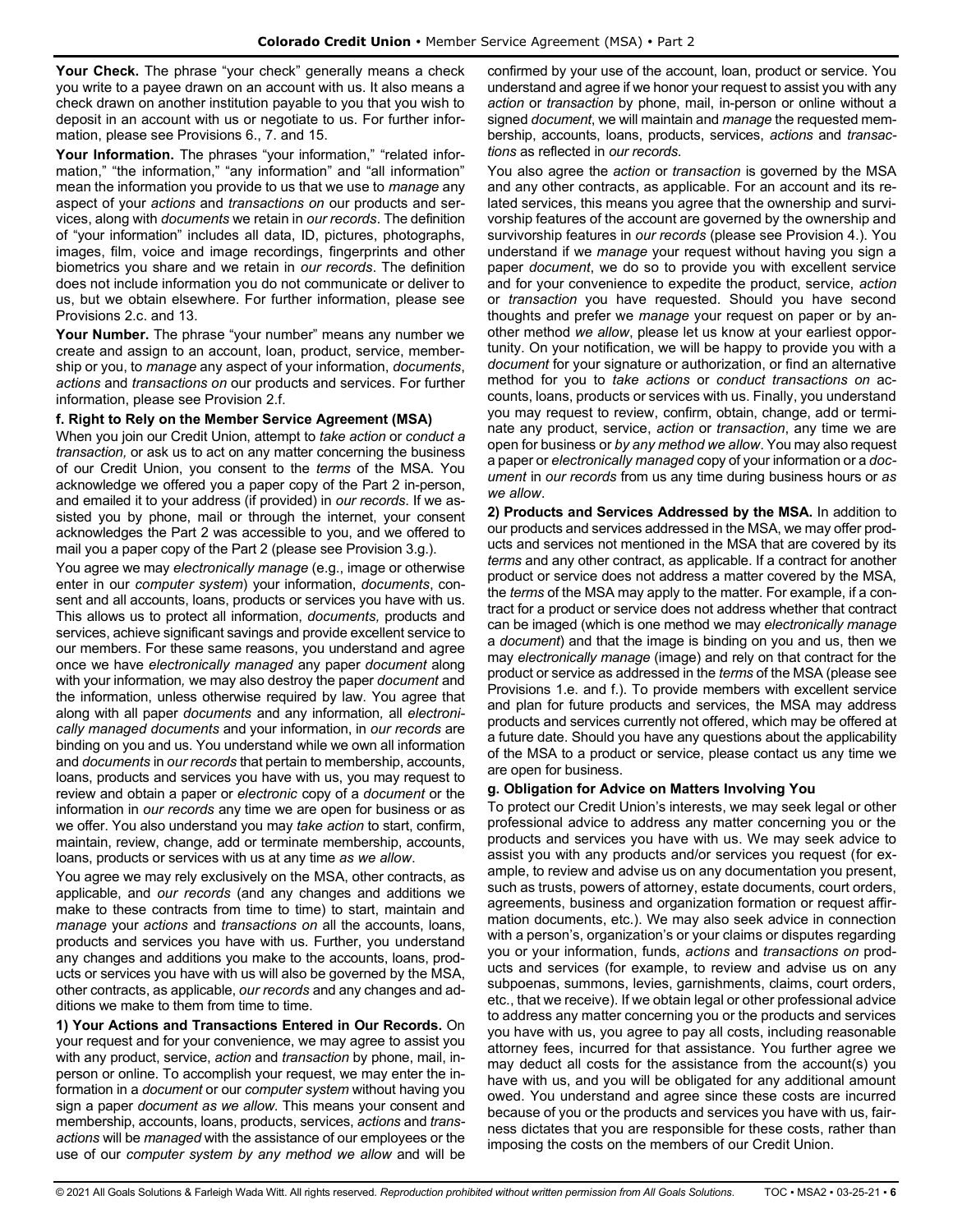# **h. Prohibition on Photography, Filming and Recording**

To protect and assure the privacy of members', employees' and visitors' information, we prohibit photography, filming and recording of any type with any device or technology on our Credit Union's premises without prior express/written consent from us. This prohibition extends to outdoor areas near any ATM, Kiosk, or any other facility or device that may display, broadcast or provide any information. Any violation of this prohibition may result in the termination of products and services with us, or the exercising of our rights under the MSA or the law.

# **i. Remove all Hats & Sunglasses Before Entering a Branch**

To provide you with the best service possible and for your and our safety and protection, we respectfully require all hats and sunglasses to be removed before entering our branch. This helps us identify all members and you, and safeguards all members and your valuable information and funds. Alternatively, and for your convenience you, may *take actions* or *conduct transactions* by phone, online, mail or by any other method *we allow*.

# <span id="page-6-0"></span>**2. Product and Service Management Issues**

# **a. Overview of this Provision**

This Provision addresses a number of important matters that affect how we *manage* our products and services. The Provision begins with an explanation of how you may start and consent to products and services. It then explains how we maintain and *manage* your information, *documents*, *actions* and *transactions on* our products and services, and retain them in *our records*. The Provision concludes by describing the methods you may use to *take actions* or *conduct transactions on* our products and services, along with an explanation of the products and services we may offer. These important *management* issues assist us in serving the best interests of our members.

#### **b. Consent to Membership, Products, Services and Contracts**

You may consent to membership, a contract, an account, loan, product, service, *action* or *transaction by any method we allow*. You may also consent to another person *taking actions* or *conducting transactions on* the products and services you have with us, as addressed in the MSA. Your consent may be demonstrated by, but is not limited to: 1) a signature, thumbprint, fingerprint, stamp, mark, facsimile signature or email, 2) verbal confirmation in-person, by phone, voice command, recorded message or conversation, 3) signing or using a signature pad, tablet, computer, device or mobile device, 4) using a debit card, credit card, ATM card, code, password, PIN, ATM, kiosk or shared branch, 5) a notation by our employee in *our records* as *we allow*, 6) entering the information in *our records* as we offer, 7) the receipt or accessibility of a statement, 8) *electronic* and/or digital signature or agreeing to an internet service we offer, and 9) the maintenance or use of, or allowing another person to use, a product or service. Please see the definition of "consent" in Provision 1.e.

# **c. Information Management for Products and Services**

The information you communicate or deliver to us is crucial for us to provide you with excellent service and maintain and *manage* all products and services. We may specifically use your information to *manage* your *actions and transactions on* our products and services you have with us. You understand your information may be *managed* on paper or *electronically*. In either case, you may request to review or access your information any time during business hours. Please see the definition of "your information" in Provision 1.e., and Provision 13.

#### **d. Document Management for Products and Services**

We use our *documents* to *manage* the business of our Credit Union in general, and your *actions and transactions on* the products and services you have with us in specific. Examples of our *documents* include any paper or *electronically managed* service form (Part 1), form, application, loan form, note, contract, this Part 2, record, file, letter, disclosure, schedule, periodic statement, statement, check,

item, receipt, information return, notice, warning, advisory, explanatory material, newsletter or anything else we create or use to *manage* the business of our Credit Union. You understand and agree the *documents* we create and/or use to *manage* our products and services and retain in *our records,* are binding on you and us. You also understand you may request to review or access a *document*  any time during business hours. Please see the definition of "*documents*" in Provision 1.e.

#### **1) Documentation You Offer for Us to Perform Due Diligence.** You may offer or we may request documentation to perform due diligence or to verify your authority to *take action* or *conduct a transaction on* a product or service. Examples of documentation may include, but are not limited to, any paper or *electronically managed* letters, trusts, powers of attorney, wills, estate papers, business or organization formation or operational papers, licenses, claims, court orders, legal instruments or anything you deliver or share with us concerning you or your *actions* or *transactions on* products and services. You understand and agree when you provide documentation, which we may retain in *our records* for due diligence purposes, it is not binding on us unless otherwise required by law. Please see the definition of "documentation" in Provision 1.e.

### **e. Our Computer System to Manage Credit Union Business**

Our *computer system* is vital to providing you with excellent service and maintaining and *managing* all the products and services with us. Our *computer system* may include, but is not limited to, our data processing system, our employees' computers, tablets and mobile devices, our phone system, website, internet services, kiosks, ATMs, networks, backup data storage systems, offsite data archival systems, all data, software and applications retained and utilized in the cloud, and any other software, equipment, instrumentation, solution or technology we use now or in the future. If offered, our *computer system* also includes any Credit Union "member use only" computers, tablets and mobile devices. The information and *documents managed* in our *computer system* are part of *our records*. Please see the definition of "*computer system*" in Provision 1.e.

**1) Electronic Management of Credit Union Business.** We may use our *computer system* to *electronically manage* any aspect of the business of our Credit Union, which includes all your information, *documents*, *actions and transactions on* our products and services. You understand you may request to review or have a copy of *electronically managed* information or *documents* in *our records* any time we are open for business. Please see the definition of "*electronic management*" in Provision 1.e.

**2) Information and Documents may be Accessible in PDF.** For your convenience, to assure accuracy and security, and to reduce costs for our members, we may *electronically manage* any information or *documents* as a Portable Document Format (PDF) file. PDFs may be accessible on our website, in the internet services we offer and as attachments to emails. To open, review, print, download, save and read a PDF *document*, you will need to download a PDF display application, such as Adobe Reader, to your computer, mobile device or other technology. As of the date of the MSA, Adobe Reader is accessible at no charge at Adobe.com. You understand you may also request to access any information or *documents* on paper during business hours. Please contact us and we will be happy to assist you. Please see the definition of "PDF" in Provision 1.e.

#### **f. Your Number for Membership, Products and Services**

Your number is extremely important to provide you with excellent service and maintain and *manage* all the products and services you have with us. We may create your number on paper and/or *electronically* with our *computer system*. We may refer to your number as an "account number," "member number" or "membership number" in communications or when referencing *our records*. The phrase "your number" may also refer to a "subaccount number," which is a secondary number we assign that is organized under your number ("your subaccount number"). We may use a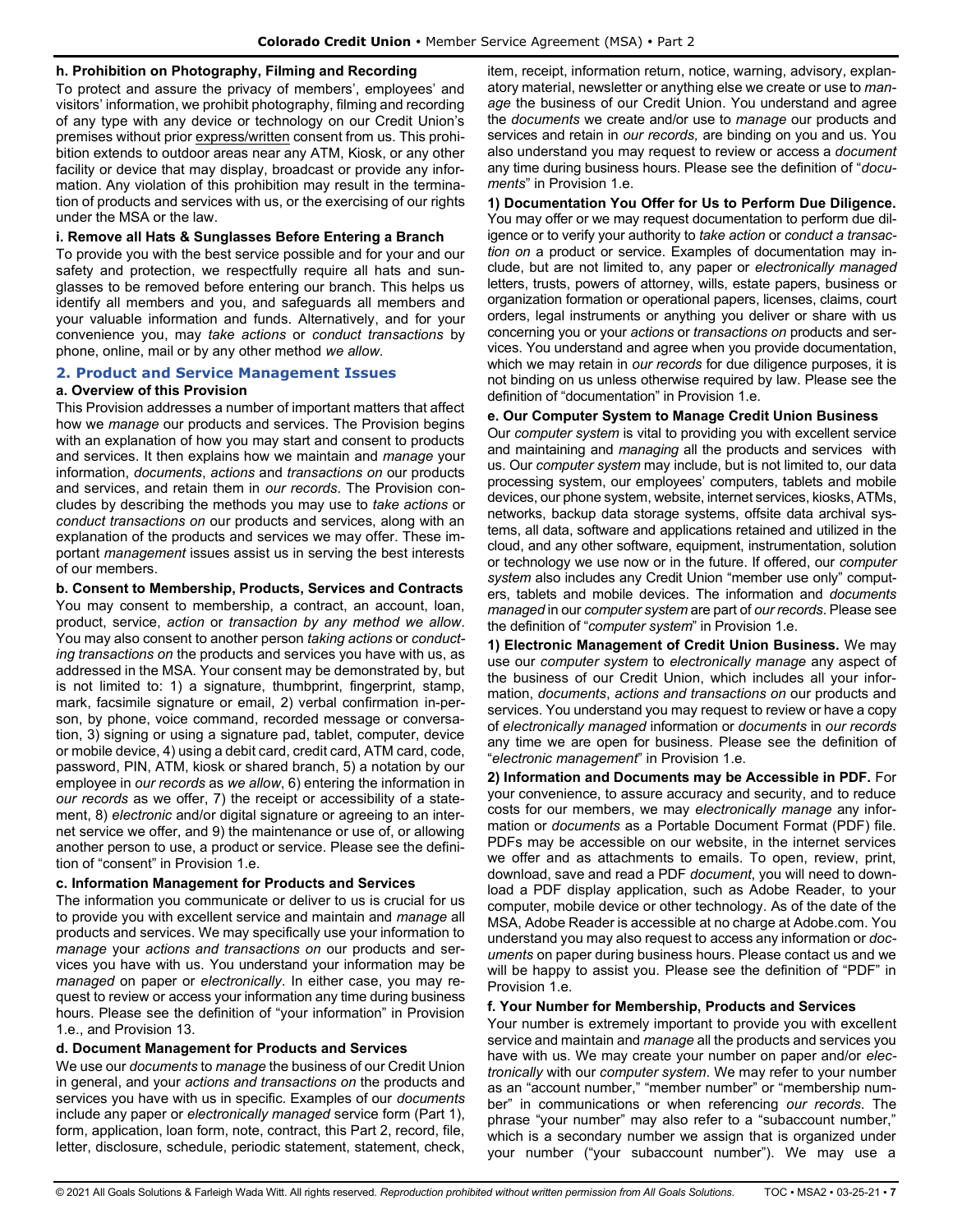subaccount number to manage your *actions and transactions on*  our products and services. Should you have any questions about your number, please contact us at your earliest convenience. Please see the definition of "your number" in Provision 1.e.

# **g. Management of Accounts, Products, Services & Numbers**

You understand while you have the privilege to start, use and maintain an account we offer, we *manage* the privilege to have an account at our Credit Union. You also understand and agree for business, compliance and risk management purposes, we may change, suspend or terminate an account (and if applicable subaccounts), and reimburse the funds to you as needed. We may decline to restart an account (or subaccount) at our discretion. You further agree we *manage* the privilege to use our products and services and may change, suspend or terminate this privilege, as needed and at our discretion, as addressed in the MSA and other contracts, as applicable, unless otherwise required by law. Finally, you agree we *manage* your number(s) for business and compliance purposes, and may change or terminate your number(s) (or subaccount numbers) as needed and at our discretion.

# **h. Our Records are Used for All Business Purposes**

We create and use *our records* to *manage* the business of our Credit Union in general, and your *actions and transactions on* the products and services you have with us in specific. *Our records* are composed of all information and *documents* retained 1) on paper in physical files, 2) *electronically* in our *computer system,* or 3) in any other solution or technology we use to *manage our records* (such as offsite data archival systems). To protect all information and *documents*, achieve cost-savings and for the convenience of our members, we may *electronically manage* most of *our records*. For these same reasons, ultimately all *our records* may be *electronically managed*, unless otherwise required by law. You may request to review or obtain your information or a *document* in *our records* any time we are open for business. Please see the definition of "*our records*" in Provision 1.e.

# **i. Methods to Take Actions and Conduct Transactions**

You may *take actions*, *conduct transactions on* and use our products and services *by any method we allow*. Specifically, the ways you may access, *take actions*, *conduct transactions on* and use our products and services may include, but are not limited to, 1) inperson, by phone, mail, facsimile, email, drive-through window, night deposit or drop box (or lock box), 2) through the use of a debit card, credit card, ATM card, code, password, PIN, check, signature pad or device, ATM, kiosk, shared branch or any product or service, and 3) through the internet with a computer, tablet, phone, device, mobile device or other technology. An *action* or *transaction* conducted *by any method we allow* is valid no matter what method *we allow* you to use. Please see the definitions of "*action*," "*by any method we allow*" and "conduct" in Provision 1.e.

# **j. The Title of Products and Services You Have with Us**

The products and services you have with us are generally titled on our *documents* and in our *computer system* so the name used on the product or service (typically your name) matches the SSN and EIN certified. This allows us to maintain and *manage* the product or service in *our records* for you and satisfy reporting requirements. Due to the maintenance, *management* and reporting requirements, the information and *documents* accessible to you may not contain the full or exact title you prefer. However, on your request, we often can include a description or legal title on a *document* or in *our records* that explains the purpose of and/or person(s) who may use a product or service.

# **k. Our Exclusive and Beneficial Products and Services**

To be entitled to use and enjoy all our financial products and services, a person must first be eligible for the privilege of being a member of our Credit Union (our first product). As a member, you may request the exclusive products and services we offer that generally come under one of two categories: our savings products and services, and our lending products and services. Both are valued by our members for their rates and our excellent service. However, we may also offer other beneficial financial products and services in addition to our traditional savings and lending solutions. Examples of products include membership, accounts and loans as we offer. Examples of services include teller assistance, phone assistance, *transactions*, employees or *computer system* in order to provide the service to you. Please see the definition of "products and services" in Provision 1.e.

**1) The Products and Services We Offer.** *Please see "Our Products and Services" for a comprehensive summary of our beneficial products and services.*

**2) The Business Products and Services We Offer.** The business and organization products and services you have with us are governed by the Business Service Agreement (BSA). The BSA Part 2 can be accessed on our website or on request from us any time we are open for business.

# **l. The Length of this Part 2 of the MSA**

To assure excellent service, comprehensive information, and to proactively answer your questions about our products, services and Credit Union, we provide this Part 2. It is lengthy 1) because of the numerous legal, operational and practical matters that affect membership, accounts, loans, products and services, and 2) because it is important to explain why everything we do at our Credit Union is in the best interests of the members. Should you have questions about any matter addressed in the MSA, please contact us during business hours and we will be happy to assist you.

# <span id="page-7-0"></span>**3. Starting Membership, Products and Services**

All our members together own our Credit Union. The Provisions of the MSA are intended to serve the best interests of our members.

# **a. Requirements to Start Membership with Us**

To become a member of our Credit Union, you must be in our field of membership and meet all the requirements for eligibility. Please understand that membership is a privilege and not a right, and is granted to you by our Credit Union on the condition you observe all applicable laws, regulations, the MSA and all other contracts, obligations and responsibilities with us.

# **b. Your Identification, SSN or EIN and Backup Withholding**

To join our Credit Union, we may require your full current name, the physical address of your residence or business (and, if different, your mailing address), and your phone number, birthdate, employer and occupation. We may also require your current government-issued photo identification and a Social Security Number (SSN) or Employer Identification Number (EIN). We require all this information to both provide you with excellent service and to protect your valuable information and funds (and without it, we may not be able to start membership, products and services). For IRS reporting purposes, you may need to certify that the SSN or EIN matches the name and address provided, and indicate if you are subject to backup withholding. Your delivery, review and certification of this information may be required for membership, products or services. For your and our protection and to fulfill our due diligence responsibilities, you may need to obtain an EIN for an account, product or service relationship you wish to start that is not for your personal use. For your convenience and protection we may also request your mother's maiden name, your email address, other identification and information requirements and other undiscoverable confidential information (such as your most or least favorite subject in school, artist, fruit or vegetable, etc.) and require you to create a password in order to *take actions* or *conduct transactions on* our products and services (please see Provision 5.a.).

To provide you with excellent service, for your convenience and for your and our protection, you agree we may photograph you and retain a copy or image of your current government-issued photo identification (hereafter referred to as ID) to identify you for the products and services you have with us. We may request to see your current government-issued military photo identification, and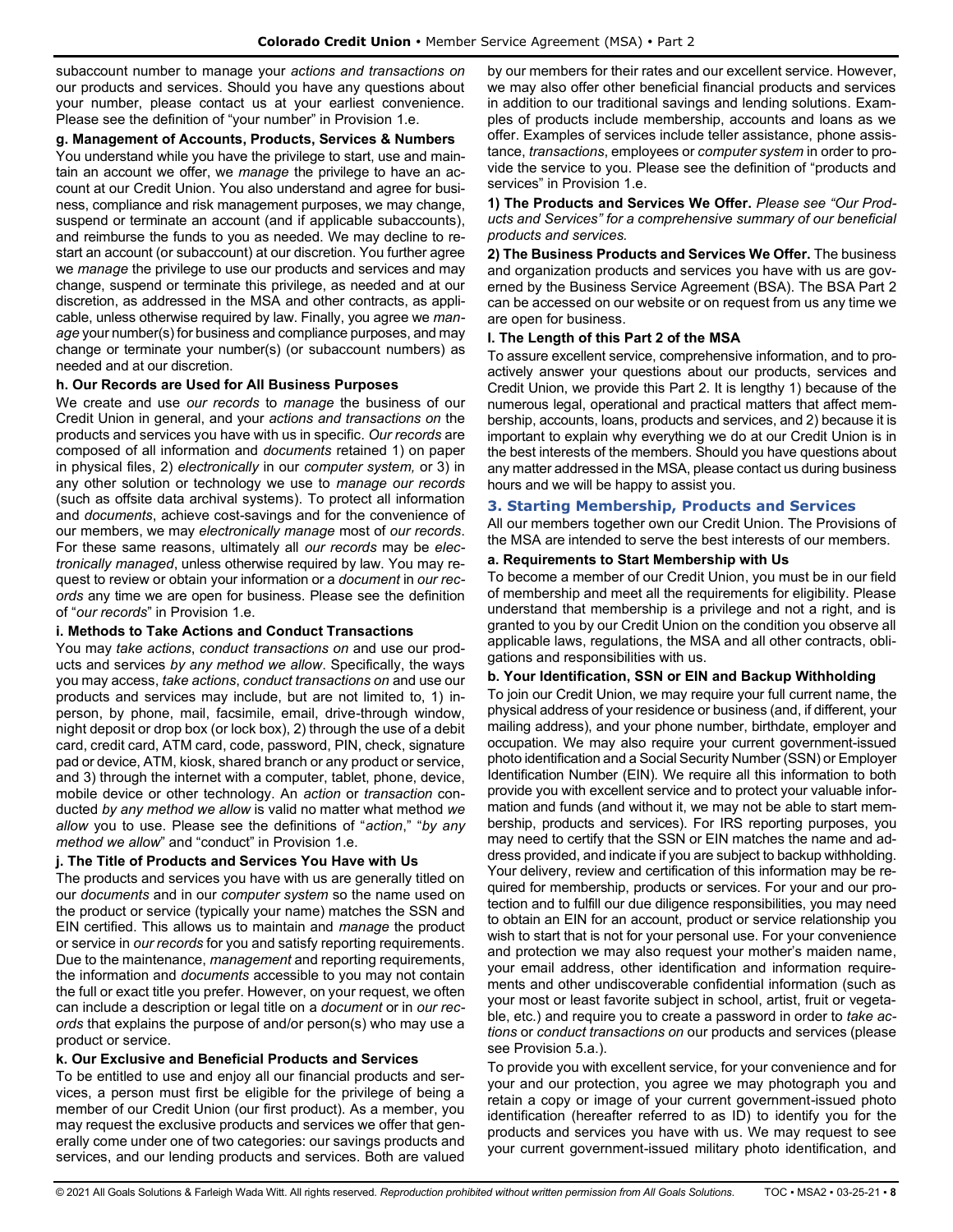though we will not image or copy it, we may enter the information in *our records*. We may also require other current government ID (such as your driver's license or passport) that can be copied or imaged along with entering the information from your military ID. At our discretion, we may only ask for your non-government ID (employer-created ID) and information to start products and services with us, though we may later require current government ID and information to start additional products and services. We may also permit people under the age of eighteen to be identified by family members or legal guardians in order to use our products and services. If our copy or image of your ID (or other identification) is expired, to continue to serve you, for your convenience and for your and our protection, you agree we may request, review and retain a copy or image of your current ID. If the IRS notifies us of a discrepancy with the name, SSN, EIN or information in *our records*, you may be subject to backup withholding, requiring us to withhold and pay a portion of dividends, interest or other payments to the IRS.

When you join our Credit Union and start products and services, we may require you to sign or authorize a service form to assist us in *managing* the products and services you have with us. We may note the original use of the form by placing an "O" (for original) in a box on the form. Alternatively, on your request we may agree to start, obtain your consent to and *manage* membership, products and services with the assistance of our employees or the use of our *computer system* (please see Provision 1.f.1)). You agree for purposes of accuracy, we may subsequently verify and correct, complete or update your information in *our records*. You understand and agree that to provide you with excellent service and for your and our protection, we may photograph, film and retain all pictures, photographs, film, likenesses or images of any person (including you) who enters or uses our (or an associate's) premises, facility, location or service solution. Additionally, to provide excellent service, for training and quality assurance purposes and for your and our protection, you agree we may record and retain all conversations with you and anyone who contacts, calls and/or leaves us messages *by any method we allow*. You agree we may obtain, retain and use all ID, pictures, photographs, images, film, voice and image recordings, fingerprints and other biometrics of you with our *computer system* or other technology to identify you and *manage* any product, service, *action* or *transaction* addressed by the MSA or other contract, as applicable. Finally, you agree we may obtain, retain, maintain and *manage* all ID, photographs, images, film, voice and image recordings, fingerprints and other biometrics of you in *our records*.

# **c. Your Authorization for Us to Obtain Information**

You agree we may review your account, employment and credit history, which includes obtaining reports from third parties and credit reporting agencies, to confirm your eligibility for membership, accounts, loans, products and services we may offer. We obtain reports for two important reasons. The first is to provide you with excellent service by pre-qualifying you for products and services with us: that way we can make a product or service available to you as soon as possible. The second is for loss prevention purposes, which is required to fulfill our due diligence responsibilities to our members. Additionally, to provide you with excellent service, for your convenience and your and our protection, we may request additional information to assist you with any currency needs for the accounts, loans, products and services you may request.

# **d. Your Family Can be Members with Us Too!**

Since you are a member of our Credit Union, generally, your immediate family can become members too, and enjoy the privileges of our products and services. Please see our website or contact us during business hours to learn how your family members, friends and co-workers can join our Credit Union.

# **e. Starting Membership, Products and Services Online**

We may offer an internet service that allows you to join our Credit Union and start products and services with us online. This internet

service is governed by any contract you agree to online, the MSA, all other contracts, as applicable, and *our records*. Should you have any questions about this service, please contact us at your earliest convenience.

# **f. Starting Membership, Products and Services by Mail**

On your request and for your convenience, we may at our sole discretion mail *documents* with your information to you to join our Credit Union and start products and services with us. We do not advise mailing your confidential information since it exposes you to numerous problems (ID theft, fraudulent *transactions*, etc.). We recommend you come to our Credit Union at your convenience (or use an internet service we offer) to start membership, products and services with us. In fairness to the members, if you request us to mail your information, you agree to take responsibility for all problems and losses that result from theft and/or unauthorized use of your information. Please contact us during business hours for information about starting membership by mail.

# **g. Starting Membership, Products & Providing the Part 2**

When you join our Credit Union we will first review a number of important matters about membership, products, services and the MSA (please see Provision 3.h.). Thereafter we (or you) may complete a service form (which we may require to be notarized) and/or enter your information in *our records* according to your instructions to start the products and services you have requested. Once you have reviewed your information, you will consent to the *terms* of the MSA and to the use of our products and services. If we assist you in-person we will offer you a paper Part 2 of the MSA, and email it to your address (if provided) in *our records*. If we assist you by phone, mail or through the internet, we will make the Part 2 of the MSA accessible to you *by any method we allow*, or offer to mail you a paper Part 2 of the MSA. We will ask (or advise you to ask) if you have questions about any matter addressed in the MSA, and encourage you to contact us during business hours for help with any product or service. Finally, we will remind you that you can always access a current Part 2 of the MSA and disclosures on our website, and may contact us about the information or *documents* in *our records* any time we are open for business.

# **h. Matters We Address when You become a Member**

When you join our Credit Union we: 1) verify your ID and eligibility for membership, 2) may obtain relevant account, employment and credit reports, as needed, 3) review important information about membership, products, services, privileges and responsibilities with you, 4) enter the information (including the ownership and survivorship features of any account, if applicable) in a form or our *computer system* and review that information with you, 5) offer you a paper Part 2 of the MSA (or offer to mail it to you), email you the Part 2 of the MSA (if we have an address on file), and make the Part 2 of the MSA accessible to you on our website or in an internet service we offer, 6) run all required verifications and reviews, and address all applicable compliance requirements, 7) review and have you consent to membership, products, services and the MSA, *as we allow*, 8) start the accounts, products and services requested by you, 9) ask you (or advise you to ask) if you have any questions and encourage you to contact us during business hours about any matter pertaining to our products and services, *and* 10) remind you that you may always access a current Part 2 of the MSA and disclosures on our website, and contact us about the information or *documents* in *our records* any time we are open for business.

# **i. Denial of the Privilege of Membership**

We may deny the privilege of membership to a person for any reason not prohibited by law, including but not limited to, 1) ineligibility for membership, 2) failure to provide required documentation, information or ID, 3) information from a third-party report, 4) any lost or stolen check, card or access device, 5) overuse of *actions* on our products or services, 6) a breach of or unauthorized access to a product or service, 7) business or compliance purposes, 8) to stop or prevent a loss, 9) potential lack of capacity or victim of undue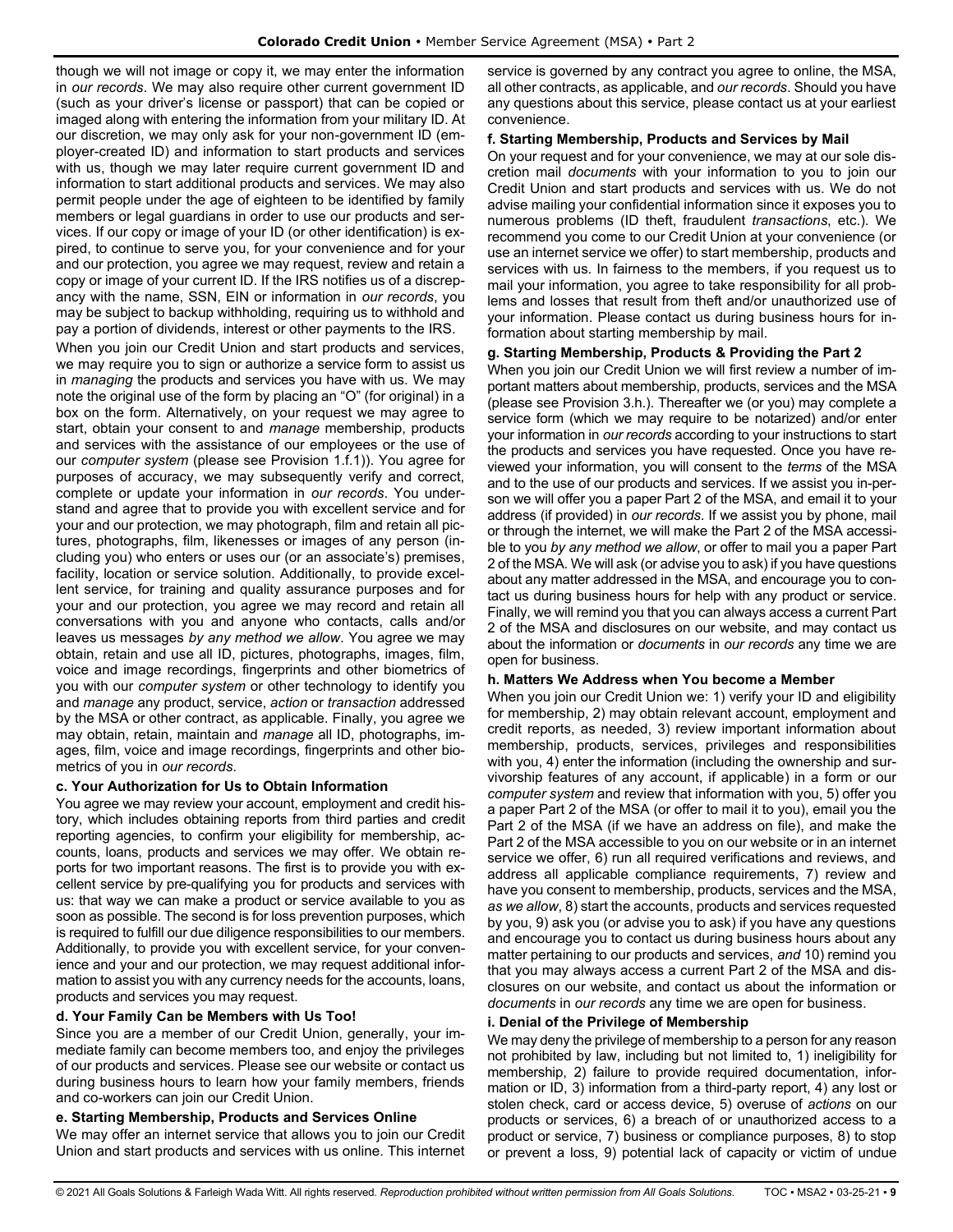influence, 10) failure to comply with any *term* of a contract, 11) failure to use products or services to justify membership, 12) inactive or abandoned products or services, 13) chronic dissatisfaction with us, 14) disparaging our reputation, 15) default on any obligation, 16) causing us a loss, 17) not voluntarily repaying a loss, 18) previous expulsion, 19) anything unethical or unlawful concerning you or your or our business, 20) any alteration, forgery or fraud concerning you or your or our business, 21) any falsification or misrepresentation concerning you or your or our business, 22) any alleged crime concerning you or your or our business, 23) abuse of or threats to anyone associated with us, or 24) any other reason we believe is appropriate to *manage* the business of our Credit Union.

# **j. Also Please Review the Four Important Disclosures**

We recommend you also review "Our Electronic Funds Transfer Terms," "Funds Availability of Deposits," "Our Rates & Service Charges" and "Our Privacy Notice." These disclosures have specific application to this Provision as well as a number of other matters throughout the MSA. Most of these disclosures are found at the end of this Part 2, and are accessible to you separately from the Part 2 on our website or upon request from us.

# <span id="page-9-0"></span>**4. Account Ownership and Survivorship Features**

When you start an account, you acknowledge that we have explained and you have selected the ownership and survivorship features for that account as reflected in *our records*. You may start an account by yourself, referred to as a "one owner account," or with another person or persons, referred to as a "multiple owner account." You may also start an account as a trustee, custodian, representative payee, VA fiduciary, attorney-in-fact, estate representative, guardian, conservator or other fiduciary, as addressed in Provisions 4.d. through 4.i. You understand that it is your responsibility, and not our responsibility, to assure that the ownership and survivorship features of the account(s) you have with us coincide with your financial and estate planning needs. Because you are in control of the ownership and survivorship features of the account(s) with us, you irrevocably waive the right to dispose of the funds in the account(s) with us by will (please see Provision 4.k.).

**Important Note: The Ownership and Survivorship Features of the Savings Account You Have apply to other Accounts You Start under Your Number**. For your convenience and to determine who may access an account, the ownership and survivorship features of the savings account you have with us apply to all other accounts with us under the same number (including sub-accounts if applicable). **This requirement does not apply to retirement accounts with us. For those accounts, the ownership and survivorship features will be determined by** *our records***.** If you would like to start one or more accounts with different ownership or survivorship features than the initial savings account with us, please let us know and we will assist you in obtaining an additional number (or if applicable, a subaccount number) for the account(s), which may be started on a new service form or *as we allow*. In the event there is a dispute or uncertainty about the ownership or survivorship features of any account, we may place a hold on the account and the funds in the account or deposit the funds with a court as explained in Provision 19.b.

#### **a. One Owner Accounts with Us**

A one owner account is a savings, checking or term (certificate) account started and used by you alone, where typically you maintain and own the funds in the account. As an owner you may *conduct transactions on* and *take actions* to start, confirm, maintain, review, change, add and terminate the account, products and services. On your death, the funds in the account will go to your estate and may be claimed by a representative of your estate or other claimant authorized by law. You understand that it is your responsibility (and not our responsibility) to inform a representative of your estate about any account with us. Alternatively, you may designate a person or organization as a beneficiary/Payable on Death payee (POD payee) on an account with us, as reflected in *our records*. If you designate a beneficiary/POD payee on an account, on your death the beneficiary/POD payee may claim the funds in the account upon presenting proof of death and ID.

If the sole beneficiary/POD payee on an account dies before you, on your death the funds in the account will go to your estate and may be claimed by a representative of your estate or other claimant authorized by law.

If the beneficiary/POD payee dies after you but before receiving funds in the account, the deceased beneficiary's/POD payee's estate may claim the funds in the account.

If you designate more than one beneficiary/POD payee on the account, on your death each beneficiary/POD payee may claim her or his (or its) equal share of the funds in the account by presenting proof of death of the owner and the beneficiary's/POD payee's ID. Each beneficiary's/POD payee's share of the funds in the account will be determined by dividing the amount of the funds in the account by the number of beneficiaries/POD payees designated on the account.

If a beneficiary/POD payee on an account with multiple beneficiaries/POD payees dies before you, on your death all of the funds in the account will go to and be evenly divided among the remaining living beneficiaries/POD payees on account (upon providing proof of death of any deceased beneficiary/POD payee). If all the beneficiaries/POD payees on an account die before you, on your death the funds in the account will go to your estate and may be claimed by a representative of your estate or other claimant authorized by law.

If a beneficiary/POD payee dies after you but before receiving the deceased beneficiary's/POD payee's share of the funds in the account, the deceased beneficiary's/POD payee's estate may claim the deceased beneficiary's/POD payee's share of the funds in the account.

You understand that it is your responsibility (and not our responsibility) to inform a person or organization that she, he or it is a beneficiary/POD payee on any account with us. If a beneficiary/POD payee on an account dies before you, it is also your responsibility to notify us and change the account if you desire to do so. Please be aware your beneficiary/POD payee designations in our records do not apply to any retirement account, which has separate beneficiary designations.

As an owner you may maintain and *take actions* and *conduct transactions on* the account, products and services *as we allow*. You may also add an additional owner (or owners) to a one owner account. However, once you add an additional owner (or owners) to an account, that account becomes a multiple owner account (please see Provision 4.b.). Finally, for any obligation owed to us, our rights take priority over all other claims to the funds in an account unless otherwise required by law (please see Provisions 18. and 22.).

#### **b. Multiple Owner Accounts with Us**

A multiple owner account is a savings, checking or term (certificate) account started, maintained and used by two or more owners who together own the funds in the account. Multiple owners have equal rights to *take actions* and *conduct transactions on* the account, products or services. These rights allow each owner alone to start, confirm, maintain, review, change, add, terminate and *conduct transactions on* the multiple owner accounts, products or services on behalf of all owners for any purpose. This includes an owner withdrawing funds, terminating and adding new accounts, products or services on behalf of all other owners. While any owner may *take actions* and *conduct transactions* alone, we may require all owners to consent in writing to the addition or removal of any owner to or from the account. Each owner owns the funds in a multiple owner account with right of survivorship. This means that when one owner dies, her or his interest in the account and the funds in the account are owned by the surviving owner or owners on the account. On the death of the final owner on the account, the funds in the account belong to that owner's estate and may be claimed by the representative of that owner's estate or other claimant authorized by law. You understand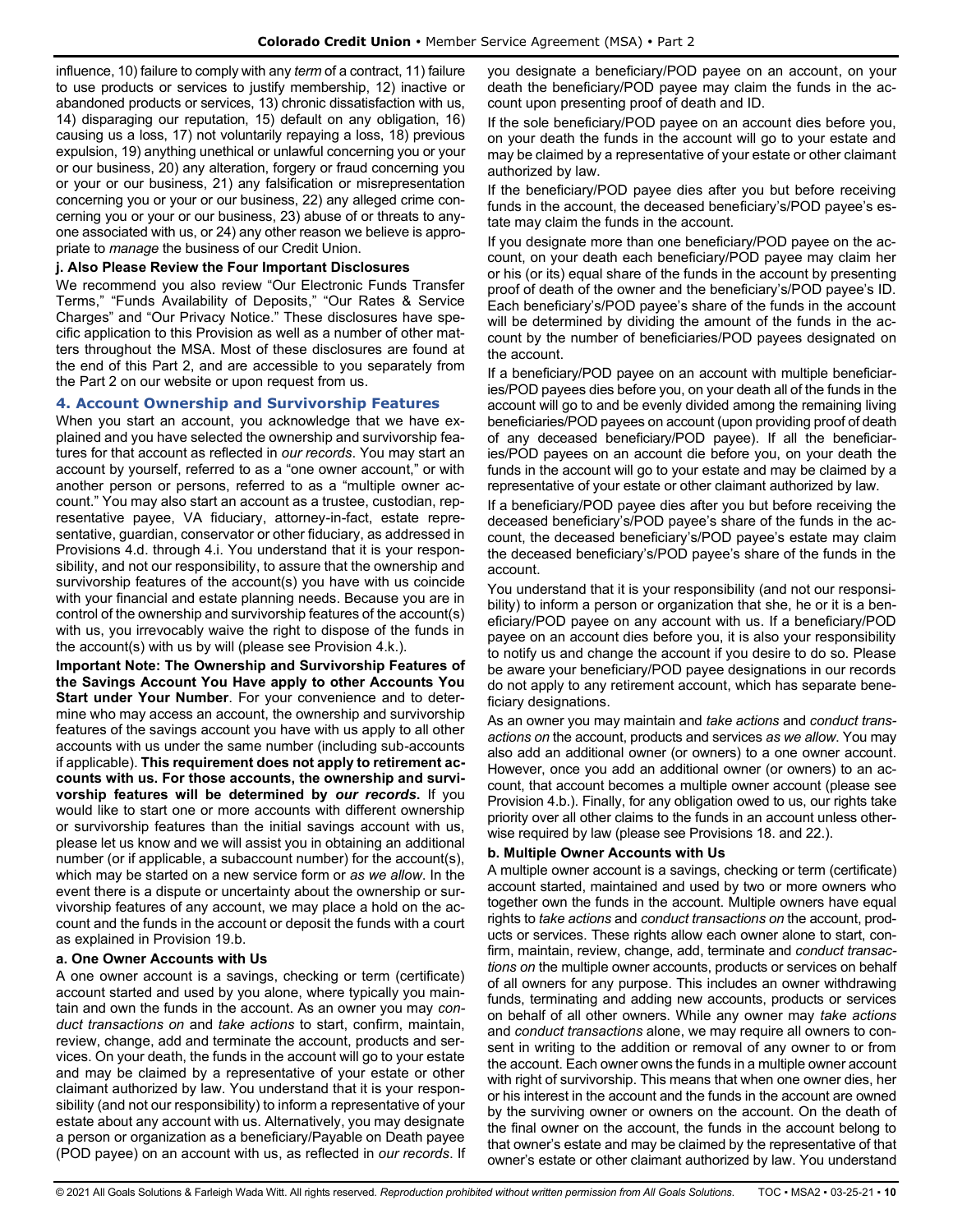that it is your responsibility (and not our responsibility) to inform a representative of your estate about any account with us. If an owner on the account dies before you, it is also your responsibility to notify us and change the account. Alternatively, you may designate a person or organization as a beneficiary/Payable on Death payee (POD payee) on a multiple owner account as reflected in *our records*. On the final owner's death, the beneficiary/POD payee may claim the funds in the account on presenting proof of death of all owners and the beneficiary's/POD payee's ID.

If the beneficiary/POD payee on an account dies before the last owner is deceased, on the last owner's death the funds in the account belong to that owner's estate and may be claimed by a representative of that owner's estate or other claimant authorized by law.

If the beneficiary/POD payee dies after the last owner on the multiple owner account dies but before receiving funds in the account, the deceased beneficiary's/POD payee's estate may claim the funds in the account.

If you as multiple owners designate more than one beneficiary/POD payee on the account (i.e., a multiple owner account with multiple beneficiaries/POD payees), on the death of the final owner on the account each beneficiary/POD payee may claim her or his (or its) equal share of the funds in the account by presenting proof of death of all the owners and the beneficiary's/POD payee's ID. Each beneficiary's/POD payee's share of the funds in the account will be determined by dividing the amount of the funds in the account by the number of beneficiaries/POD payees designated on the account.

If a beneficiary/POD payee on an account with multiple beneficiaries/POD payees dies before the last owner is deceased, the deceased beneficiary's/POD payee's share of the funds in the account will go to and be evenly divided among the remaining living beneficiaries/POD payees on account (upon providing proof of death of any deceased beneficiary/POD payee). If all the beneficiaries/POD payees on an account die before the last owner is deceased, on the death of the final owner the funds in the account will go to the final owner's estate and may be claimed by a representative of the final owner's estate or other claimant authorized by law.

If a beneficiary/POD payee dies after the last owner on the account is deceased but before receiving the deceased beneficiary's/POD payee's share of the funds in the account, the deceased beneficiary's/POD payee's estate may claim the deceased beneficiary's/POD payee's share of the funds in the account.

You understand that it is your responsibility (and not our responsibility) to inform a person or organization that he, she or it is a beneficiary/POD payee on any account with us. If a beneficiary/POD payee on an account dies before you, it is also your responsibility to notify us and change the account if you desire to do so. Please be aware your beneficiary/POD payee designations do not apply to any retirement account, which has separate beneficiary designations.

You understand and agree that any owner may sign the signature of any other owner on the account and guarantees the signature or authorization of any or all other owners for all *actions* and *transactions on* the account, products or services. You also agree we may permit an owner to deposit checks payable to any other owner in the account, with or without the endorsement of the other owner. Furthermore, by maintaining the multiple owner account, you consent to any *actions* or *transactions on* accounts, products and services by any other owner. All owners agree we have no duty to notify the owners of any *actions* or *transactions* by an owner acting alone. If you request us to designate a person as an owner by entering the owner's information in *our records* without signing or authorizing a form, you agree this person is an owner. You further agree this person may subsequently sign or authorize a form as an owner. All owners, alone and together, are responsible for any service charges, costs, losses or liabilities incurred for any *action* or *transaction on* an account, product or service, regardless of which owner conducted or benefited from the *action* or *transaction*. If any owner owes us money for any reason, we may enforce our rights against all funds in any account on which that person is an owner, regardless of which owner deposited the funds in the account. You agree that a security interest granted by one owner, trustee or fiduciary of an account will continue to secure that owner's, trust's or fiduciary's obligation to us even after that person dies. Finally, for any obligation owed to us, our rights take priority over all other claims to the funds in an account unless otherwise required by law (please see Provisions 18. and 20.).

**1) Restricting Access to an Account, Product and Service**. On your request, we may allow you to start a multiple owner account with another person (such as an infant, child, teenager or even an adult), and specify that only you as an owner may *take actions* and *conduct transactions on* the account and related products or services. If *we allow* such a restriction on the accounts, products and services (which may only be reflected in *our records*), you agree the restriction is for your purposes only. This means it is your sole responsibility (and not our responsibility) to supervise your affairs with the person that you place on the account as an owner and monitor all *actions* and *transactions on* the account and related products or services. You further agree that we may honor any *actions* and *transactions on* the accounts, products and services by this person as an owner should this person not follow the restriction. You understand we have only allowed you to place this restriction on the accounts, products and services because you 1) are in the best position to address your affairs with the person you designated as an owner, and 2) have agreed to take responsibility for any loss that occurs if this person violates your restriction on the accounts, products and services.

### **c. Accounts for or with People under 18 Years of Age**

A person under eighteen (18) years of age may be an owner and start, use and maintain accounts, products and services with us *as we allow*. The owner may *take actions* and *conduct transactions on*  the accounts, products and services, and agrees to the *terms* of the MSA. We may require an owner under eighteen years of age to have another owner on the accounts, products or services who is at least eighteen years of age or older. All owners on a multiple owner account agree to be responsible to us, alone and together, for any *actions* and *transactions on* the accounts, products and services (please see Provision 4.b.).

#### **d. Accounts by Custodians under the UTTMA**

You may start, use and maintain an account and related products and services to hold the funds of a minor (a person less than eighteen (18) years of age) under a state's Uniform Transfers to Minors Act. The account is a one custodian account used by you alone (unless multiple custodians are allowed by state law). You as the custodian are the owner on the account, in which you hold the funds for the exclusive benefit of the minor. Though dividends/interest are reported under the minor's name and SSN, you are the only person who may *take actions* and *conduct transactions on* the account, products and services. If you wish to designate a successor custodian on the account, you may ask us to include that person's name in *our records*. The successor custodian may claim the funds in the account in the event of your death or inability to serve upon delivering proof satisfactory to us of her or his authority to act as a custodian. When the minor reaches eighteen (18) years of age, it is your responsibility (and not our responsibility) to pay the funds in the account to the minor. You, as custodian, will still be the only owner on the account.

#### **e. Accounts by Representative Payees for SS Beneficiaries**

You may start, use and maintain an account and related products and services as a "representative payee" for a "Social Security beneficiary." We may require you to provide ID and documentation confirming your authority to act as a representative payee before starting the account. We may keep a copy of the documentation designating you as a representative payee for initial due diligence purposes. However, you agree that once you start and consent to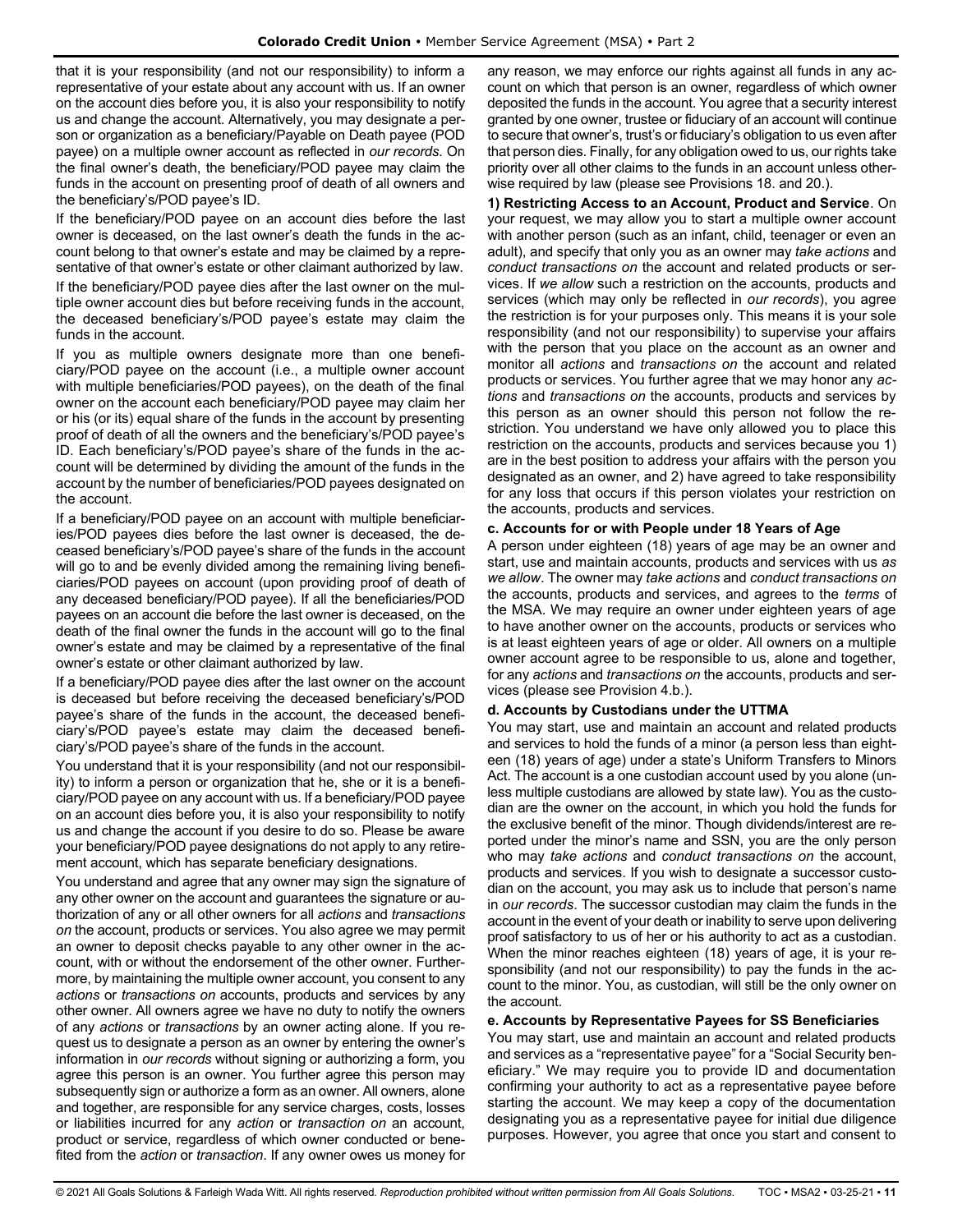the account, products and services, we may thereafter rely exclusively on the MSA.

You as a representative payee are the owner on the account in which you hold the funds for the sole benefit of the Social Security beneficiary. Though dividends/interest are reported under the beneficiary's name and SSN, you are the only person who may *take actions* and *conduct transactions on* the account, products and services. If we receive notice of a replacement representative payee (which we may require in writing) and decide to rely on the notice, you agree we may change the account for the replacement representative payee according to the notice, as reflected in *our records*. Alternatively, if we decide to rely on the notice, you agree we may terminate the account and issue a check to the representative payee in the name of the Social Security beneficiary. Finally, you agree to be responsible for legal advice we require to assist with or that results from any matter concerning the accounts, products or services for a representative payee (please see Provision 1.g.).

### **f. Accounts by VA Fiduciaries for VA Beneficiaries**

You may start, use and maintain an account and related products and services as a Veteran's Administration fiduciary (VA fiduciary) for a Veteran's Administration beneficiary (VA beneficiary). We may require you to provide ID and documentation confirming your authority to act as a VA fiduciary before starting the account. We may keep a copy of the documentation designating you as a VA fiduciary for initial due diligence purposes. However, you agree that once you start and consent to the account, products and services, we may thereafter rely exclusively on the MSA.

You as a VA fiduciary are the owner on the account in which you hold the funds for the sole benefit of the VA beneficiary. While dividends/interest are reported under the VA beneficiary's name and SSN, you are the only person who may *take actions* and *conduct transactions on* the account, products and services. If we receive notice of a replacement VA fiduciary (which we may require in writing) and decide to rely on the notice, you agree we may change the account for the replacement VA fiduciary according to the notice, as reflected in *our records*. Alternatively, if we decide to rely on the notice, you agree we may terminate the account and issue a check to the VA fiduciary in the name of the VA beneficiary. Finally, you agree to be responsible for legal advice we require to assist with or that results from any matter concerning the accounts, products or services for a VA fiduciary (please see Provision 1.g.).

#### **g. Powers of Attorney & Accounts, Products and Services**

If you give a person power of attorney to act as your attorney-infact, we may require that person to prove her or his ID and the validity and applicability of the power of attorney, before allowing the attorney-in-fact (hereafter referred to as the AIF) to *take actions* or *conduct transactions on* the accounts, products or services you have with us. You agree that we may *manage* the relationship with your AIF by placing her or him (or them) on the accounts, products and services you have with us as an AIF with a service form or in *our records.* We may also *manage* the relationship with your AIF *by any method we allow* in a manner we deem appropriate.

Your AIF and you agree that your AIF and you (and not us) are solely responsible for monitoring and fulfilling the duties and responsibilities of the power of attorney. We may keep a copy of the power of attorney documentation for initial due diligence purposes. However, you agree that once your AIF or you start and consent to the MSA, we may thereafter refer to and rely exclusively on the MSA. By using any product or service both your AIF and you agree to indemnify, defend, and hold us harmless from any loss, damage, claim or liability that occurs as a result of our reliance on the power of attorney. Your AIF and you further agree we may require your AIF to sign or authorize a *document* reconfirming this obligation. Because your AIF legally acts for you, we may require your AIF to sign or authorize a form as an AIF or authorize the AIF relationship by entering the information in *our records***.** This gives your AIF the right to act on your behalf with respect to the accounts, products and services you

have with us. You understand that your AIF's authority to *take actions* and *conduct transactions* for you will continue until we receive notice of your death or that you terminated your AIF's authority, and we have a reasonable opportunity to act on that notice. Therefore, once we elect to honor your power of attorney, it is your AIF's and/or your responsibility to notify us if you terminate the AIF's authority to *take actions* and *conduct transactions on* the accounts, products or services, and your AIF's responsibility to notify us of your death.

If we receive notice that you have died or terminated your AIF's authority to *take actions* and *conduct transactions* (which we may require in writing), you agree we may terminate your AIF's authority on the accounts, products and services, and may continue to rely on *our records* thereafter. If we allow your AIF to *take actions* or *conduct transactions* as an AIF, the ownership and survivorship features of the accounts you have with us will not apply to your AIF personally (since she or he is, or they are, legally acting on behalf of you). If your AIF or you request us to allow your AIF to *take actions* or *conduct transactions* by entering the information in *our records* or *as we allow* without signing or authorizing a form or indemnification and hold harmless agreement, your AIF consents to the MSA and may *take actions* or *conduct transactions on* the accounts, products or services. Additionally, you agree that your AIF may subsequently sign or authorize a form or indemnification and hold harmless agreement, as we require.

You understand that your AIF may remove her or himself from the accounts, products and services you have with us, and that we have no duty to notify you of that removal. If an AIF decides to remove her or himself from the accounts, products and services, we may require her or him to notify us in writing or sign or authorize a form. An AIF's removal from the accounts, products and services, does not relieve the AIF from any responsibilities, obligations or liabilities for *actions* taken and *transactions* conducted as an AIF. Finally, you agree to be responsible for legal advice we require to assist with, or that results from, any matter concerning your power of attorney (please see Provision 1.g.). Alternatively, we may refuse to recognize the authority of a person with a power of attorney, if we determine that we cannot reasonably rely on the power of attorney, unless otherwise required by law.

#### **h. Accounts that Hold the Funds of a Trust**

You may start, use and maintain accounts, products and services to hold the funds of a trust. If you do so, you may be named as a trustee on a service form or in *our records*. You agree it is your responsibility as a trustee (and not our responsibility) to administer the accounts, products, services and funds according to the terms of the trust. You further agree that we are only providing you with accounts, products and services and are not assisting you with or advising you about the trust. For IRS reporting purposes, the name that appears first on a form or that is entered in *our records* generally must match the SSN or EIN that you certify on behalf of the trust. However, on your request, we may be able to write the full name of the trust on a form or in *our records* to explain the purpose and/or the ownership of an account, loan, product or service.

If you are the only trustee on an account, you have the same rights and responsibilities as an owner to *take actions* and *conduct transactions on* the account, products and services (please see Provision 4.a.). If two or more trustees are on an account, you have the same rights and responsibilities as an owner on a multiple owner account to *take actions* and *conduct transactions on* the account, products and services (please see Provision 4.b.). For all trustees' convenience, each trustee on a multiple trustee account agrees that any trustee acting alone may *take actions* and *conduct transactions on* accounts, products and services for all trustees on the accounts, products and services. By maintaining the multiple trustee account, you consent to any later *actions* or *transactions on* accounts, products and services by any other trustee. While any trustee may take actions and *conduct transactions* alone, we may require all trustees to agree to any additions or removals of any other trustee to or from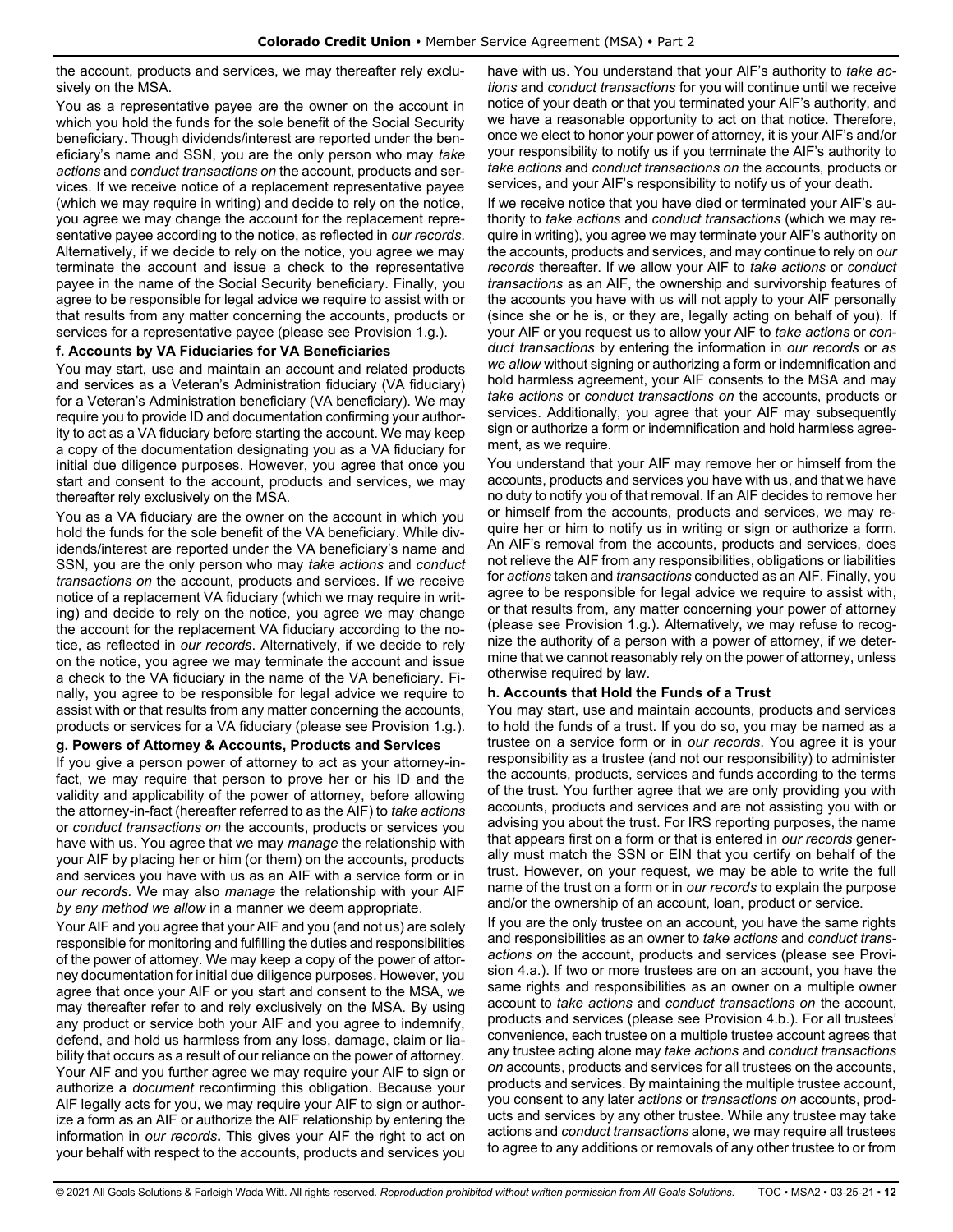the accounts, products and services. All trustees agree we have no duty to notify the trustees of any *actions* or *transactions* by a trustee acting alone. If you request us to designate a person as a trustee by entering the trustee's information in *our records* or *as we allow* without signing or authorizing a form, you agree this person is a trustee. You further agree this person may subsequently sign or authorize a form as a trustee. If you wish to name a successor trustee we can note that information in *our records* as well. A successor trustee may *take actions* and *conduct transactions* upon delivering proof satisfactory to us of her or his succession and authority to act as the current trustee of the trust. Until such proof is delivered and verified by us, a successor trustee has no rights to the account or to the funds held in the account.

We may keep a copy of the trust documentation for initial due diligence purposes. However, you agree that once you start and consent to the account, products, services and the MSA, we may thereafter refer to and rely exclusively on the MSA. By starting an account, loan, product or service for the trust, all persons or organizations associated in any way with the trust (i.e., all grantors, trustees, successor trustees, and beneficiaries), agree to indemnify, defend us against and hold us harmless from any loss, damage, claim or liability that results from any *actions* or *transactions on* the accounts, loans, products or services for the trust. You understand we may require any person or organization associated with the trust to sign or authorize an indemnification and hold harmless agreement along with her, his or its consent to the MSA. We may require you to prove your authority to negotiate a check payable to a trust before taking it for deposit, and may require you to deposit the check into an account for the trust. Finally, you agree to be responsible for legal advice we require to assist with or that results from any matter concerning the trust (please see Provision 1.g.).

### **i. Accounts for Fiduciary Purposes**

You may start, use and maintain accounts, products and services to hold the funds of an estate, memorial, guardianship, conservatorship, fund or other fiduciary, legal or court ordered purpose with us (referred to in this Provision as the "fiduciary purpose"). You may be named as a fiduciary on the accounts, products and services on a service form or in *our records*. You agree that it is your responsibility as the fiduciary (and not our responsibility) to administer the accounts, products and services and funds for the fiduciary purpose. You further agree that we are only providing you with accounts, products and services for and are not assisting you with or advising you about the fiduciary purpose. For IRS reporting purposes, the name that appears first on a form or that is entered in *our records* generally must match the SSN or EIN that you certify on behalf of the fiduciary purpose. However, on your request, we may be able to write the full name of the fiduciary purpose on a form or in *our records* to explain the purpose and/or the ownership of an account, loan, product or service. To start the accounts, products and services, we may require and review a copy of the documentation addressing the fiduciary purpose, and your ID and authority to act as a fiduciary for that purpose. You agree that you, as the fiduciary on the accounts, products and services, are fully responsible for fulfilling the duties and responsibilities of the fiduciary purpose. We may keep a copy of the documentation designating you as a fiduciary for initial due diligence purposes. However, you agree that once you start and consent to the account, products, services and the MSA, we may thereafter refer to and rely exclusively on the MSA. If you are the only fiduciary on an account, you have the same rights and responsibilities as an owner to *take actions* and *conduct transactions on* the account, products and services (please see Provision 4.a.). If two or more fiduciaries are on an account, you have the same rights and responsibilities as an owner on a multiple owner account to *take actions* and *conduct transactions on* the account, products and services (please see Provision 4.b.).Your authority to conduct business with us as the fiduciary will remain in full force until we receive lawful notice otherwise. You, as the fiduciary, must notify us of any change to the fiduciary purpose that affects the accounts, loans,

products and services. You warrant that all your *actions* and *transactions on* an account, loan, product or service will be for the sole benefit of the person or purpose for which you are acting. You agree we may rely on these representations and have no duty to examine subsequent authorizing documentation for compliance or inquire as to the powers and duties of you or any fiduciary. We also have no notice of any violation of fiduciary duties by you or any other fiduciary unless we observe the actual wrongdoing.

You acknowledge that we will not be liable for any losses due to your failure to notify us of unauthorized acts by a fiduciary or changes to the relationship between a fiduciary and the person or purpose for whom the fiduciary acts. By starting an account, product or service you and any fiduciary agree to indemnify, defend us against and hold us harmless from any loss, damage, claim or liability that results from 1) any *actions* or *transactions on* the accounts, loans, products or services, and 2) the unauthorized acts of a fiduciary on which we rely prior to any actual notice of any change in the fiduciary's authority. We may require any person associated with the fiduciary purpose to sign or authorize an indemnification and hold harmless agreement along with his, her or its consent to the MSA. Finally, you agree to be responsible for legal advice we require to assist with or that results from any matter concerning the fiduciary purpose (please see Provision 1.g.).

# **j. Transactors & Accounts, Products and Services**

You as an owner may designate a person (or persons) to be a transactor on the accounts, products and services you have with us. A transactor is authorized by you to *conduct transactions on* (i.e., deposit and withdraw funds, and obtain information about) the accounts, products and services on your behalf. We will require your transactor to provide her or his ID and information and to consent to the MSA. A transactor only has the right to *conduct transactions on* the accounts, products and services, and has no ownership or survivorship rights to the funds in the accounts, or other rights to the accounts, products and services. Further, a transactor cannot *take action* to start, change, add or terminate an account, product or service, except to remove her or himself from the accounts, products and services as explained in this Provision. You also agree a transactor may conduct any *transaction* by cash, check, EFT, wire, etc., *by any method we allow* on your behalf, acting alone, with or without the knowledge, signature, endorsement or authorization of any other owner or transactor on the account(s), product(s) or service(s). If you request us to designate a person as a transactor by entering the transactor's information in *our records* or *as we allow*  without signing or authorizing a form, you agree this person is a transactor. You further agree this person may subsequently sign or authorize a form as a transactor.

Once you have designated a transactor, it is your sole responsibility (and not our responsibility) to monitor the transactor's *transactions on* the accounts, products and services. You agree we have no duty or responsibility to monitor, inquire about or notify you of the use and purpose of any *transaction* conducted by your transactor, or assure that any *transaction* is for your benefit. You also agree you take full responsibility for any transactor, and for all *transactions on* the accounts, products and services by your transactor. The transactor's authority to *conduct transactions* will continue until we receive notice (which we may require in writing) that you have terminated the transactor's authority or of your death, and we have a reasonable opportunity to act on that notice. Any owner may remove a transactor from the accounts, products and services, which we may require to be confirmed in writing. We may also suspend any further *actions* and *transactions* on the account until you sign or authorize an updated form (or remove the transactor *as we allow*) or terminate the accounts, products and services. A transactor may remove her or himself from the accounts, products and services you have with us, and we have no duty to notify an owner of the removal. If a transactor decides to remove her or himself, we may require her or him to notify us in writing and/or sign or authorize a form (or be removed *as we allow*). A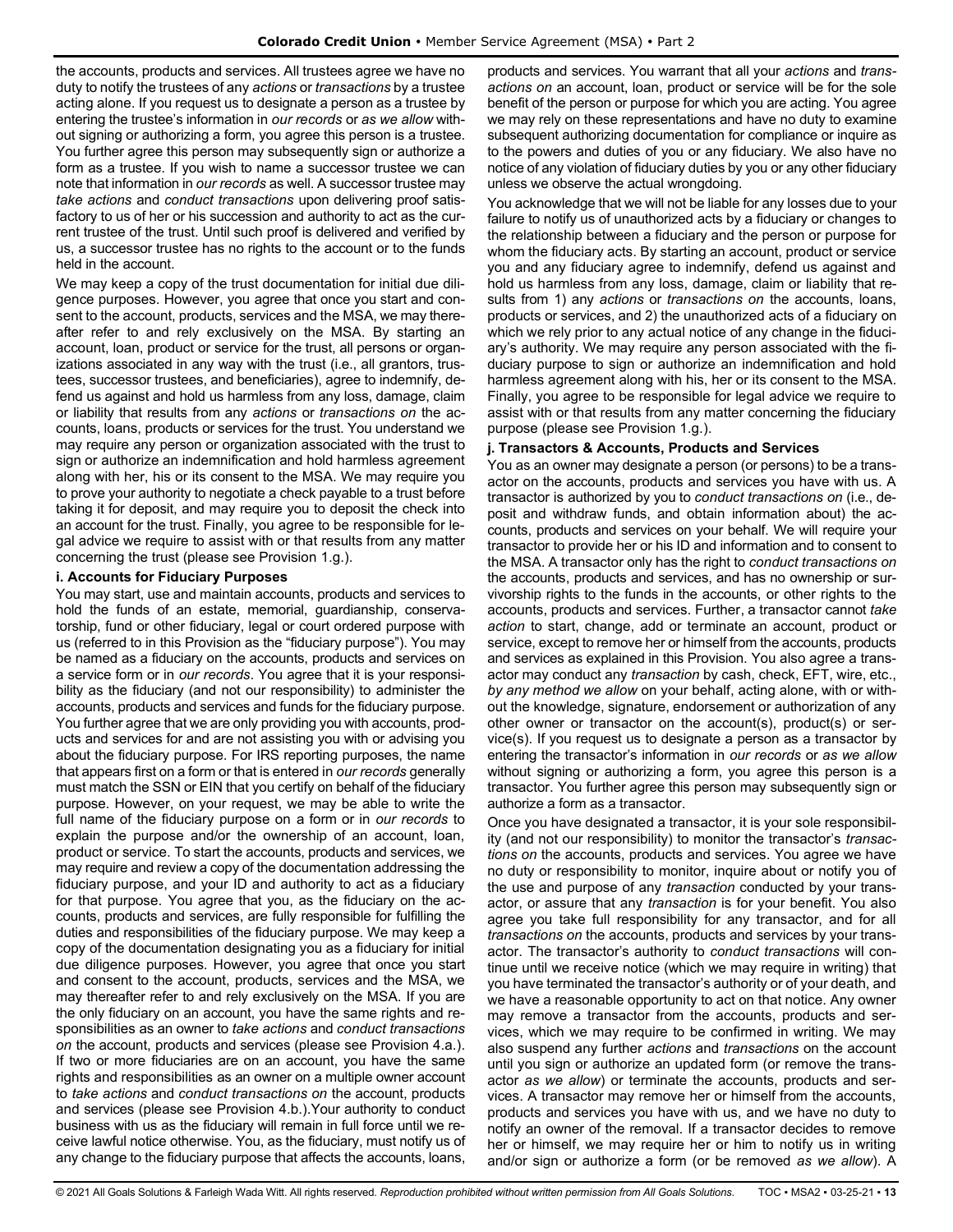transactor's removal from the accounts, products and services, does not relieve the transactor from any responsibilities, obligations or liabilities for *transactions* conducted as a transactor under the MSA. In the event of your death on a one owner account, or the death of the final surviving owner on a multiple owner account, any funds in the account will be disbursed as explained in the MSA.

#### **k. Waiver of Testamentary Account Distributions**

You understand and agree that it is your sole responsibility (and not our responsibility) to assure that the ownership and survivorship features of the accounts, products and services you have with us, as designated by you in *our records*, accurately reflect your personal, domestic, financial, business and estate planning needs. Matters you may want to consider include, but are not limited to, those created, changed or terminated by marriage, children, grandchildren, adoption, separation, divorce, remarriage, disability, retirement, death or as a result of any agency, power-of-attorney, guardianship, conservatorship, trusts, wills, businesses, corporations, partnership agreements, contracts, indebtedness, etc.

If permitted by applicable state law, you irrevocably waive your rights to make testamentary dispositions from any account, and do so with the understanding that the ownership and survivorship features of an account (such as "multiple ownership of an account with right of survivorship" and "beneficiary/POD payee" designations) control and supersede any inconsistent testamentary disposition. It is your responsibility to assure that the ownership and survivorship features of the accounts, products and services you have with us accurately reflect and take into consideration your personal, domestic, financial, business and estate planning needs. In addition, you can take action to start, confirm, maintain, review, change, add or terminate an account, product or service at any time as we allow. Therefore, you irrevocably waive your right to make a testamentary disposition of any account at our Credit Union, both now and in the future. You agree that since you are in complete control of the ownership and survivorship features of the accounts with us, and can take action to start, change, add or terminate the accounts at any time as we allow, on your death we may rely exclusively on the MSA and *our records* concerning all matters that affect the accounts, products and services you have with us.

# **m. See "Our Rates & Service Charges"**

We recommend you also review "Our Rates & Service Charges," which has specific application to this Provision as well as a number of other matters throughout the MSA.

# <span id="page-13-0"></span>**5. Product & Service Access, Transactions & Actions**

#### **a. Authorization of Transactions and Actions**

Your signature on a form, *document* or *as we allow* (when required) is important for identifying you and allowing you to start, consent to, *take actions* and *conduct transactions on* our accounts, loans, products and services. On your request, we may agree to obtain your consent to *take actions* and *conduct transactions* on products and services with the assistance of our employees or the use of our *computer system* (please see Provision 1.f.1)). You understand and agree that all ID, photographs, images, film, voice and image recordings, fingerprints and other biometrics obtained when you take any *action* or conduct any *transaction* are *managed* by us as explained in Provision 3.b. To provide you with excellent service and for your and our protection we may require your physical signature or reconfirm your signature in-person or before a notary public prior to any *action* or *transaction on* an account, loan, product or service. We may also require your ID, a second form of ID and other (or updated) information (such as your physical address, SSN, birthdate, password, mother's maiden name, thumbprint or fingerprint, date and type of last *transaction*, other historical factual and confidential information, etc.) before you may *take action* or *conduct a transaction on* an account, loan, product or service.

You may deposit and withdraw funds by cash, check, EFT, wire or by any other method *we allow*. You may also authorize the payment of checks, other *transactions* or *actions by any method we allow*.

You agree we may pay checks and honor *actions* or *transactions on*  an account, loan, product or service that contain your signature or authorization, even if you later claim the method of consent or the *action* or *transaction* was not authorized. On your request, we may allow you to include a legend on or notation in *our records* and on checks requiring two or more signatures or authorizations on your checks, *actions*, *transactions* or any other matter pertaining to the accounts, loans, products or services you have with us. You understand this legend or notation requiring two or more signatures or authorizations may only be entered in *our records* or as *we allow*. You agree any such legend or requirement is for your convenience only, and it is your sole responsibility (and not our responsibility) to supervise your internal control affairs with all persons you authorize. You also agree we may pay a check, or honor any *action*, *transaction* or other matter pertaining to the accounts, loans, products or services with us, with only one signature or authorization by any person you authorize. You understand we have only allowed you to add a legend or requirement for two or more signatures or authorizations because you 1) are in the best position to address your own internal control affairs with the persons authorized, and 2) have agreed to take responsibility for and recover any loss that occurs from a violation of your requirement.

If we contact you about an *action* or *transaction on* an account, loan, product or service that you confirm is authorized (which our employee may note in *our records* or *as we allow*), you agree we may rely on your confirmation. If you share your information, password, code or PIN (or any other method of authorization *we allow*) with any person or organization, you agree you authorize *actions* or *transactions on* the account, loan, product or service conducted by this person or organization. You further understand that until you notify us and revoke your authorization, all *actions* or *transactions on* the account, loan, product or service conducted by this person or organization are authorized and genuine, even if they are not conducted for your benefit or according to your instructions. If you request and we agree to provide you with cash for any *action* or *transaction*, you understand once you are in possession of the cash, you (and not us) are completely responsible for its care and safekeeping from any loss, theft, damage or destruction. Should you have any concerns about the loss or theft of cash, please let us know and we may be able to provide you with one of our checks (for which there may be a service charge). Additionally, for your and our protection and security purposes, you agree we may pay any person (including you) requesting a withdrawal in cash with a limited amount of cash, our check, an EFT or wire. You understand and agree these cash withdrawal options are appropriate since a person can obtain cash by depositing the check at her or his own financial institution, and we can schedule the delivery of cash for you on your request, for which there may be a service charge.

#### **b. Transaction and Action Options & Required Forms**

When you *take action* or conduct a *transaction on* accounts, loans, products or services, we may require you to use a specific form or *document* to conduct or complete the *action* or *transaction*. If you do not use that form or *document*, for your and our protection we may refuse to honor, perform or complete the *action* or *transaction*. Whether an *action* or *transaction* is honored, completed or not, you are responsible for any loss or liability we incur as a result of your failure to use a required form or *document* or follow the *terms* of the MSA.

#### **c. Account Transfers by Wire or ACH**

We may offer wire transfers or ACH transfers that allow you to send or receive debits or credits to an account with us. We may require all wire transfers to be authorized in writing. When you initiate a wire or ACH transfer you may identify either the recipient or any financial institution by name and account or identifying number. We (and other institutions) may rely on the account or other identifying number you give us as the proper identification number, even if it identifies a different person or institution. You understand we may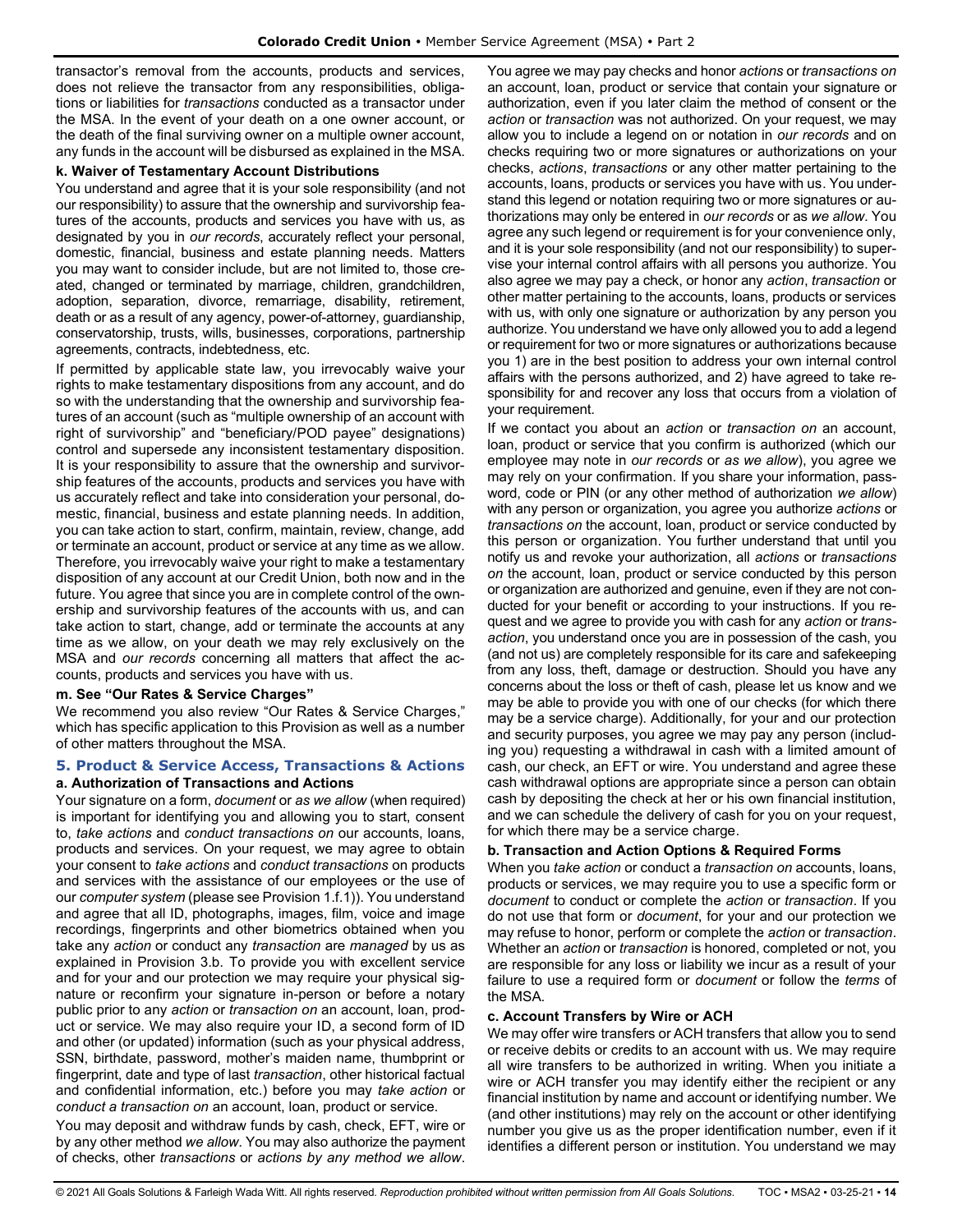confirm the information on all wire requests before sending the wire. Once we have sent an outgoing wire, the transfer is final and cannot be stopped, so please make sure all the information about the wire is correct and that you want the wire sent according to that information. If you provide incomplete or inaccurate written or verbal transfer instructions to us, we will not be responsible for any resulting wire transfer losses, delays or failed *transactions*. You understand international wire transfers may not be completed for several weeks, or at all.

Wire transfers are governed by Federal Reserve Regulation J if the transfer is cleared through the Federal Reserve. ACH *transactions* are governed by the rules of the National Automated Clearing House Association (NACHA). You acknowledge that our processing of international *transactions* may be delayed if necessary to complete screening required by federal law. You must ensure that all international entries you initiate are designated with the appropriate international entry code, as required by NACHA rules. All entries will be credited to or debited from the account you have with us in U.S. dollars. Currency conversion will be at rates determined by, or available to, us or the Automated Clearing House. You bear all currency conversion risk as well as all gains or losses associated with currency conversion for international entries. All wires and ACH transfers must comply with applicable U.S. law. If you use these services and receive funds by wire or ACH transfer, you agree to confirm the transfers by reviewing your periodic statement (or online service we offer), since we are not obligated to notify you when funds are received. While we may conditionally and provisionally credit the account you have with us with an ACH transfer, if we are not finally and ultimately paid for the transfer, we may reverse the credit to the account and the sender will be deemed not to have paid you. If we cannot reverse the credit or you do not have sufficient funds in an account, you agree to reimburse us for the amount of the reversed transfer.

### **d. Limitations on Account Transactions**

**1) Account Withdrawal Limitations.** You understand we have no obligation to honor a request to withdraw funds if you do not have 1) sufficient available funds in an account or 2) one of our overdraft services (please see "available balance" in Provision 6.i.). If a check or other transfer or payment order is presented against insufficient available funds in an account, we will require a service charge. If there are sufficient available funds to pay some but not all checks or items drawn or presented against the account, we may pay or allow withdrawals for those checks, transfer or payment orders for which there are sufficient funds in any order we choose, according to applicable law and the *terms* of the MSA. There are a number of circumstances where you may not be able to withdraw funds from an account, including but not limited to: 1) our methods are inoperative due to emergencies or problems, 2) the product or service has been terminated, 3) we are unable to contact you, 4) failure to provide required documentation, information or ID, 5) failure to use a required method or *document*, 6) exceeding a limit or an amount set by us, 7) failure to meet a minimum balance for thirty (30) days, 8) deposited check funds are not available, 9) funds are collateral for an obligation, 10) any lost or stolen check, card or access device, 11) a breach of or unauthorized access to a product or service, 12) business or compliance purposes, 13) to stop or prevent a loss, 14) potential lack of capacity or victim of undue influence, 15) failure to comply with any *term* of a contract, 16) funds held or offset per a security interest or lien, 17) account and/or funds held for a dispute or uncertainty, 18) unpaid check(s) or EFT(s) for insufficient funds or stop payment orders, 19) deposited item(s) charged back for nonpayment or a claim, 20) a garnishment, levy or similar legal claim or notice, 21) default on any obligation, or 22) our belief that an *action* or *transaction* may be fraudulent. To comply with the law and to protect you and the members of our Credit Union, you understand we may require written notice of your intent to withdraw funds from an account you have with us at least seven (7) calendar days and up to sixty (60) calendar days before the time you would like to make the withdrawal. Finally, you understand in the event any

account is overdrawn, any loan is past due, or you are otherwise in default under any contract with us, we may suspend your ability to conduct *actions or transactions* to any or all accounts, products, services, until you have resolved the matter with us.

**2) Account Transaction Volume Limitations.** We may limit the number of items deposited and the frequency of deposits and other *transactions* you can make each day to the account(s) you have with us. The date we use to determine the number of *transactions* is the date a *transaction* is posted to (actually credited to or debited from) an account, rather than the date you conducted the *transaction*. Should the *transactions on* an account with us exceed the limitations we establish, we may limit your *transaction* activity, require a service charge or terminate the account. You understand if *we allow* or honor a *transaction* that exceeds these restrictions (a nonconforming *transaction*), we are not required to allow or honor any future *transaction* that exceeds these restrictions.

**3) Limits on ATM Transactions.** For your and our protection, we may limit the number and dollar amount of cash withdrawals at ATMs. We may also limit the number and amount of deposits by cash and check at ATMs. Our current limitations on ATM cash withdrawals are stated in "Our Electronic Funds Transfer Terms" at the end of this Part 2 of the MSA. Should you need to make withdrawals and deposits that exceed our ATM limits, you may come to our branch any time we are open for business.

# **e. Accounts May Not be Transferred to Others**

The accounts you have with us are non-negotiable, non-assignable and non-transferable to another person or organization. This means you may not endorse, negotiate, transfer, secure or pledge any account and the funds in that account to a person or organization other than us for any reason. Unless a person's name appears on a service form or is in *our records*, she or he may be denied access to all accounts, products and services and all funds and information pertaining to the accounts, products and services unless otherwise required by law.

# **f. When a Transaction or Action May be Refused**

Generally to conduct an *action* or *transaction* on an account, product or service with us, you must be an owner, trustee or fiduciary on the account, product or service. For your and our protection, you understand we may refuse an *action* or *transaction on* an account, loan, product or service for any reason not prohibited by law, including but not limited to, 1) our methods are inoperative due to emergencies or problems, 2) we are unable to contact you, 3) failure to provide required documentation, information or ID, 4) failure to use a required method or *document*, 5) exceeding a limit or an amount set by us, 6) failure to meet a minimum balance for thirty (30) days, 7) inactive or abandoned products or services, 8) deposited check funds are not available, 9) funds are collateral for an obligation, 10) any lost or stolen check, card or access device, 11) a breach of or unauthorized access to a product or service, 12) business or compliance purposes, 13) to stop or prevent a loss, 14) potential lack of capacity or victim of undue influence, 15) the product or service has been terminated, 16) failure to comply with any *term* of a contract, 17) funds held or offset per a security interest or lien, 18) account and/or funds held for a dispute or uncertainty, 19) unpaid check(s) or EFT(s) for insufficient funds or stop payment orders, 20) deposited item(s) charged back for nonpayment or a claim, 21) a garnishment, levy or similar legal claim or notice, 22) default on any obligation, 23) limited to a savings account and voting by mail, 24) ineligible for membership, 25) membership terminated, 26) notification of death, 27) anything unethical or unlawful concerning you or your or our business, 28) our belief that an *action* or *transaction* may be fraudulent, 29) any alteration, forgery or fraud concerning you or your or our business, 30) any falsification or misrepresentation concerning you or your or our business, 31) any alleged crime concerning you or your or our business, 32) abuse of or threats to anyone associated with us, or 33) any other reason we believe is appropriate to *manage* the business of our Credit Union.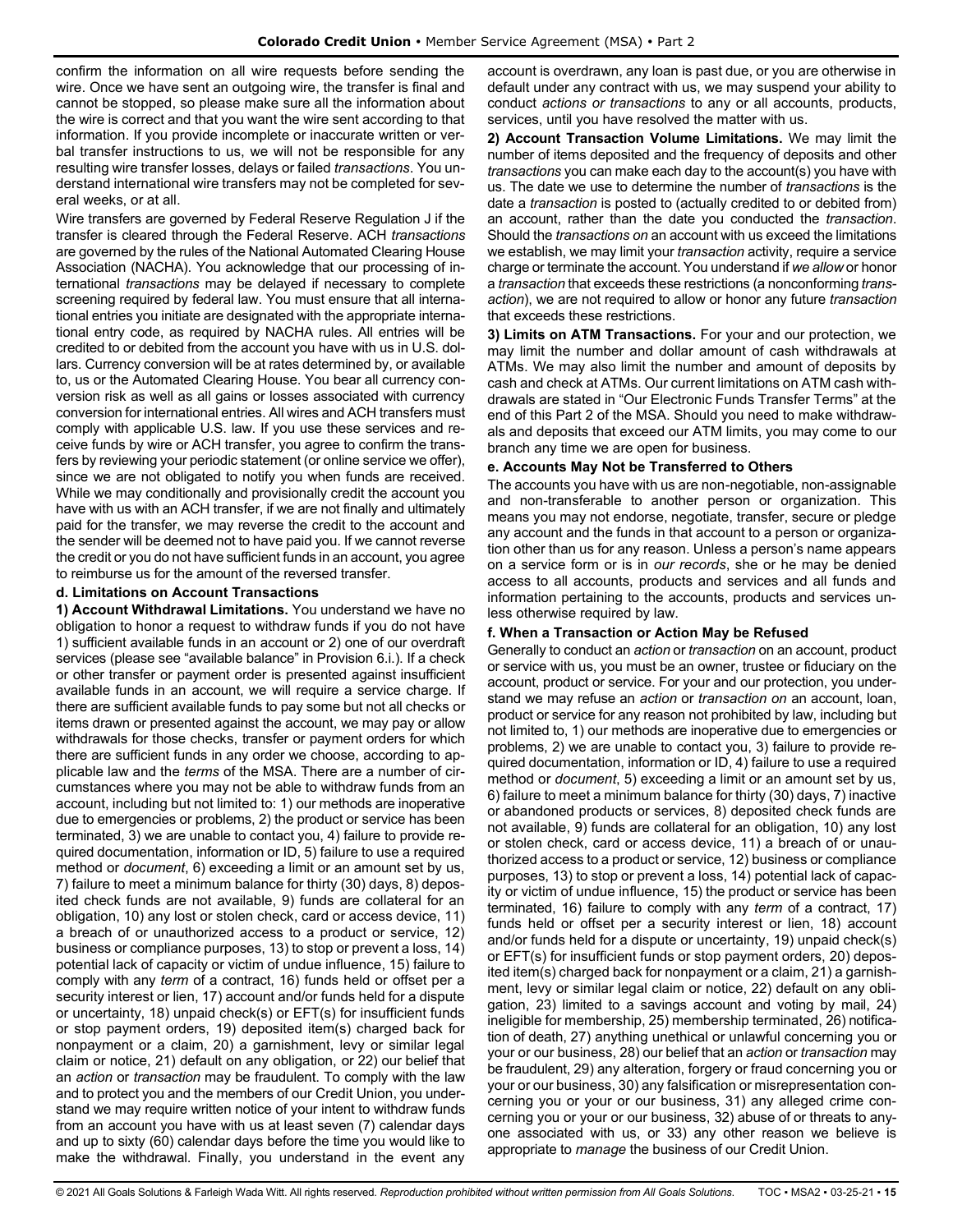#### **g. Transactions and Actions Online**

We may offer an internet service that allows you to *take actions* or *conduct transactions on* products or services with us online. For your convenience, and in order to remind you to go online to start the service, we may note your request for this internet service on a form or enter it in *our records*. This internet service may be governed by a contract you agree to online, the MSA, all other contracts, as applicable, and *our records*. Should you have any questions about this service, please contact us at your earliest convenience.

# <span id="page-15-0"></span>**6. Your Use of a Checking Account with Us**

#### **a. Completing Your Checks and Check Register**

When you write a check drawn on a checking account with us, you must write your payee's name, complete the numerical and written amount lines on the check and sign your name. Always begin by writing the payee's name and the amounts at the start of the farleft side of these lines to avoid leaving any spaces; this will reduce the risk of your check being altered. It is also important to draw a line after the payee's name and after the written amount to protect yourself against alterations. Please make sure all information you write on your check is legible. Finally, make sure the numerical and written amounts of your check match, since the written amount is likely the amount we may pay from the account. If the amounts do not match, you agree we may pay either amount or return the check unpaid, at our sole discretion.

Once completed, you should write the check number, amount, date, payee's name and purpose in your check register or payment records, and deduct the amount of the check from the account balance. This helps you to keep track of the current balances of an account, which in turn helps you avoid insufficient funds or overdraft service charges (please see Provisions 6.i. through l.). It also allows you to detect and report checks with alterations and forged drawer's signatures (please see Provision 15.b.). Please use dark permanent ink (preferably black ink) to complete and sign your checks. You agree you are responsible for any losses incurred for your checks if you do not use a dark permanent ink when writing your checks. You should also keep your checks in a secure location and separate from your ID so they are not stolen from you. If the account is a multiple owner, trustee or fiduciary account, each owner, trustee, fiduciary or transactor may sign (or authorize), issue and endorse checks in the other owner's, trustee's or fiduciary's name. If you require more than one signature on a check drawn on an account with us, you agree we may pay that check regardless of the number of signatures on it if the check is issued by a person authorized to *conduct transactions on* the account (please see Provision 5.a.). You understand when you write a check you are ordering us to pay the check, and that payment is proper even if you did not completely fill out or sign your check.

#### **b. Please Use the Check Forms We Provide**

For your protection, when starting a checking account you agree to use the checks we make available that we refer to as, "your checks." Your checks are actually forms (check forms) provided to you by our approved associate. It is important that you use our associate-provided checks because 1) the security features help protect against fraud losses, and 2) the forms help us confirm that a check is your check when presented for payment. Using any other check form may indicate fraud, and you agree we may refuse to pay it if we believe our refusal may prevent a loss, and is not dishonor or wrongful. Alternatively, if you use and we pay a check not provided by our associate that results in any loss or service charges, you agree to be responsible for any loss and service charges incurred. The reason you are responsible for any loss and service charges is because in order to obtain check forms from another organization or person, you must provide your information to unknown people, any of whom may create a fraudulent check drawn on the account. Accordingly, we use an associate's check forms to help avoid losses, and require owners, trustees and

fiduciaries to take responsibility for all losses and service charges for not using these forms.

#### **c. Dates on Your Checks**

We may pay a check you write regardless of its date or language limiting payment to a certain time (for example, "stale dated" checks or checks bearing a "void after" date legend). However, we are not obligated to pay a check before its date or more than six (6) months after its date. Attempts to limit payment of a check by date or language are ineffective because 1) checks presented as EFTs or other transfers may not include the date, 2) our processing technology may not allow for the examination of a date, and 3) a person in possession of your unpaid check may take legal action against you for the amount and costs. If you do not want an outstanding check paid, you may place a stop payment order on the check (please see Provision 6.d.). Similarly, if you date a check for payment in the future (often referred to as a "postdated check notice") and notify us, we may agree not to pay a check before its date. Please be aware this postdated check notice will only be effective if it allows us a reasonable amount of time to act on and not pay the check. Additionally, for the notice to be effective we will need your name, your number, the check's number and date, amount and the payee's name. You understand that failure to fulfill any of these requirements may result in payment of the check. If you fulfill these requirements, we will return the check as postdated and require a service charge to cover some of our employee's time. Should you request us to cancel a postdated check notice and pay the check, we may also require a service charge to cover some of our employee's time. For your convenience, we may agree to a verbal postdated check notice that will expire after fourteen (14) calendar days unless you confirm that notice in writing. Once confirmed in writing, the notice will be effective for six (6) months, and can be renewed for an additional six (6) months for a service charge. You understand we have no duty to notify you when your notice will or has expired.

#### **d. Stop Payment Orders on Your Checks and ACHs**

You may request us to stop payment on any check drawn on or ACH debit scheduled from a checking account you have with us by a stop payment order *as we allow***,** which we may require to be confirmed in writing. Your request (order) to stop payment will be effective only if we have a reasonable amount of time to act before the check is presented or the ACH entry is transmitted to us. For the request (order) to stop payment to be effective we will need your name, your number, check number, the date of the check or ACH entry, the name of the payee and the amount of the check or ACH entry. You understand that failure to comply with any of these requirements may result in payment of the check or ACH entry. If you fulfill these requirements, we will return the check or ACH entry and require a service charge to cover some of our employee's time. Should you request us to cancel a stop payment order and pay the check or ACH entry, we may also require a service charge to cover some of our employee's time. For your convenience, we may agree to a verbal stop payment order that will expire after fourteen (14) calendar days unless you confirm that order in writing or *as we allow*. A stop payment order on a check placed or confirmed in writing will be effective for six (6) months and can be renewed for an additional six (6) months for a service charge. A stop payment order on an ACH entry will continue until the entry is returned or until you cancel the stop payment order (which may require the payment of a service charge). We have no duty to notify you when your stop payment order will or has expired.

You understand that although you may stop the payment of your check, generally the person or organization in possession of the check may recover the full amount of the check from you (which may include interest and costs). In addition, if you owe money to the payee of the check or ACH entry, stopping payment on the check or ACH entry means you will not have paid the money to that person. In the unlikely event we pay a check or ACH despite a timely, accurate and complete stop payment order, we may be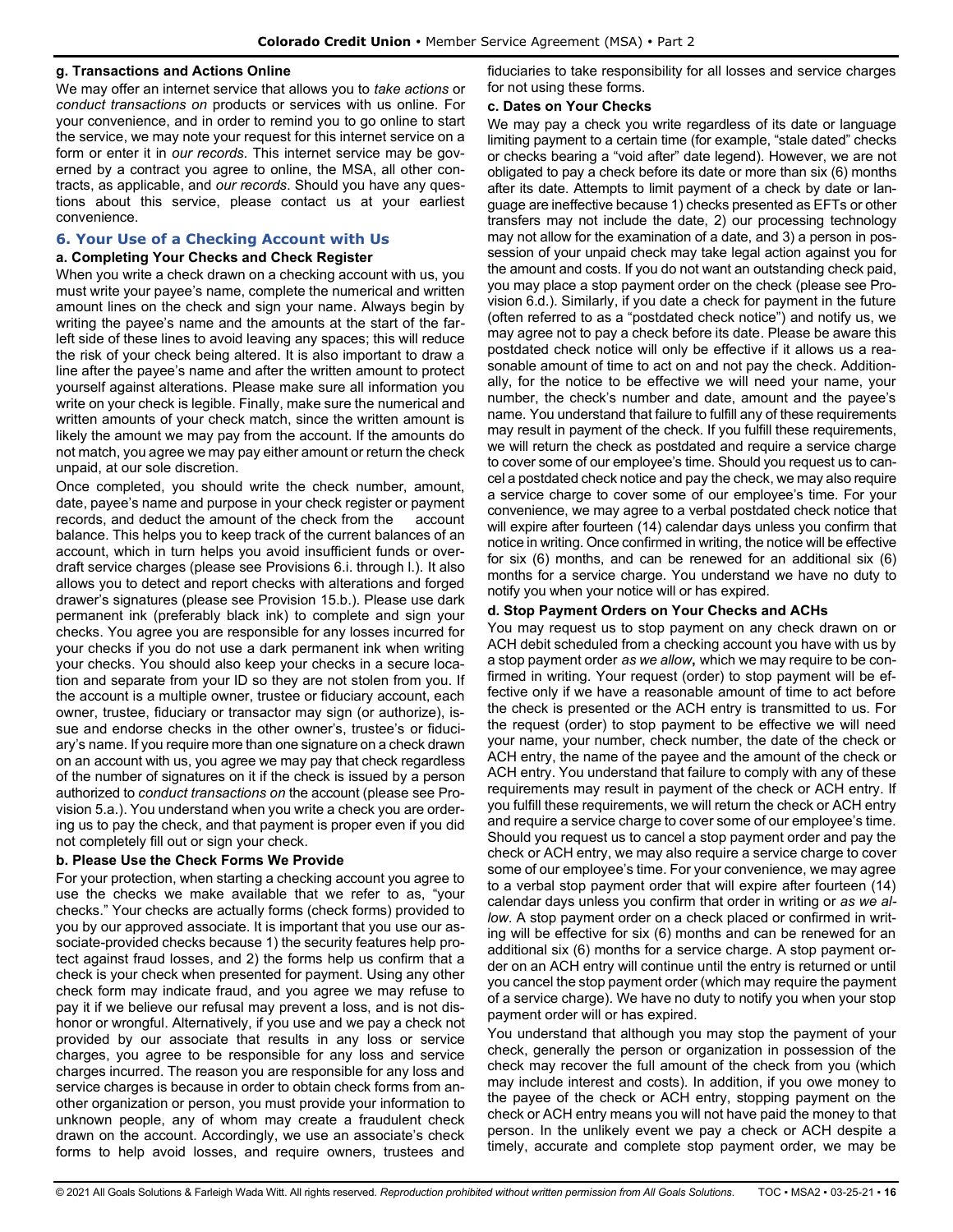obligated to credit the account you have with us. We also may not be obligated to credit the account and you will need to address the matter with the payee. If we issue a credit to the account, you agree to sign or authorize a statement explaining the dispute with your payee, and assist us in taking legal action against any and all persons or organizations to recover our loss. You understand if you repeatedly place stop payment orders on your checks drawn against insufficient funds, we may consider that account abuse and may terminate the account.

# **e. No Stop Payment On Our Cashier's or Teller's Checks**

If we provide you with one of our checks that is payable to you or that you have requested us to make payable to another person or organization, it is your sole responsibility to make sure you want the person or organization to be paid with the check before you deliver the check to that person or organization. You understand that if you give our check to a person or organization, and afterwards become displeased with the person, organization or *transaction* and do not want the check paid, *we will not be able to stop payment on our check.* If you have any doubt about the person, organization or *transaction*, do not give the check to that person or organization, since we will not be able to stop the payment of the check. Should you change your mind and decide not to use one of our checks, you may return the actual physical check to us and request a refund for the amount of the check.

# **f. Conversion of Checks to Electronic Fund Transfers**

In some circumstances, a person, merchant or other organization can convert your check and check information into an EFT and debit the account you have with us. The conversion of your check to an EFT is covered by "Our Electronic Funds Transfer Terms," which is part of the MSA (and is found at the end of this Part 2). You agree we may honor the EFT and debit the account just as if the original check was presented for payment. Should a person or organization convert your check to an EFT, you will have to contact that person or organization if you wish to access a copy of your check. You understand that if we return your check to an organization unpaid for insufficient funds or stop payment, the organization may try to represent the check as an EFT. The EFT that represents the dishonored check will be treated as a re-presented check.

# **g. Presentment of Your and Our Checks**

For your and our protection, compliance purposes and to cover costs for our members, we may require any person presenting your or our check to comply with our due diligence requirements before we pay the check. These requirements may include, but are not limited to, the presenter supplying us with her or his ID, SSN, birthdate, physical address and authority to present (negotiate) the check. We may also require the person to sign a statement of receipt, place her or his thumbprint or fingerprint on the check and pay a service charge. If a check is payable to two or more persons (whether payable sequentially or together), we may require all payees or endorsers to sign the check in-person at our Credit Union (or *as we allow*) to assure all endorsements are valid. You agree that if a person presenting a check declines to carry out any of these requirements, we may refuse to pay the check, and that our refusal is not dishonor or wrongful since this person has not complied with our presentment requirements. (A presenter always has the option to deposit and receive funds for the check at the presenter's own financial institution). For your and our protection, checks presented after our 2 p.m. cut-off hour may be treated as if presented on the next business day we are open. You agree to be responsible for legal advice we require regarding any matter concerning a check drawn on an account you have with us (please see Provision 1.g.). Also, for your and our protection and security, we may pay a person presenting your check with our check or an EFT, and we may decline to pay this person with cash. You understand and agree that payment with our check is not wrongful since this person can obtain cash by depositing the check at her or his own financial institution. Additionally, for your and our protection and

security purposes you agree we may pay any person (including you) presenting our check with a limited amount of cash, our check or an EFT, and may decline to pay the check entirely with cash. You understand and agree these payment options are appropriate since a person presenting our check can obtain cash by depositing the check at her or his own financial institution, and we can schedule the delivery of cash to you on your request, for which there may be a service charge.

# **h. Our Use of Automated Collection and Payment Processes**

We use electronic check deposit, transmission, presentment, payment and return technology to *manage* the greatest number of checks in the most cost-effective manner for the benefit of the members of our Credit Union. These automated processes rely on and can only recognize information in the Magnetic Ink Character Recognition (MICR) line at the bottom of the check, which contains your number, amount of the check and check number. To achieve these cost efficiencies for our members, you agree when we pay or take a check for deposit and collection we may disregard all information on the check (including notes and legends) other than 1) the identity of the institution the check is drawn on, and 2) the information encoded in the MICR line (whether consistent with other information on the check or not). You also agree when we pay a check without physically or visually examining it, it does not mean we failed to exercise ordinary care in paying the check.

# **i. Determination of Available Balance to Pay Items**

Checks and other *transactions on* a checking account with us are paid based on your available balance, and not the actual balance. Your actual balance is the actual amount of funds in the account (based on credits and debits posted to the account at that time). Your available balance is generally equal to the actual balance, less the amount of any holds placed on recent deposits, holds placed for other reasons, and holds for pending *transactions* (such as debit card purchases) we have authorized but have not yet posted to the account. If an item presented for payment against the account exceeds the available balance, we will treat it as presented against insufficient funds even if the actual balance exceeds the amount of the item (please see Provision 6.k.).

# **j. The Order in which Checks and Other Items are Paid**

In general, we pay checks and other *transactions* in the order they are presented to us, regardless of when you issued or authorized them. Insufficient funds balances on accounts may result from 1) checks paid, 2) holds on funds of deposited checks, 3) ACH debits such as online bill payment *transactions*, 4) payments authorized by an owner or other withdrawal requests, 5) items deposited by an owner and returned unpaid by the paying institution, and 6) imposition of requested or required service charges. Checks and ACH debits may be presented to us in batches or data files, and are paid when we process the data file. Checks in the same data file are processed in the order in which they are presented by our processor.. Checks presented for payment at our branch are processed at the time of payment. Debit card *transactions* are processed when transmitted to us, which may occur immediately or up to several days later. You understand that the merchant or its processor (and not us) determines when the *transaction* will be transmitted to us. When a merchant obtains authorization for a debit card *transaction*, we place a temporary hold against the funds in the account for the amount of the authorized *transaction*. In some cases, such as restaurants, gas stations, or car rental *transactions*, there may be a hold for an initially authorized amount, but the *transaction* is submitted at a different amount. You should be certain there are sufficient funds in your available balance at all times to pay checks or *transactions*, or they will be handled according to the overdraft and insufficient funds *terms* of the MSA, or paid under one of our check overdraft services if applicable. This Provision reflects our practices in effect at the time the MSA was prepared. You agree we may change these practices at any time without prior notice to you to address data processing constraints, changes in law,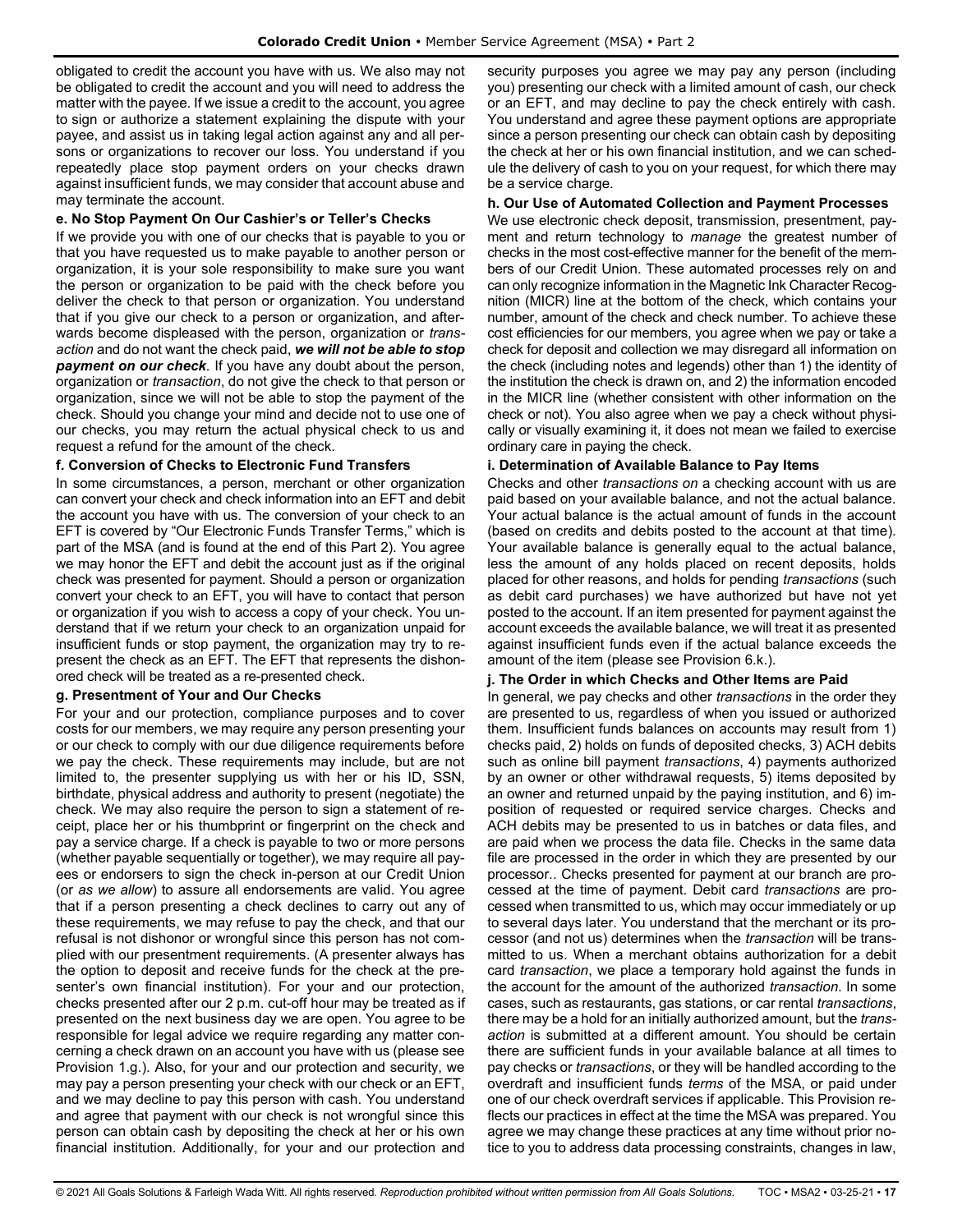regulation, clearing house rules or to *manage* the business of our Credit Union.

# **k. Insufficient Funds to Pay Checks and Other Items**

If the available balance of funds in a checking account are not sufficient to pay a check or other item presented on the account, we may return it for insufficient funds, and require a service charge for the dishonored check or item (as explained in Provision 9.). You understand we have no duty to notify you if there are insufficient funds to pay your check or other items drawn on an account: *this is a matter you must pay attention to and are responsible for*. If we pay a check or transfer that exceeds the available balance in an account, you agree to immediately repay us the amount of the paid check or transfer and any charge for that service, unless otherwise addressed by the MSA or other contract with you. If we pay a check or transfer that exceeds your available balance, it does not mean we will pay a check or transfer that overdraws an account in the future. If we charge an account you have with us for any obligation you owe, you understand the balance thereafter may be insufficient to pay a check or item drawn on the account, and we will rightfully refuse to pay the check or item for insufficient funds. If we return an item for insufficient funds, the payee (or the payee's institution) may re-present it. Each presentment against insufficient funds will result in a separate fee. Finally, if we are repeatedly presented with checks or items drawn on an account for insufficient funds, we may consider that account abuse and may terminate the account.

# **l. Payment of Checks & Items that Overdraw an Account**

**1) Account & Lending Overdraft Payment Services.** To assist you when you want or need your checks and EFTs or other items paid, we may provide you with overdraft payment services. If you qualify for and we agree to provide these services, we will pay your checks or EFTs drawn against insufficient funds by transferring funds from another account or loan to a checking account with us, and require a service charge. Transfers from account(s) to a checking account are covered by the MSA and "Our Electronic Funds Transfer Terms" disclosure, whereas transfers from a loan to a checking account are governed by a separate loan agreement. You agree we may apply funds deposited to account(s) with us to your outstanding overdrafts and service charges, regardless of the source of the deposit, including directly deposited government entitlements or benefits such as Social Security deposits.

**2) General Overdraft Payment Services.** If you have a checking account and are in good standing, you may use the privilege of our overdraft service which allows you to overdraft the Regular Checking account up to a set limit of \$500 and the Premier Checking or money market account up to a set limit of \$1,500. To be in good standing requires that you have a checking account for at least ninety (90) calendar days, be eighteen (18) years of age or older, have a U.S. address, not be delinquent on any loans, and the account has not been determined to be inactive. Over the last 3 months you must have deposited amounts greater than or equal to the overdraft limits stated above--\$500 for Regular Checking and \$1,500 for Premier or money market accounts. Senior managers, directors and volunteers at the Credit Union are not eligible. If you qualify, we may pay your overdrafts up to the set limits shown above and require a service charge. This service will not apply to ATM *transactions* or to nonrecurring debit card *transactions* unless you notify us that you would like to opt into coverage of such *transactions* as we may require. If you use this service, we will notify you of the amount paid and service charge for each *transaction*, and you will have thirty (30) calendar days to reimburse us for paid checks, EFTs and service charges. For more information on this service, please contact us at 303-978-2274 or toll free at 800-828-2274.

# **m. Your Lost or Stolen Checks: Notify Us Immediately!**

If your checkbook, a box of checks or a check is lost or stolen, please contact us immediately at 303-978-2274 or toll free at 800- 828-2274. The sooner you contact us, the less liability you have for unauthorized checks drawn on the account, and the sooner we can provide new checks, a new account and new number as required. When you notify us that your checks are lost or stolen, we may require you to sign or authorize a notice (*as we allow*) so we can rightfully refuse to pay the check(s) if presented for payment. You further agree that for your and our protection we may terminate an existing account and provide you with a new account (and potentially a new number to replace your number) to avoid a loss to you or us. In fairness to our members, there may be a service charge for all termination and replacement costs when you lose your checks. However, there will not be a service charge when your checks are stolen. If you give, mail or send your check to your payee (such as a creditor) who informs you that your check is purportedly lost or stolen, please contact us immediately at 303-978- 2274 or toll free at 800-828-2274. When you notify us that your check to a payee is lost or stolen, for your and our protection you agree to sign or authorize a notice (*as we allow*) so we can rightfully refuse to pay the check if presented for payment.

# **n. Lost or Stolen Cashier's or Teller's Checks**

If one of our cashier's or teller's checks in your possession is lost, stolen or destroyed, you (and your payee if applicable) agree to sign or authorize a notice (*as we allow*) so we may rightfully refuse to pay the check if presented for payment. We may require you (or your payee if applicable) to post a bond, furnish us with collateral or a security interest in collateral, or wait ninety-one (91) calendar days from the date of the check, to receive a replacement check or refund. If you do not receive one of our checks that was sent or mailed to you, you agree to sign or authorize a notice (*as we allow*) so we may rightfully refuse to pay the check if presented for payment. At our discretion, we may require you to post a bond or furnish us with collateral or a security interest in collateral, prior to obtaining a replacement check or refund for our check that you did not receive.

**1) Delivery of Our Checks to You.** When you request one of our cashier's or teller's checks and are unable to take possession of the check in-person, we may send the check to you by a secure delivery service. This service may include but is but not limited to using Federal Express or United Parcel Service, which require your signature and proof of receipt. We use this secure method to deliver our checks for your and our protection to assure only you receive the check, and to spare you from having to post a bond and/or furnish collateral. Since this service is for your convenience and protection, you may be responsible for the cost of this method of check delivery. If you authorize us to deliver the check to you by regular U.S. mail, you agree to all time delays and to repay all costs and losses if the check is lost or stolen.

# **o. Your Checks & Family Members, Friends and Employees**

If you report your check has been forged or altered, we will investigate the potential crime. If we determine your family member, friend or employee committed or assisted with the crime, we will investigate your use of ordinary care in the matter. If we determine you failed to use ordinary care (i.e., were negligent) in handling or managing the check (or your ID), you agree to take responsibility for recovering any loss for the check. You understand you, like each member of our Credit Union, are in the best position to both prevent and address the crime with your family member, friend or employee, rather than imposing the cost on the members of our Credit Union.

# **p. Right to Refuse Payment for Potential Risks**

For your and our protection, we may refuse to pay any check or item we believe has a potential payment or fraud problem. Payment problems include, but are not limited to, insufficient funds, stop payment, closed account, illegible checks or checks or items written in a language other than English. Fraud problems include, but are not limited to, alterations and forgeries. You understand our non-payment or non-action under these circumstances is beneficial to you because it protects your funds and reduces the risk of loss and is therefore not wrongful. Alternatively, if we believe there is a fraud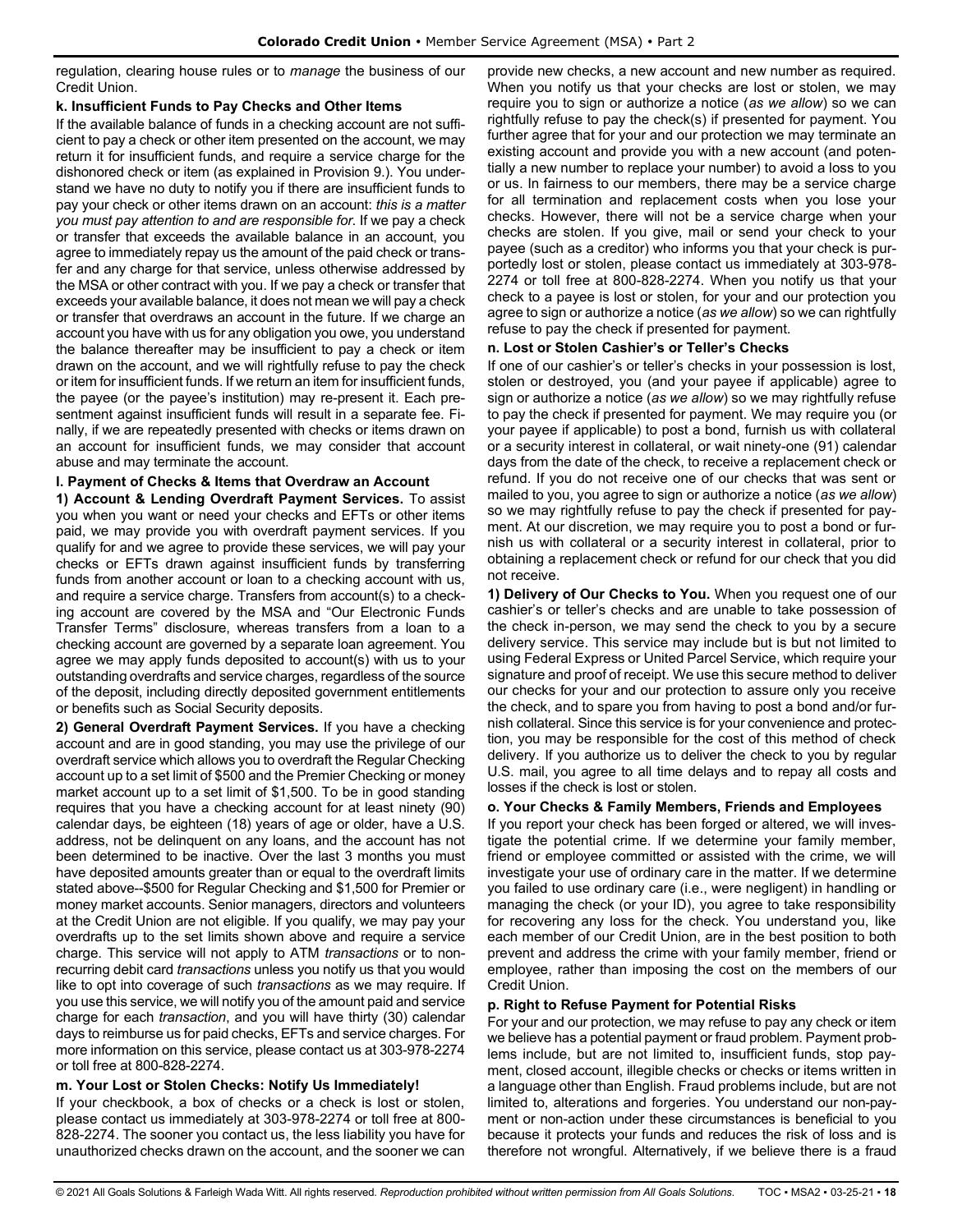problem with your check and the presenter is the perpetrator of the fraud, you agree that for your and our protection we may retain the check to determine if it is fraudulent. You understand that our retention of the check protects you and us from incurring a loss on the account. You also agree that retaining the check is not wrongful because it may substantiate the commission of a crime, and its retention eliminates potential additional crimes. Following appropriate due diligence, if we determine the check is not fraudulent, we will either pay the check or offer to return it to the presenter. Finally, if we believe there is a fraud problem with your check and the presenter is not the perpetrator of the fraud, you agree that for your and our protection we may note the type of fraud on the face of the check before returning it to the presenter to alert branches and other institutions of the potential fraud problems with the check. Our action or inaction in these circumstances is purely at our discretion. You agree we are not required to take or refrain from taking any particular action on any of these matters.

# <span id="page-18-0"></span>**7. Your Deposits to an Account with Us**

*Please see our "Summary of Our Service for Your Checks Offered for Deposit" for an overview of our check deposit services.*

#### **a. How You May Deposit Funds**

You may make deposits to an account with us *by any method we allow*, including in-person, mail, phone, online, ATMs, night depository, wire transfer and EFT. You may deposit funds in the form of cash (U.S. dollars), check, wire transfer and EFTs as we offer.

# **b. Our Rights on Your Deposit**

When we agree to take your deposits we are providing you a service by saving you the time and expense of having to go to the paying institution to receive your funds. In providing this service, we will credit the amount of the deposit to the account you have with us. However, depending on the type of deposit, we may hold some or all of the funds from the deposit. We may also refuse or return a deposit if we believe it is necessary to prevent you and us from incurring a loss. If we elect to hold the funds from your deposit the time period for the hold will depend on 1) the type of deposit (cash, check, wire, etc.), 2) the amount, 3) the account it goes into, 4) the source of funds, 5) our ability to verify persons, organizations and institutions issuing, negotiating and making payment, and 6) any other facts we consider important. In addition to this Provision, we encourage you to review "Funds Availability of Deposits," which is part of the MSA and found at the end of this Part 2. You understand if we make funds available to you from a check you deposit (in cash or otherwise) we are only *providing you with credit,* and are not *cashing, promising or guaranteeing payment of the check you deposited*.

Please be aware any check you deposit that is drawn on another financial institution can come back to us for a number of reasons. For reference, we group these reasons into two categories: nonpayment reasons (such as, but not limited to, insufficient funds, stop payment, closed account) and fraud reasons (such as, but not limited to, alterations or forgeries). It may take as many as nine days (seven business days and two weekend days), and in some instances more, for your deposited check to be returned by the paying institution for a nonpayment reason. If there is a fraud problem with the check, the paying institution may make a claim against us (even after the check has been paid) and demand repayment for the amount of the check for several years after you deposit the check (the number of years varies by state). If your deposited check is returned unpaid or we are required to repay the amount of the check for any reason, you are responsible for the amount of the check and all related service charges and costs. Accordingly, when we take your checks drawn on other institutions for deposit, to attempt to prevent losses for you and us, you agree we may hold the funds from the deposited check for a period of time. Also please see "Funds Availability of Deposits" at the end of this Part 2.

If we have reasonable cause to doubt collectability of a check you offer for deposit (typically for a nonpayment or fraud reason), we may hold the funds from the check. If we hold the funds in a checking account, we will provide you with a notice of the status of your deposit and when the funds will be available. If we believe there may be a problem with a check, we may choose to not take the check for deposit unless you agree that we may place an extended hold on the funds of the check offered for deposit. The extended hold is for your and our protection to determine if the check will be paid or is not subject to a fraud claim. In such cases, if you do not want us to place an extended hold on the funds, please tell us before we have processed the check for payment and we will return the check to you so you may obtain payment elsewhere.

In some instances, we may require the check to be deposited into a savings account that has transactional limitations, with the funds held for an extended number of days. We may provide you with a notice of the status of your deposit and when the funds will be available. We may choose to not allow you to deposit the check unless you consent to an extended hold on the funds of the check. The extended hold is for your and our protection because it gives us time to attempt to determine if the check will be paid and is not subject to a fraud claim. If you do not want us to deposit the check to a savings account and place an extended hold on the funds, please tell us before we have processed the check for payment and we will return the check to you so you may obtain payment elsewhere.

On your request and consent, we may also send a check you offer for deposit for special collection. Special collection means that we will not deposit the check in an account, but rather send the check directly to the paying institution for payment (for which there may be a service charge). You understand if we send the check for special collection, no funds will be deposited to an account you have with us until the paying institution agrees to pay the check. If we send the check for special collection it may take an extended (indeterminate) amount of time for the check to be finally paid. If you do not want us to send a check you offer for deposit for special collection, please tell us and we will return the check to you so you may obtain payment elsewhere.

Please be aware that we have no way to guarantee that any check you offer for deposit that is not drawn on our Credit Union will not be sent back to us for a nonpayment, fraud or other reason that requires us to repay the amount of the check. This is true even if we place a hold on funds from the check or send it for special collection. You understand if the check comes back to us and we are required to repay it, you are responsible for the amount of the check, and all related service charges and costs. You also agree that before you deposit a check, you will tell us about any circumstances or information you are aware of that could indicate the check may not be paid, or may be fraudulent or issued in connection with an illegitimate, unlawful or fictitious transaction or enterprise. You understand, regardless of the facts, circumstances and information you disclose about the check, you are still completely responsible for the amount of the check and all service charges and costs if it is dishonored, returned or a claim is made. Further, you understand that for your and our protection, prior to or after your deposit, should we believe there is a problem with the check you have offered for deposit, we may refuse to take the check and may return it to you so you may obtain payment elsewhere. Alternatively, if you request us to take a check for deposit and we believe there is a fraud problem with the check, for your and our protection you agree we may retain the check to determine if the check is fraudulent, and if so, the identity of the perpetrator of the fraud. You understand that our retention of the check protects you and us from incurring a loss on the check. You agree that in such cases, our retention of the check is not wrongful because the check may substantiate the commission of a crime, and our retention of the check avoids additional potential crimes. Following appropriate due diligence, if we determine the check is not fraudulent, we may take the check for deposit or return the check to you. Finally, if we believe there is a problem with a check and elect to return the check to you, you agree we may note the problem on the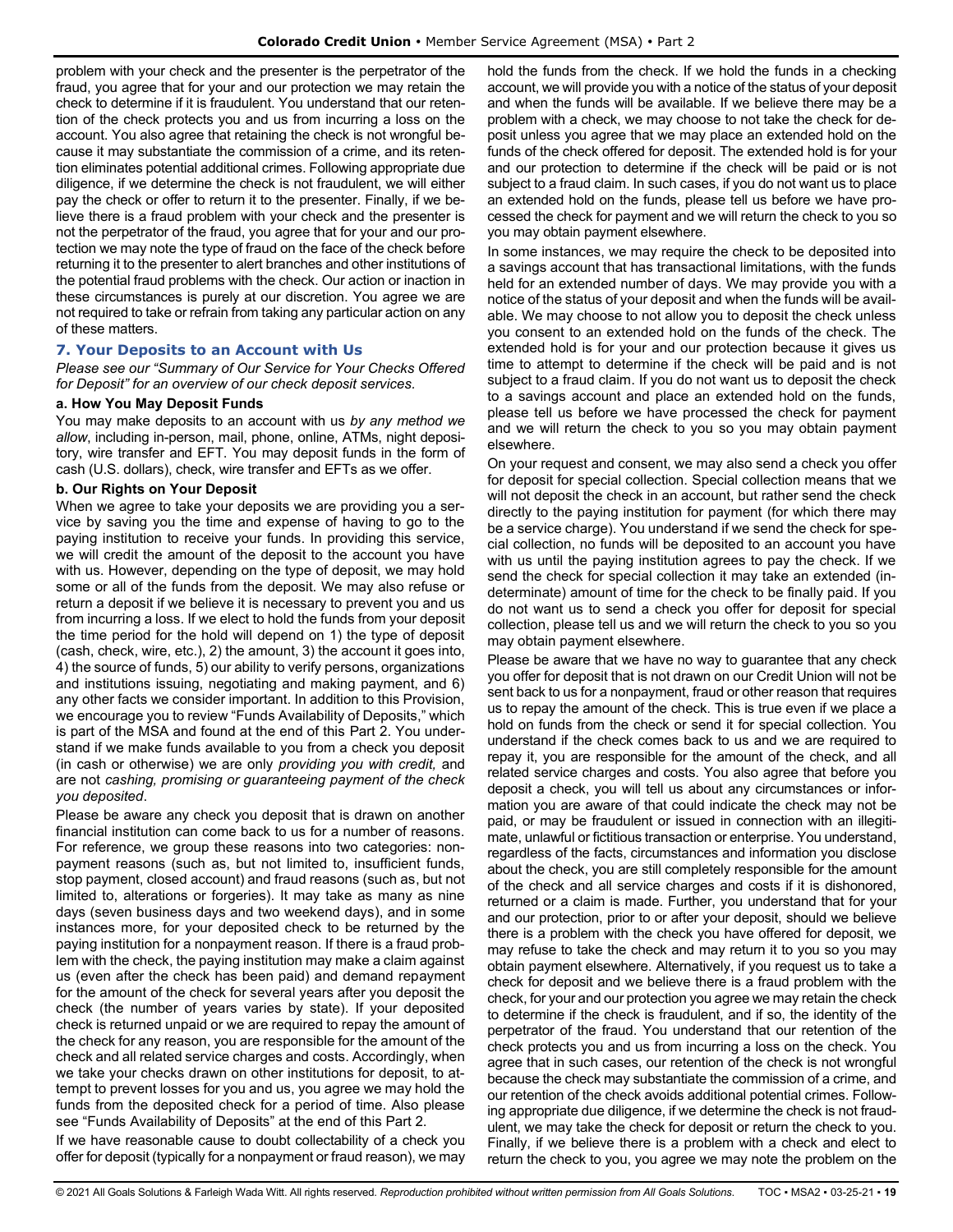face of the check to alert branches and institutions of any potential fraud or nonpayment problem. You understand that if you do not want us to retain or make a notation on a check with a potential problem, you should not offer the check to us, because once the check is offered for deposit it has potentially involved us in a criminal or nonpayment and collection matter.

### **c. How to Endorse a Check You Wish to Deposit**

When you wish to deposit a check payable to you in an account with us, please turn the check over and locate the designated place for your endorsement on the back of the check at one end (which may have pre-printed lines). We recommend you write the words "For Deposit Only," sign your name beneath those words, and write your number beneath your signature in the endorsement space. If there is no designated endorsement space (or lines) on the back of the check, please write "For Deposit Only," sign your name and write your number in the blank area no more than one and one-half (1½) inches from the top edge of the check. If you are depositing the check using an internet service please write "For Mobile Deposit Only," sign your name and write your number in the blank area at the very top end of the check. Please make sure the endorsement language, signature(s) and number go on the back of the check at the top edge, and are no more than one and one-half (1½) inches from the top edge of the check. Endorsing the check in any other way may risk the account not being credited for the amount of the check. You agree we may ignore any other language or markings on the check, and you will be responsible for any loss that results from endorsements, language or markings inside or outside of your designated endorsement space. Also please use dark permanent ink (preferably black ink) for all endorsements, since you are responsible for any losses incurred for not meeting this requirement. Finally, you should use our deposit slips and envelopes when making your deposit. You understand you may not deposit 1) a substitute check without our consent, or 2) a substitute check or similar item you have created or for which no institution has made the substitute check warranties and indemnity. If you do so, you agree to indemnify us for all losses we incur in connection with the substitute check or item.

# **d. How to Write Your Check for Deposit with Us**

If you want to write a check drawn on an account you have at another financial institution, and deposit it into an account with us (in order to receive money back for the deposited check), please complete the check as follows. Make the check payable to yourself as the payee, and then complete and sign the check. Turn the check over and write "For Deposit Only" on the top of the back of the check, sign your name below this language along with your number and offer the check to us for deposit. While your check will be treated as any other check offered for deposit that is drawn on another institution, should you have an immediate need for cash or credit, please let us know. We have a number of ways we may be able to assist you.

#### **e. Authority to Negotiate Checks and Endorsements**

We may take checks for deposit into any accounts you have with us, and recommend you endorse all checks you deposit. If we take a check for deposit without your endorsement, you agree that your liability for the check is the same as if you had endorsed it. If the account is a multiple owner, trustee or fiduciary account, each owner, trustee or fiduciary may endorse and deposit checks for one another. For identification and tracking purposes we may place your number on any check you offer for deposit. If you do not want your number on a check, please tell us and we may return the check to you to obtain payment elsewhere. For your and our protection, we may confirm the endorsement on any check you offer for deposit, and require you to carry out specific endorsement requirements for business, insurance or government checks.

If you wish to deposit any check payable to two or more persons (whether negotiable sequentially or together), we may require the check to be endorsed (or re-endorsed) in-person at our Credit Union by everyone required to endorse the check. However, we may choose to take such a check for deposit regardless of the number of endorsements on it (or whether those endorsements were made in-person at our Credit Union) if the check is deposited by you or a person you have authorized according to the MSA. For checks not made payable to you as the payee (or endorsee), we may require proof 1) of your authority to endorse a check on behalf of another person or organization, and 2) that any endorsement on a check prior to your endorsement is authentic and authorized. These measures are necessary so we can provide you with our check deposit services and for your and our protection. You agree to be responsible for legal advice we require regarding any matter concerning a check you offer for deposit (please see Provision 1.g.). Finally, if you send us a check for deposit (payable to you or us) and do not specifically tell us in writing what is to be done with the check (i.e., you do not explain the exact purpose or reason you are sending the check to us, such as for a loan payment), we may deposit the check to either a checking or savings account you have with us.

# **f. Your Options for Direct Deposit Services**

We offer direct deposit services that allow you to preauthorize deposits to accounts with us (such as payroll, Social Security, retirement or other government deposits) or preauthorize transfers from accounts with us (such as regularly-scheduled payments to creditors). You must initiate direct deposits by a method acceptable to the initiator of the deposit (such as your employer or the federal or state government). You understand we may refuse and return any or all funds transfers for any lawful reason. Should we be required to reimburse the federal or state government or other initiator of a transfer for any payment directly deposited into an account you have with us, you agree we may deduct the reimbursed amount from the account, and may recover any amount you owe according to the *terms* of the MSA unless otherwise required by law. If you file for bankruptcy and do not cancel a direct deposit authorization to an account, you agree we should continue to apply your direct deposits according to the instructions previously given to us.

# **g. Deposits Made at a Night Depository**

If you make deposits at a night depository, you agree to use any special container, bag or envelope we may require. You understand we access night depositories only once on each business day we are open. Containers, bags or envelopes placed into the night depository before we access it are processed that business day, whereas those placed after we access it are processed the next business day. Night depositories are opened and items placed in the depository are removed and logged in the presence of two (2) of our employees or associates. The contents of each container, bag and envelope is counted, and we issue a credit to the account on the deposit ticket accompanying the deposit for the amount, as indicated by our count.

You agree we are a bailee of items placed in the night depository (i.e., we are simply in possession of the container, bag and envelope) until we have opened the containers, bags and envelopes, verified the contents, and credited the contents to an account you have with us or returned the container, bag or envelope and contents to you. You acknowledge that our count of any deposit placed into the night depository is the final determination of the contents of a container, bag or envelope placed in the depository. We will use reasonable efforts to notify you of any difference between the amount of a deposit we counted and that shown on a deposit ticket, though we will not be liable for any delay or failure of this notification. No deposit is considered to have been made until we have removed it and processed it as explained in this Provision, and a credit has been issued to the account you have with us. You agree you will be responsible for any damage to the night depository or delay in crediting deposits if you use a container or bag other than those we supply or you do not follow our instructions on the use of envelopes. You understand and agree the procedures explained in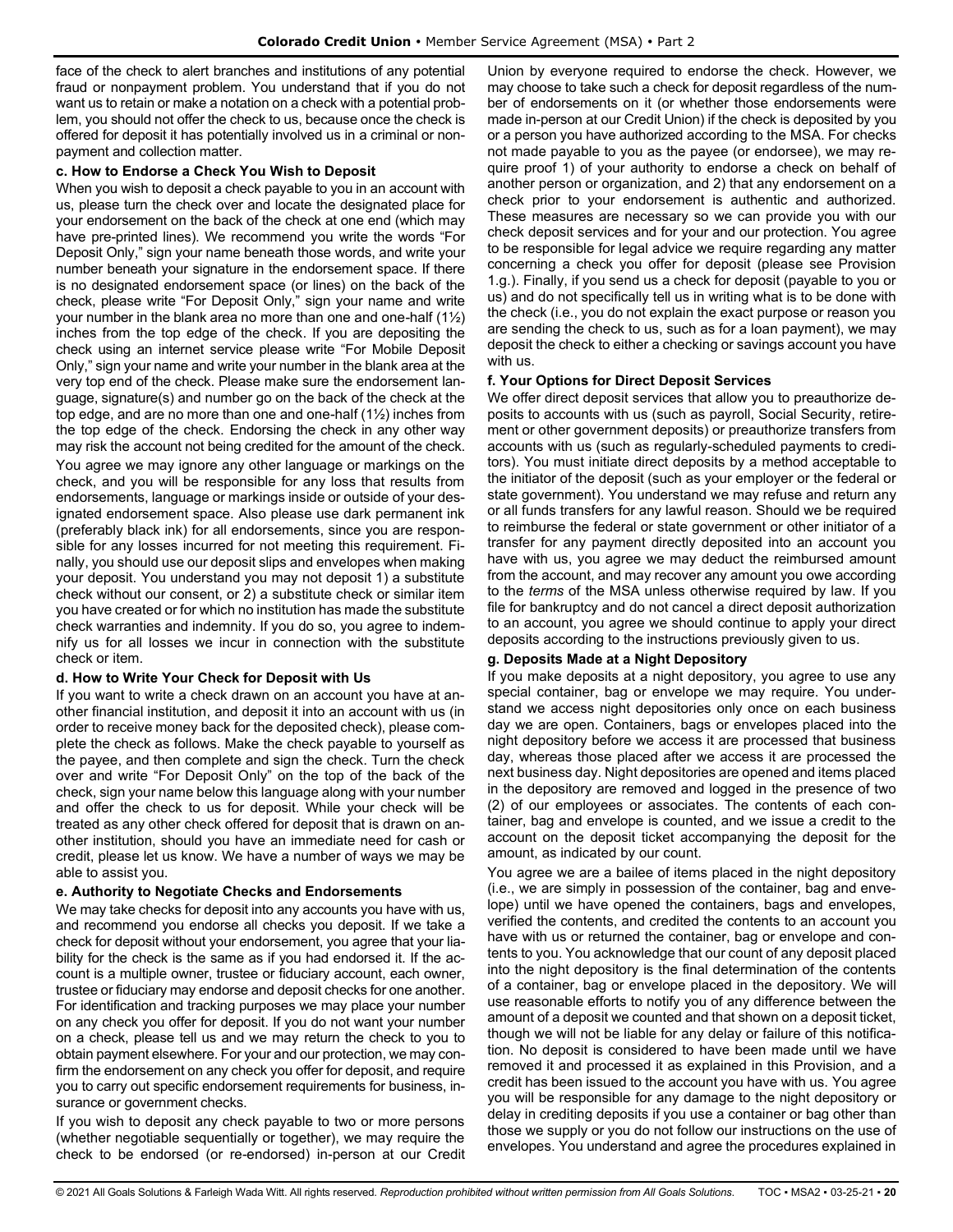the MSA are commercially reasonable, and if we follow these procedures, we are not negligent in handling items placed into the night depository.

### **h. Taking Checks from You for Deposit is a Service**

You understand that in handling checks, drafts, items, images or money you wish to deposit, we are providing you a valuable service. Not only are we saving you the time and expense of having to take checks or items to the institution they are drawn on and present them in-person for payment, we are also safeguarding and paying dividends/interest on your money. While we are pleased to provide you with this service when collecting the payment of your deposited checks or items, we act only as your agent, and assume no responsibility for the checks or items beyond using ordinary care as a depositary institution. We are also not responsible for any deposit sent by mail or made at an unstaffed facility (for example, an ATM not at a branch) until we actually receive the deposited item or money. We are not liable for the negligence or default of any correspondent institution or for loss in transit, and each correspondent will only be liable for its own negligence. You agree we may send any check offered for deposit for special collection, as explained in Provision 7.b. You further agree we have the right to charge an account you have with us for any check taken for deposit should it become lost in the collection process.

# **i. When Your Deposits Will be Credited to an Account**

Deposits to an account with us will generally be credited on the business day of the deposit. Deposits made after our end of business day Monday through Saturday, or on a Sunday or holiday, will be credited to the account on the next business day we are open (please see "Funds Availability of Deposits" at the end of this Part 2). Deposits made at an ATM or through Remote Deposit Capture after 3:00 p.m. or on a Saturday, Sunday or holiday will be credited to your account on the next business day we are open. Deposits made at unstaffed facilities (for example, an ATM that is not at a branch) will be credited to an account on the day funds are removed and processed by us. Deposits of coin or currency will not be finally credited until we have counted the deposit and confirmed the amount. If we are aware of a discrepancy between the amount on a deposit slip and the cash or checks that we count, we will provide you with a notice of the discrepancy by mail or that is accessible to you. In rare instances, an actual discrepancy may not be detected. In such cases, the amount credited will be the final amount of your deposit unless you or we discover the discrepancy and are able to correct it without loss to the Credit Union. Credit to an account you have with us for funds deposited is conditional (provisional) until we are actually paid for the deposited items (i.e., when we receive final payment). Checks drawn on an institution or organization outside the U.S. may be handled on a special collection basis only (as explained in Provision 7.b.), to attempt to prevent a loss for you or us on the foreign check.

# **j. When We Do Not Take a Check for Deposit**

For your and our protection, we may decline to take a check from you for deposit if we believe the check has a potential nonpayment, fraud or other problem. Nonpayment problems include, but are not limited to, insufficient funds, stop payment, closed account, illegibility or checks or items written in a language other than English. Fraud problems include, but are not limited to, potential alterations and forgeries. We may also decline a check that we have agreed is ineligible for deposit under this or any contract you have with us (typically for the type or amount of the check when deposited online or at an ATM). You understand that when we decline to take a check from you for deposit, we are providing you with an important service by sparing you from being obligated to us for the amount of the check and all related service charges and costs if the check is dishonored and returned or a claim is made.

# **k. Erroneous or Fraudulent Deposits to an Account**

If a deposit, payment or other credit (whether by check, cash, EFT, wire or otherwise) is made in error or by fraud to an account you have with us, we may debit the account for the amount of the erroneous or fraudulent deposit, payment or credit. We may do so without notice to you, regardless of when the original deposit, payment or credit took place. If you withdraw any or all of the funds erroneously or fraudulently deposited, paid or credited to an account or you, you agree you will reimburse us for the amount of the erroneous or fraudulent *transaction*, plus all dividends/interest paid on the erroneous or fraudulent amount, along with all service charges and costs.

### **l. Your Responsibility for Unpaid Deposits and Claims**

All deposits or other credits to an account (including checks, items, EFTs, ACH transfers, wire transfers, etc.) are subject to being paid (they are "provisional"). This means if we do not receive final payment on any deposit or credit, we will charge an account you have with us for the amount of the unpaid check or item and a return service charge. Further, if we incur a service charge or any cost to collect a check or item deposited by you, we may charge that service charge or cost to the account you have with us. If the amount in the account is not sufficient to cover the unpaid check or item, and all related service charges and costs, you are responsible for the difference.

After we have received final payment, we refer to these deposits as collected items. If any check or other item deposited to an account is returned to us for any reason, we have the right to charge the account you have with us for the amount of the check or item, plus any service charge incurred. We may charge an account regardless of whether the amount of the check or item was available for your use or not. If any check or other item credited to an account you have is returned to us for any reason, you waive your right to any notice of non-payment or dishonor for the check or item. For your benefit and ours, you agree we may pursue payment of a dishonored check or other item at any time, including giving the financial institution the check or item is drawn on extra time beyond any midnight deadline limits.

Furthermore, if anyone makes a claim against us based on a check or other item credited to an account you have with us, we may charge the account for the amount of the check or item and all service charges and costs even if you have already received final credit and withdrawn the funds. Such claims may include, but are not limited to, forged or missing endorsements, alterations or conversion. If the amount in the account is not sufficient to cover the claim on the check or item, and all service charges and costs, you are responsible for the difference. Finally, even if we provide you with *immediate availability of funds* for your deposited check or other item, you are responsible for the amount of the check or item and all related service charges and costs if we do not receive final payment or whenever a claim is made.

# **m. Your Deposit Returned as a Substitute Check**

Any check drawn on another financial institution that you deposit in an account you have with us can come back to us for a nonpayment, fraud or other reason. When a check you deposited is sent back by another financial institution, under federal law that institution may send the check back to us as a "substitute check." A "substitute check" is a paper image of the front and back of the original check that satisfies certain legal requirements. The front of a substitute check states: "This is a legal copy of your check. You can use it the same way you would use the original check." If the check you deposited is sent back to us as a substitute check, we will debit the account you have with us for the amount of the check and all service charges and costs owed to us. If the account with us is not overdrawn, we will return the substitute check to you along with a notice that explains your rights when you receive a substitute check. Should you have any questions about checks being returned as substitute checks, please contact us during business hours and we will be happy to assist you.

# **n. Depositing Checks Through a Mobile or Online Service**

We may offer an internet service that allows you to deposit checks to an account you have with us online. For your convenience, and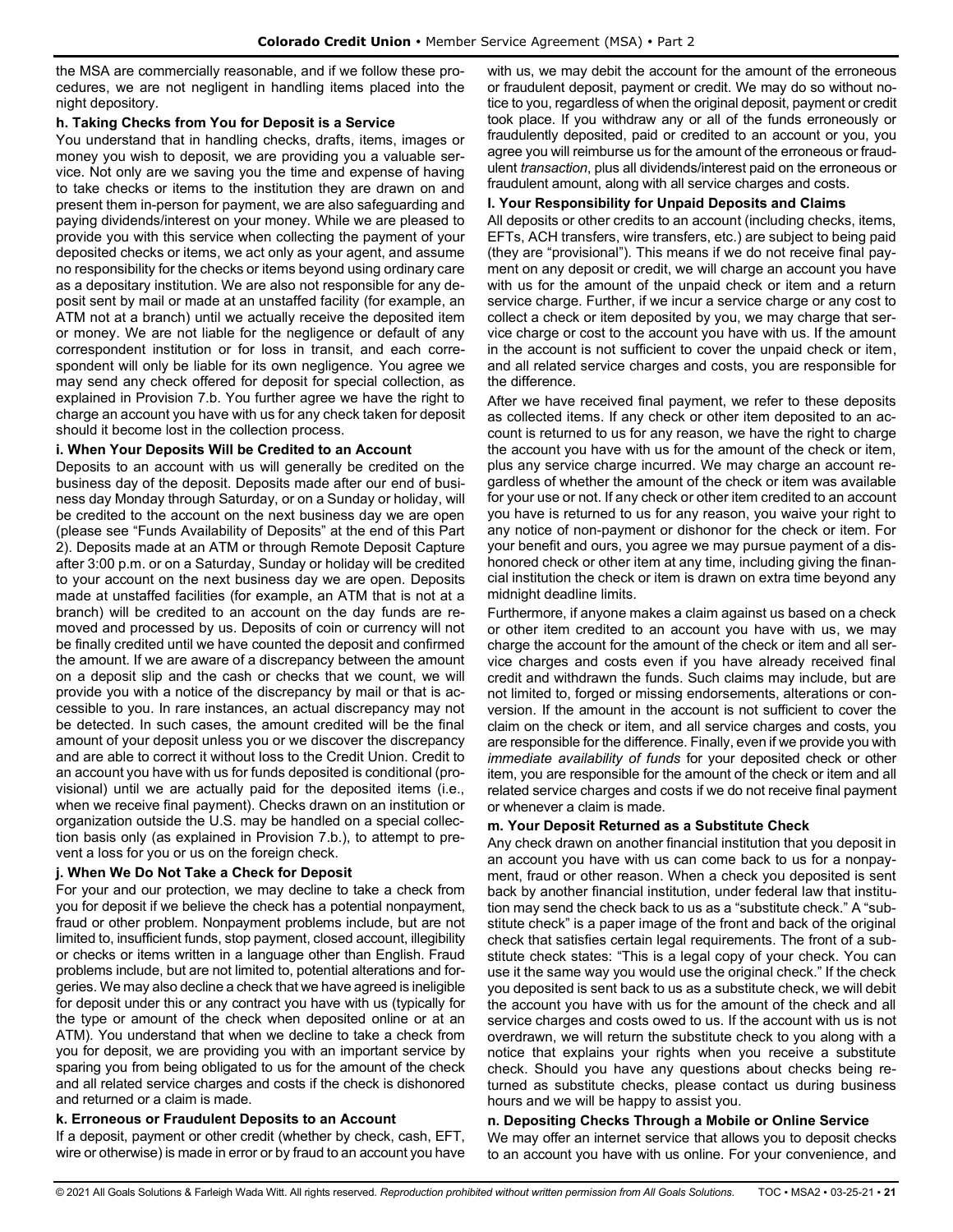in order to remind you to go online to start the service, we may note your request for this service on a form or enter it in *our records*. This internet service is governed by the contract you agree to online, the MSA, all other contracts, as applicable, and *our records* (please see Provision 7.c. for endorsement requirements for checks deposited by image). Should you have questions about this service, please contact us at your earliest convenience.

# <span id="page-21-0"></span>**8. Your Dividends (or Interest) and Our Rates**

The dividends/interest earned on account(s), the dividend/interest rates, balance requirements, annual percentage yields, compounding, crediting and *terms* are provided to you in "Our Rates & Service Charges" of the MSA. Some of this information is also in your periodic statement. To serve the best interests of the members of our Credit Union, we may change or add account dividend/interest rates and annual percentage yields from time to time as explained in that disclosure and this Part 2. You understand you may request and confirm the rate on any account or your information in *our records* (particularly for a term account), or request a copy of the disclosure, by contacting us during business hours. You may also review and confirm the rates on accounts on your periodic statement or through the use of internet services we offer. Further, you can access "Our Rates & Service Charges" of the MSA (along with this Part 2 and all our disclosures) on our website.

You may also confirm the rate on a loan by contacting us any time we are open for business.

#### <span id="page-21-1"></span>**9. Our Services, Related Service Charges & Costs**

We require the payment of service charges and the reimbursement of costs in two circumstances: 1) for products and services that we provide, or services you incur, or 2) as a result of another person's, organization's or your requests or claims for funds or information concerning you or the products and services you have with us. (Please see the definition of "Service Charge" in Provision 1.e.) The amount of each service charge is provided or accessible to you in "Our Rates & Service Charges," and may be noted in your periodic statement. In general, there will be a service charge to cover some of our employees' time and other costs of *managing* a product or service, *action* or *transaction*, or addressing any request or claim for information or funds. We require service charges so that each member is responsible for the cost of each product, service, *action*, *transaction*, request or claim applicable to that member, rather than imposing that cost on the members of our Credit Union. To serve the best interests of the members, you understand and agree we may change or add product and service charges from time to time. We will notify you of changes and additions as explained in the MSA or as required by law. We would be pleased to show you a number of ways to reduce service charges by maintaining sufficient funds to pay checks and EFTs, timely payments on obligations or through the use of the internet services we offer. For help with these cost-savings recommendations, please contact us any time we are open for business.

You may also confirm the amount and reason for a service charge related to a loan by contacting us any time we are open for business.

#### <span id="page-21-2"></span>**10. Funds Held in Accounts with Us are Insured**

We are committed to protecting our members' savings and deposits held with us. In addition to the strength provided by our capital, members' funds are insured at a minimum of \$250,000 for each member by the National Credit Union Share Insurance Fund (NCUSIF). Our employees are available to discuss your account insurance needs, and often can inform you about how to organize the accounts you have with us to maximize the available NCUSIF coverage. If you are interested in learning more about maximizing the account insurance coverage for your funds, please contact us at your earliest convenience.

#### <span id="page-21-3"></span>**11. Maintenance of Products and Services with Us**

Because you are a valued member, we strive to provide you with excellent service when assisting you with the accounts, loans,

products and services we maintain and *manage* for you. To assure you are aware of the advantages of membership and new product and service opportunities that may benefit you, you agree we may contact you by any method you have consented to as explained in the MSA. We maintain and *manage* the accounts, loans, products and services you have with us (and your *actions* and *transactions* on the same) to assure they are active, operational and beneficial to you, and to provide you with the best financial service possible. You, in turn, maintain products and services by using or retaining them with us. By maintaining the products and services you have with us and allowing us to maintain and *manage* them for you, you confirm your ongoing consent to the MSA, your other contracts, as applicable, and any changes and additions we make to them from time to time. Should you have any questions about the maintenance and *management* of our products and services, please contact us during business hours and we will be happy to assist you.

#### **a. Safeguard all Information and Documents**

You may request to review and access a copy of your information and *documents* in *our records* for products and services any time we are open for business. Please be aware that a copy of your information or *documents* may contain all your personal financial information, along with passwords, codes, PINs and other data to access the products and services with us. If you request a copy of your information or a *document*, you agree it is your responsibility to keep all information and *documents* confidential, in a secure location, and assure that no one else can access them. If any of your information, *documents*, checks or cards are lost or stolen, please contact us immediately to minimize your liability (please see Provisions 12. and 15.). In fairness to the members, if a copy of your information or a *document* you requested or your passwords, codes, PINs or other data, is/are lost or stolen, we will investigate your use of ordinary care in the matter. If we determine you failed to use ordinary care (i.e., were negligent) in handling or safeguarding a copy of your information or a *document* or any access information, and your negligence contributes to a loss from *actions* or *transactions* (other than a loss addressed by the Electronic Fund Transfer Act), you may be responsible for all losses, costs and service charges that we incur as a result of the loss or theft.

#### **b. Reviewing Products and Services with Us Online**

We may offer an internet service that allows you to review and maintain the products and services you have with us online. For your convenience, and in order to remind you to go online to start the service, we may note your request for this internet service on a form or enter it in *our records*. You understand this service may be governed by the contract you agree to online, the MSA, all other contracts, as applicable, and *our records*. Should you have any questions about these services, please contact us at your earliest convenience.

#### **c. Lack of Capacity and Undue Influence**

If we believe you do not have the capacity to *take actions* or *conduct transactions*, or a person is exerting undue influence over you, we may act to prevent losses for you and us (though are not obligated to do so). Such measures include, but are not limited to, 1) declining to follow instructions, 2) suspending all methods to access the accounts and any loan or line of credit (or any other product or service) with us, 3) placing a hold on the funds in the accounts (as explained in Provision 19.b.) with us, 4) performing due diligence to determine if you have the capacity to *take actions* or *conduct transactions* or are a victim of undue influence over your affairs with us, and 5) notifying the appropriate authorities. Though we may undertake any of these activities, you agree we are not required to do so. You further agree we may continue the hold on the funds and decline all requests and the continue suspension of all methods to access the products and services you have with us, until we 1) determine that you can personally handle your own business and affairs and/or are not the victim of undue influence, or 2) receive lawful notice instructing us otherwise.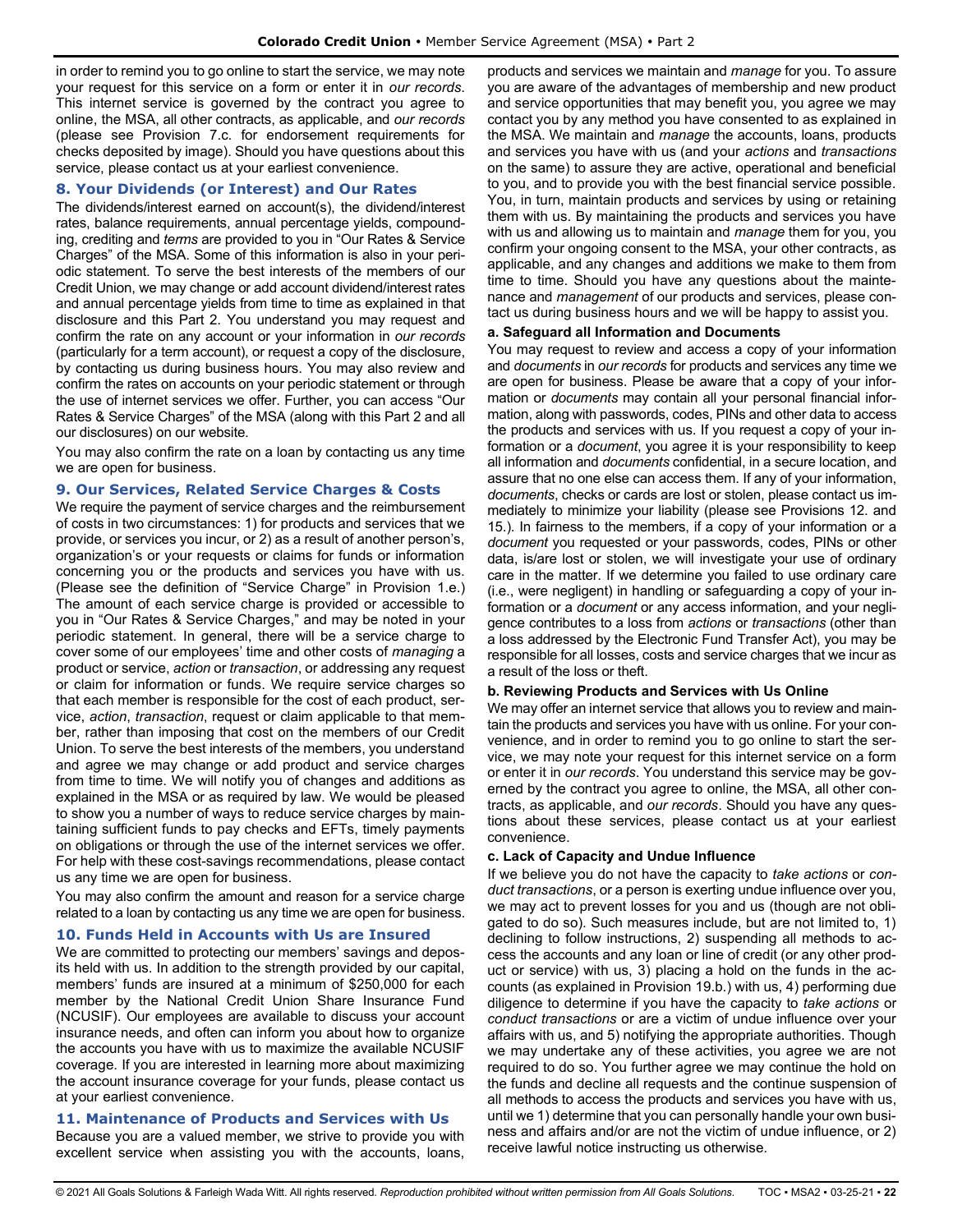# **d. Computer System and Internet Service Disruptions**

While we do our best to minimize disruptions to our internet services, website, phone system and any other component of our *computer system*, disruptions may occur on a planned and unplanned basis. We strive to restrict such disruptions to non-business hours, but are not always able to do so. In the event of planned disruptions (for upgrades and repairs), we may provide advanced notice and assist you when contacted during business hours. In the event of unplanned disruptions (caused by natural disasters or other emergencies or problems), we have taken every precaution to protect your information and funds, and will be working to restore our internet services, website or *computer system* to normal operations as soon as possible. We apologize in advance for any inconvenience a disruption causes you, and greatly appreciate your patience and understanding. Should you need assistance during a disruption, please contact us during business hours and we will do our best to assist you.

### **e. Proactive Steps for Data Security Incidents**

While we take every precaution to protect the information in our *computer system*, in the event of a data security breach we (or our associate) may notify you about the specific matter and information involved, along with any instructions for you to minimize or eliminate potential problems. Please be assured we have taken every proactive measure to safeguard the information and funds you have with us. Should you have any questions about a data security incident, please contact us at your earliest convenience and we will be happy to assist you.

### **f. Please Help Us with Recommendations or Complaints!**

*We apologize in advance* for any inconvenience or dissatisfaction we may cause you, and thank you for giving us the opportunity to address any recommendation or complaint. Excellent member service and your complete satisfaction with our accounts, loans, products and services is extremely important to us. Therefore, *we take all complaints very seriously*, and *greatly appreciate any recommendations to improve our service*. Please contact us during business hours and we will do our best to address your suggestion or problem immediately.

We thank you in advance for your time and valuable input, and will do our utmost to address all suggestions or concerns expediently and in a manner that serves the best interests of the members and you.

# **g. Suspension of an Action or Transaction**

For your and our protection and/or to *manage* our business, you understand we may suspend (hold and delay) an *action* or *transaction on* an account, loan, product or service for any reason not prohibited by law, including but not limited to, 1) our methods are inoperative due to emergencies or problems, 2) the product or service has been terminated, 3) we are unable to contact you, 4) failure to provide required documentation, information or ID, 5) failure to use a required method or *document*, 6) exceeding a limit or an amount set by us, 7) failure to meet a minimum balance for thirty (30) days, 8) inactive or abandoned products or services, 9) deposited check funds are not available, 10) funds are collateral for an obligation, 11) overuse of *actions* on our products or services, 12) any lost or stolen check, card or access device, 13) a breach of or unauthorized access to a product or service, 14) business or compliance purposes, 15) to stop or prevent a loss, 16) potential lack of capacity or victim of undue influence, 17) failure to comply with any *term* of a contract, 18) funds held or offset per a security interest or lien, 19) account and/or funds held for a dispute or uncertainty, 20) unpaid check(s) or EFT(s) for insufficient funds or stop payment orders, 21) deposited item(s) charged back for nonpayment or a claim, 22) a garnishment, levy or similar legal claim or notice, 23) default on any obligation, 24) limited to a savings account and voting by mail, 25) ineligible for membership, 26) membership terminated, 27) notification of death, 28) the owner for IRS reporting is removed or deceased, 29) causing us a loss, 30) not voluntarily repaying a loss, 31) anything unethical or unlawful concerning you or your or our business, 32) our belief that an *action* or *transaction* may be fraudulent, 33) any alteration, forgery or fraud concerning you or your or our business, 34) any falsification or misrepresentation concerning you or your or our business, 35) any alleged crime concerning you or your or our business, 36) abuse of or threats to anyone associated with us, or 37) any other reason we believe is appropriate to *manage* the business of our Credit Union.

# <span id="page-22-0"></span>**12. Lost, Stolen or Breached Products & Services**

If a check (or checks), our check, any of your information or *documents* (that we have provided or made accessible to you), is/are lost or stolen, or there is unauthorized access to any account or service, please call us immediately at 303-978-2274 or toll free at 800-828- 2274. If a debit card, ATM card, PIN, any of your information or *documents* (that we have provided or made accessible to you), is/are lost or stolen, or there is unauthorized access to any account or service, please call us immediately toll free at 800-264-5578. The sooner you contact us, the less liability you will have for unauthorized *actions* or *transactions*, and the sooner we can provide new accounts, products, services, checks, cards, PINs, internet services and numbers. Also, if a credit card is lost or stolen, please call us immediately toll free at 800-682-6075. In fairness to the members, we may require a service charge for terminating and starting new accounts, products, services and numbers (and replacing checks or cards) when you lose a check (or checks), ATM or debit card. However, we will not require a service charge when checks, ATM or debit card are stolen. We may also require a service charge for terminating and starting a new internet service and related accounts, products and services. Additionally, in fairness to the members, if you notify us of unauthorized access, *actions* or *transactions on* an account that is/are not addressed by the Electronic Fund Transfer Act or other law, we will investigate your use of ordinary care in the matter. If we determine you failed to use ordinary care (i.e., were negligent) in handling or safeguarding the methods of access to the account, you agree to take responsibility for all losses, costs and service charges that you or we incur. If we incur a loss or a crime or potential crime is committed concerning the products or services you have with us, you agree to cooperate with us and any person and organization with a business or law enforcement interest in the loss, crime or potential crime to assist in the enforcement of rights or the prosecution of the crime. To protect you and the members of our Credit Union, if we incur a loss or a crime or potential crime is committed against you or us pertaining to the products or services you have with us, on our request you agree to file a police report and assist with the prosecution of anyone associated with the crime or potential crime. Additionally, if we incur a loss or a crime or potential crime is committed against us or an associate pertaining to the products or services you have with us, we may file a police report. While we will always comply with all required applicable law in addressing a loss, purported loss, crime or potential crime (such as the Truth in Lending Act and Electronic Fund Transfer Act), you understand and agree that your failure to fulfill the obligations of this Provision in specific, and the MSA in general, may result in the termination of products, services and membership with us after we have complied with all applicable law.

# <span id="page-22-1"></span>**13. Membership, Product and Service Information**

You understand you and any owner, trustee, fiduciary, transactor, information user or other person you authorize may access information about the accounts, loans, products and services you have with us. You also understand any person you authorize may be able to see, access and release all information about all the accounts, loans, products or services you have with us, even if they have no ownership interest in, or access to, such accounts, loans, products or services. You understand if this person is an owner, trustee or fiduciary**,** you may request to remove this person (according to the MSA) or otherwise change or terminate the account, loan, product and service any time we are open for business and as *we allow*. If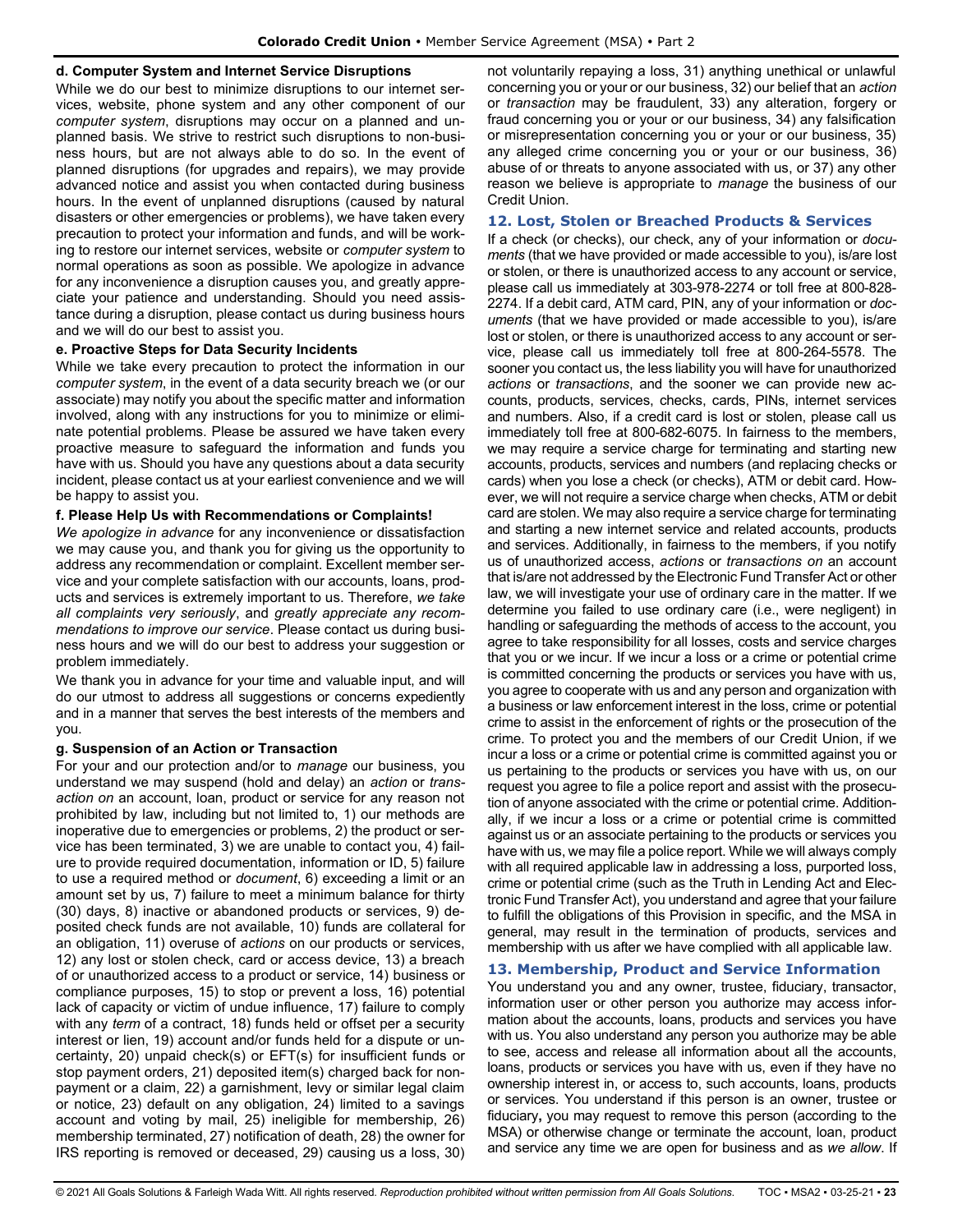this person is a transactor or information user you may remove this person at any time. For these reasons, you agree that all *actions* and *transactions on* accounts, loans, products and services with us by this person are authorized, even if they are not conducted for your benefit or according to your instructions.

If you do not want another person to be able to see, access, use and release all information about the accounts, loans, products or services you have with us (or potentially *take actions* or *conduct transactions on* the accounts, loans, products or services), please let us know and we will explain your options to remove this person or change or terminate the accounts, loans, products or services. We may also be able to offer new or additional accounts, loans, products or services that only you may access (which may require the payment of a service charge).

We may require a service charge for research to cover any employee time and other costs involved in addressing your request, or another person's or organization's lawful claim, for information concerning the accounts, loans, products or services you have with us. To save you time, money and avoid or reduce research service charges, we encourage you to ask us about and use the internet services we offer that enable you to access your information.

We will not release your information to any person or organization without your consent unless the person or organization provides us with a valid subpoena, summons, search warrant, court order or other required documentation, or the disclosure of your information is otherwise permissible under applicable law or as specified in "Our Privacy Notice." We may require a service charge from you for our time spent researching the information. Again, we require this charge so that each member is responsible for the time and expense we incur for any research caused by a third party's (non-Credit Union) demand for member information, rather than imposing those costs on the members of our Credit Union. You also agree that we may require a service charge for research when addressing any claim you make concerning an *action* or *transaction on* accounts, products or services that is determined to be authorized. We require this service charge so that each member is responsible for the time and expense we incur addressing an authorized *action* or *transaction* involving that specific member, rather than imposing those costs on the members of our Credit Union. You agree to be responsible for legal advice we require to assist with or that results from any matter concerning a claim for information involving you (please see Provision 1.g.). Finally, you agree if you are ever obligated to repay us for any service charges, costs, losses or liability in connection with any product or service you have or had with us, we may share your information with any associate (including but not limited to credit reporting services, collection agencies or attorneys) assisting us with the collection of your obligation, whether or not you are still a member of our Credit Union.

#### **a. Our Records Govern Account Features**

Depending on the accounts selected, we may provide or make accessible to you a number of *documents* (i.e., periodic statements, information returns, maturity notices, etc.) that contain account information. You may also be able to access information about the account(s) you have with us through an internet service we offer. You understand that for confidentiality purposes and data processing constraints, *documents* and internet services may not include all the information about the accounts, and do not control the ownership and survivorship features of the accounts you have with us. You agree only the most recent service form we use (and if applicable previous forms) and/or *our records*, control the number of owners (transactors and information users, if any), trustees or fiduciaries on accounts, and the ownership and survivorship features of the accounts. To confirm the specific ownership and survivorship features of an account with us, please contact us or request a copy of your information or a *document* in *our records* any time we are open for business.

## **b. Also see "Our Privacy Notice"**

We recommend you also review "Our Privacy Notice," which has specific application to this Provision as well as a number of other matters throughout the MSA.

# <span id="page-23-0"></span>**14. Notice by Us to You and Notice by You to Us**

To benefit our members, we may change and add to the *terms* of the MSA, which is accessible to you anytime on request and on our website. We will also notify you of any changes or additions to *terms*, rates and service charges that affect our accounts, products and services as required by law. Written notice we provide to you is effective when sent to you at the address or contact information in *our records* or made accessible through an internet service we offer. You understand we may rely on the information you provide to us in *our records*, for all *actions* and *transactions on* the accounts, loans, products or services you have with us. It is your responsibility to notify us of any changes to this information, and if we accept them, those changes are part of the MSA. You agree we may communicate with and contact you at all addresses, phone numbers and email addresses you provide in *our records*. You further agree we may contact you by any of these methods to assure you are aware of the privileges and advantages of new product and service opportunities that may benefit you. If we are unable to locate or contact you, we may suspend (or terminate) products and services and/or require a service charge for our attempt to locate you. For multiple owner, trustee or fiduciary accounts, you agree that notice to one owner, trustee or fiduciary is notice to all owners, trustees or fiduciaries.

Should you have questions about any matter we have notified you of regarding accounts, loans, products or services, please contact us at your earliest convenience. You may communicate with us about matters pertaining to accounts, loans, products, services, *actions*, *transactions* or any other matter *by any method we allow*. We may require you to notify us about any matter in writing or to confirm the matter in writing. Any written notice from you is effective only when actually received and confirmed by us in writing at PO Box 270010, Littleton, CO 80127-0001. You agree your failure to notify us in writing about any matter on our request may have the same effect as if no notice was provided by you about the matter. You also understand that any messages, instructions or recordings (including text messages and emails) you leave with us are not effective unless we agree to them in writing or note that we agree to them in *our records*. You agree it is your sole responsibility (and not our responsibility) to confirm any messages, instructions or recordings you leave with us in-person or by phone during business hours. Should you have questions about any matter you have communicated with us (or attempted to communicate with us), please contact us during business hours and we will be happy to assist you.

# <span id="page-23-1"></span>**15. Periodic Statements - Receipt/Access & Review**

#### **a. Purpose, Receipt of or Access to & Copies of Checks**

We will provide or make accessible to you a periodic statement that shows the *transactions* and may also show *actions on* the accounts, products and services you have with us during the statement period. For multiple owner, trustee or fiduciary accounts, you agree that one statement mailed to the address in *our records* or otherwise made accessible as requested, is sufficient for all owners, trustees and fiduciaries on the account. To minimize unnecessary losses, please review your statements and the accounts, products and services often, as well as your information that can be reviewed instantly online as we offer. You can learn more about our internet services by going to our website or by contacting us during business hours.

If you do not receive or cannot access your periodic statement, you agree to notify us within fourteen (14) calendar days of the time you regularly receive or can access your statement. This notification will assist you and us in avoiding and reducing losses on the accounts, products and services you have with us. You further agree your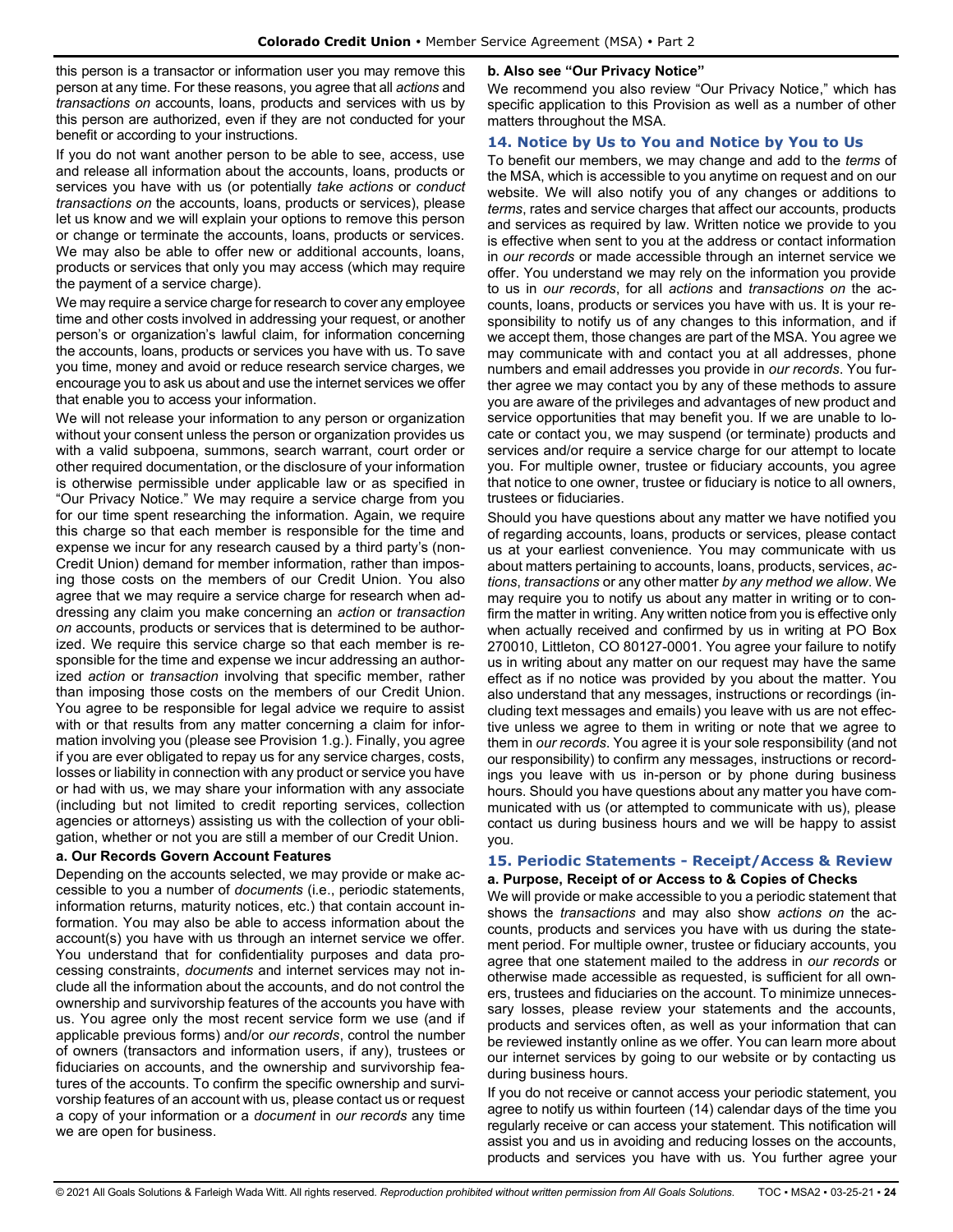statement is correct for all purposes and we have no liability to you for any *action* or *transaction on* the accounts, loans, products or services unless you notify us within the stated time periods for unauthorized *transactions*, *actions*, errors or irregularities, as explained in the MSA or other contracts, as applicable. Your statement may also provide you with an opportunity to review all rates paid on accounts**,** payments made on loans and any service charges incurred during the period. When a check drawn on an account with us is paid, you understand we own the original check. We will make a copy of the check accessible to you on request for which we may require a service charge. You understand that both your statements and copies of checks are accessible to you on the date the statement is mailed to you or when they are accessible to you online as you have requested. If you request an original or sufficient copy of a check, you agree we may provide you with a substitute check or an *electronically managed* copy of the original check.

### **b. Your Responsibility to Look for Errors and Fraud**

You are responsible for looking at every statement and notifying us of all unauthorized *actions* and *transactions on* accounts, products and services with us (particularly withdrawals) and any fraud, errors, inconsistencies or irregularities as soon as possible. We may require you to confirm your notification in writing (or as *we allow*) and assist us in addressing the *action*, *transaction*, fraud, error or problem. You are responsible for any altered, forged or unauthorized check drawn on an account you have with us if: 1) you do not notify us within thirty (30) calendar days of the mailing or accessibility of the statement identifying the matter, or 2) someone could not reasonably detect the fraud (such as the unauthorized use of facsimile signatures). You assume this liability because you, as the drawer of your checks, are in the best position to prevent and detect any altered, forged or unauthorized check drawn on the account. You can determine an unauthorized amount, because the amount of the check on your paper and *electronic* statement does not match the amount of the check you recorded in your check register or payment records. Similarly, you can identify forged drawer's signatures on checks, counterfeit checks and unauthorized remotely-created checks, because there may be a check number on your paper and *electronic* statement for a check you did not write. Only you will know the checks you authorized as well as the amount you authorized, and can compare the information provided on your paper and *electronic* statement with your register or records. You agree that our retention of your checks does not affect your responsibility to look at your paper and *electronic* statements and notify us of any and all unauthorized *actions*, *transactions*, fraud, errors or irregularities within the stated time limits explained in the MSA, other contracts, as applicable, or as required by law. You agree our retention of your checks does not affect your responsibility to look at your statements and notify us of any and all unauthorized or erroneous *actions*, *transactions* (including cash transactions), fraud, errors or irregularities within the stated time limits explained in the MSA, other contracts, as applicable, or as required by law.

**1) EFT Notification Time Periods.** Please see "Our Electronic Funds Transfer Terms" (at the end of this Part 2) to review the notification time periods for erroneous and unauthorized EFTs.

#### **c. Actions and Transactions that Appear or are Removed**

On your request, we may agree to allow you to *take actions* and *conduct transactions on* products and services with the assistance of our employees or the use of our *computer system* (please see Provision 1.f.1)). Depending on the *action* or *transaction*, you understand that some information pertaining to your request may appear on or be removed from your periodic statement (or the internet services we offer) and some may not. You understand and agree if the information pertaining to the requested *action* or *transaction* appears on or has been removed from your periodic statement (or an internet service we offer), it provides you with notice of and another method to confirm the *action taken* or *transaction*. Should you need to confirm the information pertaining to your request in *our records*, you may contact us any time we are open for business.

### **d. Electronic Periodic Statements Accessible Online**

We may offer an internet service that allows you to access *electronic* periodic statements (a.k.a., e-statements) online. For your convenience, and in order to remind you to go online to start the service, we may note your request for this service on a form or enter it in *our records*. This internet service may be governed by the contract you agree to online, the MSA, all other contracts, as applicable, and *our records*. Should you have any questions about this service, please contact us at your earliest convenience.

#### <span id="page-24-0"></span>**16. Exceptions to the Member Service Agreement**

We may, at our discretion, and for any reason not prohibited by law, make exceptions to or waive any of the *terms* of the MSA to serve the best interests of our Credit Union. If we make an exception to the MSA, you understand it does not affect our right to rely on or apply any of the *terms* of the MSA in the future. You further understand and agree we may decline to make an exception to the *terms* of the MSA based on any reason not prohibited by law.

# <span id="page-24-1"></span>**17. Changes and Additions to Products & Services**

You may *take action* to change any information or matter pertaining to a person, account, product or service as *we allow*. Changes include, but are not limited to, updating addresses, phone numbers and email addresses, revising passwords, codes and PINs, adding or removing beneficiaries/POD payees, adding or terminating overdraft services or internet services, adding or removing transactors and information users, and adding or removing an owner or trustee (please see the definition of "Change" in Provision 1.e.). You may also simultaneously terminate an account, product or service along with any change to an account, product or service, which may be reflected as a "change" in *our records*. As addressed later in this Provision, you may also *take action* to add a new account, product or service with us as we offer *by any method we allow* (please see the definition of "Addition" in Provision 1.e.).

Where there are multiple owners, trustees or fiduciaries on the accounts, products and services, any owner, trustee or fiduciary acting alone may *take action* to make any changes or additions to an account, product or service. However, on the request of an owner, trustee or fiduciary to add or remove an owner, trustee or fiduciary on a multiple owner, trustee or fiduciary account, we may require all owners, trustees or fiduciaries consent to the addition or removal of the owner, trustee or fiduciary. When any person is removed from an account, product or service it is your responsibility to change (or request our help in changing) any password, code, PIN or other security identifying number for all the accounts, loans, products or services you have with us, to prevent the person removed from *taking actions* or *conducting transactions on* the products or services. You agree that until you make such a change (or request our help in making such a change) all *actions* or *transactions on* the accounts, loans, products or services conducted by this person with the password, code, PIN or other security identifying number are authorized. By maintaining the multiple owner, trustee or fiduciary account, you consent to any changes or additions to (along with any other *actions* or *transactions on*) the accounts, products and services by any other owner, trustee or fiduciary. Prior to honoring your request to make a change to an account, loan, product or service we may require you to provide us with your ID and confirm your SSN and other confidential information (as explained in Provision 3.). When you request us, or we require you, to *take action* to make a change to an account, product or service, we may require you to sign or authorize a service form to *manage* the changed account, product or service. We may note the change by placing a "C" (for changed) in a box on the form. Alternatively, on your request we may agree to *manage* any changes to products and services with the assistance of our employees or the use of our *computer system* (please see Provision 1.f.1)). You understand and agree that all ID, photographs, images, film, voice and image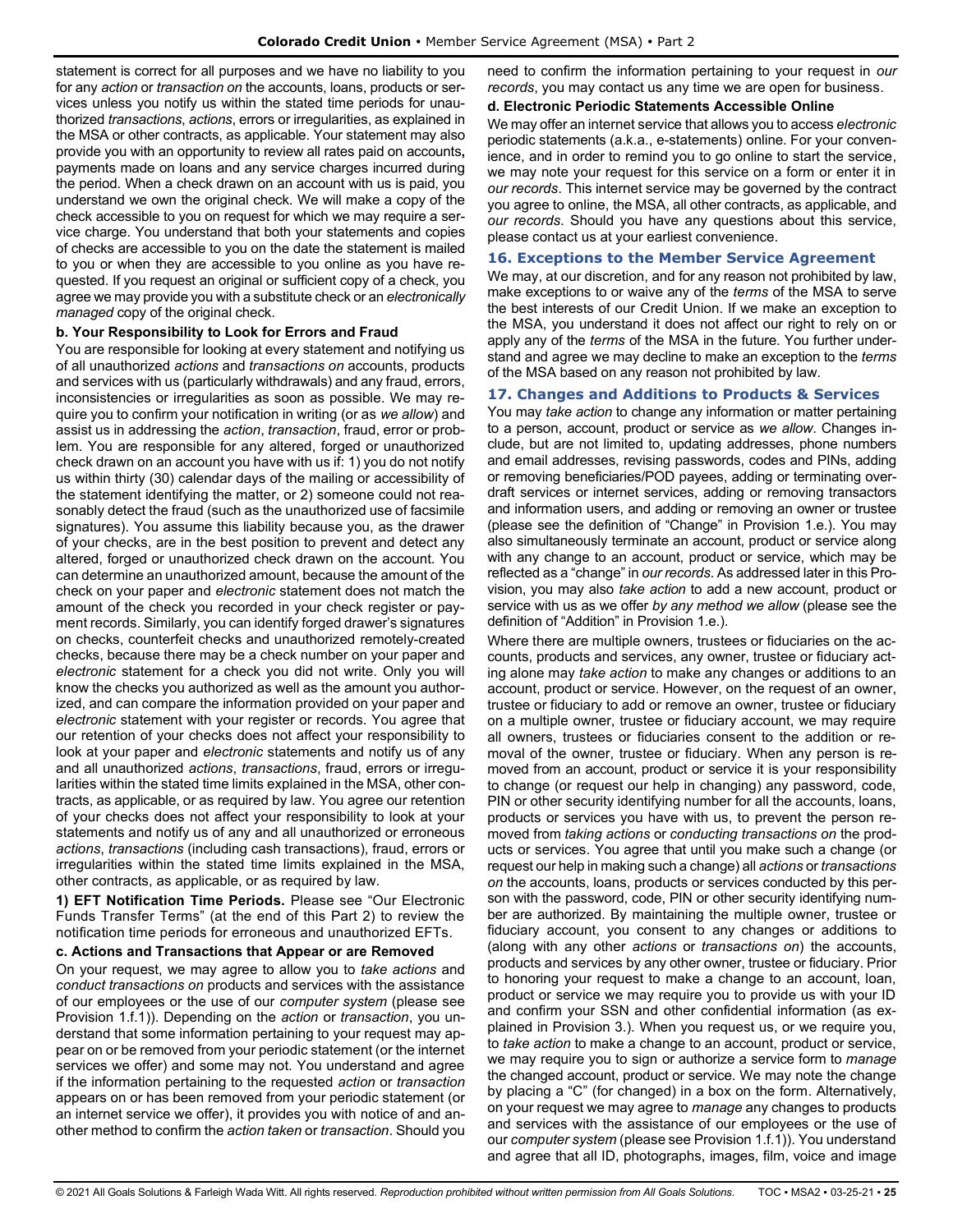recordings, fingerprints and other biometrics obtained when you make any change to a product or service are *managed* by us as explained in Provision 3.b. You understand we may require a service charge for multiple changes to accounts, products or services in a calendar year. If the owner whose SSN is used for IRS reporting purposes on a multiple owner account is removed or is deceased, we may at our discretion permit you to keep the account open. You may request or we may allow you to continue to use the account and your number by completing a new service form or by entering the information in *our records* as *we allow*.

To start a new additional account, loan, product or service we may require you to provide us with your ID and confirm your SSN and other confidential information (as explained in Provision 3.). We (or you) may also complete a service form, *document* or enter the information in our *computer system* to start the requested the new additional account, loan, product and service. Once you have reviewed your information you will consent to the *terms* of the MSA (and any other contract) and to the account, loan, product or service added (please see Provision 17.a. to see the matters we address for additions of new products and/or services). We may require you to sign or authorize a service form to *manage* the new product or service. We may note the addition by placing an "A" (for added) in a box on the form. You may also simultaneously terminate an account, product or service along with an addition of a new account, product or service, which may be reflected as an "addition" in *our records*. If you wish to start new accounts, products or services under a different number (or *as we allow*), we may require you to sign or authorize a service form to *manage* the new product or service. We may note the original use of the form by placing an "O" (for original) in a box on the form. Alternatively, on your request we may agree to start, obtain your consent, add and *manage* the new products and services with the assistance of our employees or the use of our *computer system* (please see Provision 1.f.1)). You understand and agree that all ID, photographs, images, film, voice and image recordings, fingerprints and other biometrics obtained when you add a new product or service are *managed* by us as explained in Provision 3.b. You agree we may review your account, employment and credit history to confirm your eligibility for any new additional account, loan, product or service. We may also require additional information from you to serve any currency needs for the new accounts, loans, products and services you have requested. You understand we may require a service charge for multiple additions to accounts, products or services in a calendar year. You agree for purposes of accuracy, we may subsequently verify and correct, complete or update your information concerning any changes or additions in *our records*. To protect all information, reduce costs and for the convenience of the members, you agree we may *electronically manage* (e.g., image or otherwise enter in our *computer system*) all changes and additions that pertain to the accounts, loans, products or services you have requested. For these same reasons, you understand and agree once we have *electronically managed* any paper *document* along with your information addressing the change or addition*,* we may also destroy the paper *document* and the information unless otherwise required by law. You agree that along with all paper *documents* and any information*,* all *electronically managed documents* and your information addressing the change or addition in *our records* are binding on you and us. You understand you may request to review or receive a copy of the information or a *document* pertaining to a change or addition in *our records* during business hours or *by any method we allow*. You agree that for all changes and additions, we may rely exclusively on the MSA, other contracts, as applicable, *our records* and any changes and additions we make to these contracts from time to time. Further, you understand any changes or additions you make to the account, loan, product or service are governed by the MSA, other contracts, as applicable, *our records* and any changes and additions we make to them from time to time.

For the benefit of our members and our Credit Union, you understand and agree we may make changes and additions to our products and services as well as changes and additions to the *terms* of the MSA at any time. We will notify you of changes and additions we make to our products, services, the MSA and other contracts, as applicable, as required by law. You understand and agree you are bound by these changes and additions, and may access the current version of this Part 2 and all disclosures by contacting us during business hours, and visiting our website. If you do not want to be obligated to any change or addition we make to our products, services, the MSA and other contracts, as applicable, you may always terminate the products, services and/or membership you have with us any time we are open for business as explained in the MSA and other contracts, as applicable.

#### **a. Matters We Address to Start a New Product and Service**

When you start a new additional account, loan, product or service we: 1) may obtain relevant account, employment and credit reports, as needed, 2) review important information about the new account, loan, product or service with you, 3) enter the information (including the ownership and survivorship features of any account, if applicable) in a form or our *computer system* and review that information with you, 4) offer you a paper Part 2 of the MSA (or offer to mail it to you), email you the Part 2 of the MSA (if we have an address on file), and make the Part 2 of the MSA accessible to you on our website or in an internet service we offer, 5) run all required verifications and reviews, and address all applicable compliance requirements, 6) have you consent to the new account, loan, product, service and the MSA *as we allow*, 7) start the new additional account, loan, product or service you have requested, and 8) ask you (or advise you to ask) if you have any questions and encourage you to contact us during business hours about any matter pertaining to the new additional products or services. Finally, we will remind you that you may always access a current Part 2 of the MSA and disclosures on our website, and contact us about the information or *documents* in *our records* any time we are open for business.

### **b. Changes and Additions to Products and Services Online**

We may offer an internet service that allows you to *take action* to change a product or service, or add a new product or service, you have with us online. For your convenience, and in order to remind you to go online to start the service, we may note your request for this internet service on a form or enter it in *our records*. This internet service may be governed by a contract you agree to online, the MSA, all other contracts, as applicable, and *our records*. Should you have questions about this service, please contact us at your earliest convenience.

### **c. Changes and Additions to Products and Services by Mail**

On your request and for your convenience, we may at our sole discretion mail *documents* with your information to you to make changes or additions to products and services. We do not advise mailing your confidential information since it exposes you to numerous problems (ID theft, fraudulent *transactions*, etc.). We recommend you come to our Credit Union at your convenience (or use an internet service we offer) to make changes or additions to products and services. In fairness to the members, if you request us to mail your information you agree to take responsibility for all losses, costs and service charges that you or we incur as a result of the theft and unauthorized use of your information. Please contact us during business hours for any questions about changes or additions by mail.

#### **d. Denial of Additional Products or Services**

For your and our protection and/or to *manage* our business, you understand we may deny a requested new additional product or service for any reason not prohibited by law, including but not limited to, 1) our methods are inoperative due to emergencies or problems, 2) the product or service has been terminated, 3) we are unable to contact you, 4) failure to provide required documentation, information or ID, 5) exceeding a limit or an amount set by us, 6) failure to meet a minimum balance for thirty (30) days, 7) inactive or abandoned products or services, 8) any lost or stolen check, card or access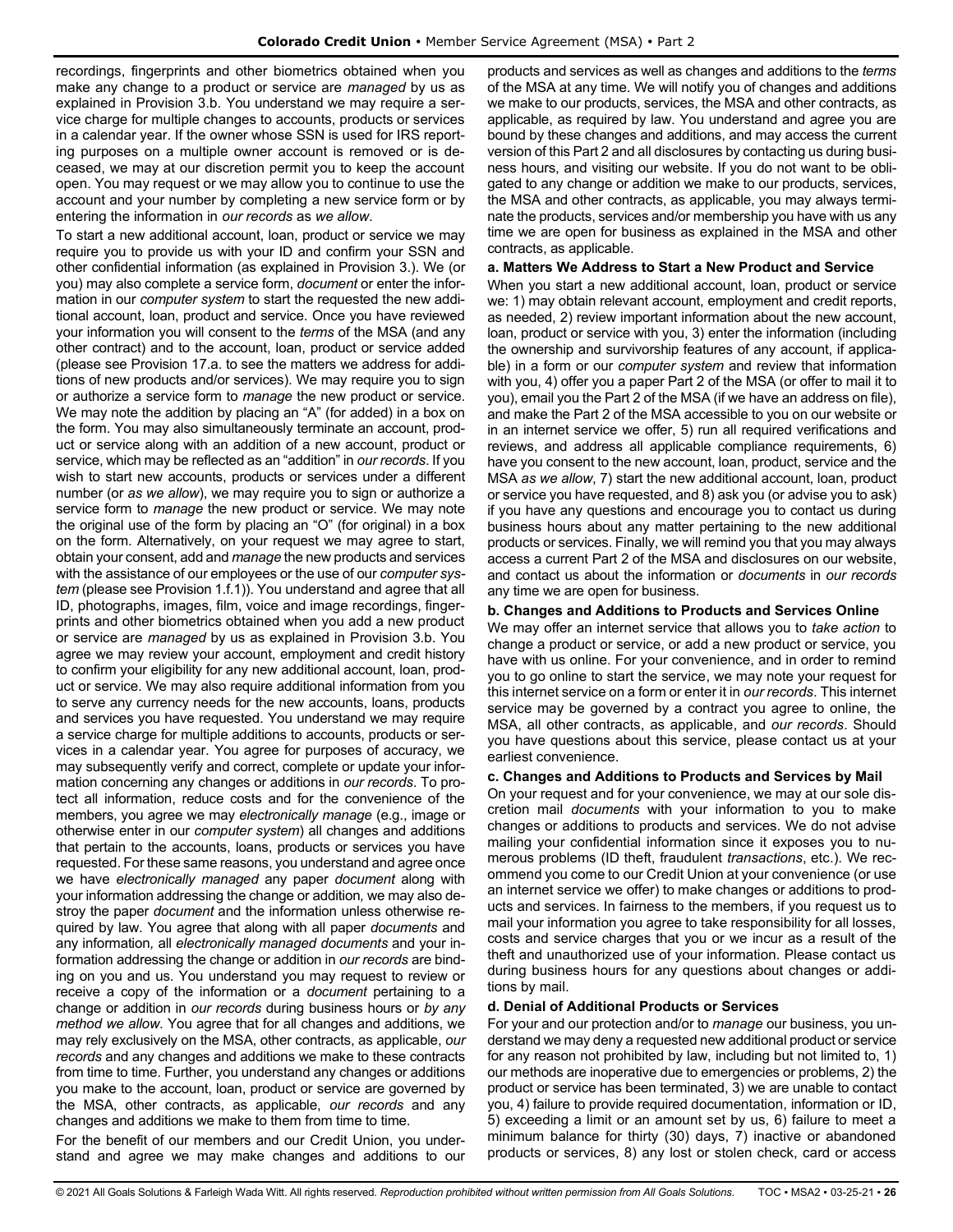device, 9) a breach of or unauthorized access to a product or service, 10) overuse of *actions* on our products or services, 11) information from a third-party report, 12) business or compliance purposes, 13) to stop or prevent a loss, 14) potential lack of capacity or victim of undue influence, 15) failure to comply with any *term* of a contract, 16) funds held or offset per a security interest or lien, 17) account and/or funds held for a dispute or uncertainty, 18) unpaid check(s) or EFT(s) for insufficient funds or stop payment orders, 19) deposited item(s) charged back for nonpayment or a claim, 20) a garnishment, levy or similar legal claim or notice, 21) default on any obligation, 22) chronic dissatisfaction with us, 23) disparaging our reputation, 24) limited to a savings account and voting by mail, 25) ineligible for membership, 26) membership terminated, 27) notification of death, 28) the owner for IRS reporting is removed or deceased, 29) causing us a loss, 30) not voluntarily repaying a loss, 31) anything unethical or unlawful concerning you or your or our business, 32) our belief that an *action* or *transaction* may be fraudulent, 33) any alteration, forgery or fraud concerning you or your or our business, 34) any falsification or misrepresentation concerning you or your or our business, 35) any alleged crime concerning you or your or our business, 36) abuse of or threats to anyone associated with us, or 37) any other reason we believe is appropriate to *manage* the business of our Credit Union.

### <span id="page-26-0"></span>**18. Lien and Security Interest in Funds**

To protect all our members' funds, the law provides us with a lien on the funds in the account(s) you have with us under federal or state law, as applicable. This means we have a right to retain the funds in the account(s) you have with us to pay any debt or obligation owed to us by you or another responsible person or organization. Additionally, to protect all members' funds, you grant us a contractual security interest in the funds in the account(s), checks and EFTs you have an interest in, which also secures any amount you owe us for any reason. Our lien rights, contractual security interest and any right of set off apply no matter the source of funds in the account, check or EFT, including directly deposited government entitlements or benefits, such as Social Security deposits. However, they do not apply to any retirement accounts.

At our discretion, we may at any time apply the funds from an account, check or EFT you have any interest in to pay off your obligations to us without notice to you. You agree if you owe us money and either you or we have terminated an account, we may re-start the account to collect or obtain money owed to us, and may subsequently terminate the account again. You understand and agree if you owe us money, our lien rights and security interest also apply to any funds, check or item you deposit to any other account with us. You also agree that if you (or anyone you allow to use the accounts, products or services with us) owe us money and we are uncertain whether our lien rights, security interest or right of set off apply to the funds, we may hold and not release the funds as explained in Provision 19.b. If we decide not to enforce our lien or contractual security interest at any time, our non-action is not a waiver of our right to enforce our lien or security interest at a later time. You agree that a security interest granted by or on behalf of one owner of an account will continue to secure that owner's obligation to us even after that owner dies.

#### <span id="page-26-1"></span>**19. Third Party Actions and Uncertainty about Funds a. Third Party Legal Actions or Matters Concerning You**

If a person or organization notifies us of a legal action or other matter concerning you or the accounts, products and services you have with us, we may provide information and pay funds from an account in response to that legal action or matter. Alternatively, we may withhold information and hold funds in an account until the legal action or matter is resolved or we have completed any necessary due diligence. Examples of such actions and matters include, but are not limited to, a levy, garnishment, attachment, claim, subpoena, summons, court order, litigation, prosecution, investigation or other dispute. All legal actions or matters are subject to our lien rights and contractual security interest in the funds in an account (please see Provision 18.). You understand and agree we may require a service charge for research for any time spent by our employees (or associates) addressing any legal action or matter concerning you or the accounts, products and services you have with us. We require this service charge so that each member is responsible for the time and expense we incur addressing a third party's (non-Credit Union) legal action or matter pertaining to you, rather than imposing those costs on the members of our Credit Union. You also agree to be responsible for legal advice we require in connection with any third party's (non-Credit Union) legal action, matter or dispute involving you or the accounts, products and services you have with us (please see Provision 1.g.).

# **b. Disputes or Uncertainty about Accounts and Funds**

If there is a dispute over, or we are uncertain who is authorized to access an account, the funds in an account or funds in our possession, you agree we may hold the funds, and suspend all *actions* and *transactions on* the account(s), products and services. The hold on the funds and suspension on the account, products and services will continue until either 1) all persons and organizations affected by the dispute or uncertainty agree in writing regarding what should be done with the account(s), products, services and/or funds, or 2) we receive appropriate notice or direction from a court or other legal authority instructing us on what to do with the account(s), products, services and/or funds. Examples of uncertainty include, but are not limited to, 1) conflicting, illegible or missing information and/or *documents* in *our records*, 2) competing claims to the account(s), products, services and/or funds, 3) our need to complete due diligence on any claim made to the account(s), products, services and/or funds, 4) a person's potential lack of capacity or victim of undue influence (e.g., elder abuse), or 5) the applicability of lien rights or security interests. During the hold period, we will continue to pay dividends/interest on the funds held in an account as explained in "Our Rates & Service Charges." You understand a suspension of access to the account(s), products and services, and/or hold on funds, is beneficial to you and us to assure only an authorized person or organization may access the account(s), products, services or funds. You agree to be responsible for the cost of legal advice we require in connection with any matter concerning a dispute or uncertainty involving the account(s), products, services or funds with us or you (please see Provision 1.g.). Alternatively, in the event of a dispute or uncertainty over who is authorized to access the account(s), products, services or funds, at our discretion we may deposit the funds with a court and ask the court to resolve the dispute or uncertainty over who is authorized to access the funds. In such instances, we may deduct our attorney fees and court costs from the funds to be deposited with the court. If we deposit the funds with a court, you agree the account(s), products and services may be terminated and all persons and organizations will need to claim the funds by contacting the court.

# <span id="page-26-2"></span>**20. Your Obligations to Us**

If we incur any fees, charges, costs, interest, losses, liability or obligation (including reasonable attorney fees) in connection with an account, loan, product or service we have provided you, or as a result of any *action*, *transaction*, error, dispute, uncertainty, membership or other matter concerning any obligated person or you, you agree you are jointly and individually liable to us. This means you are responsible for the full repayment of any fees, charges, costs, interest, losses, liability or obligation (including reasonable attorney fees), whether you are a member or not. If another person is also responsible, we may attempt to collect from that person, but we have no obligation to do so. You understand if you owe us money and use another owner's account at our Credit Union for a *transaction* and deposit your funds or a check in that account, funds from the deposit or check are also subject to our lien rights, security interest and your obligations and may be claimed by us. You agree we may contact you about any fees, charges, costs, interest,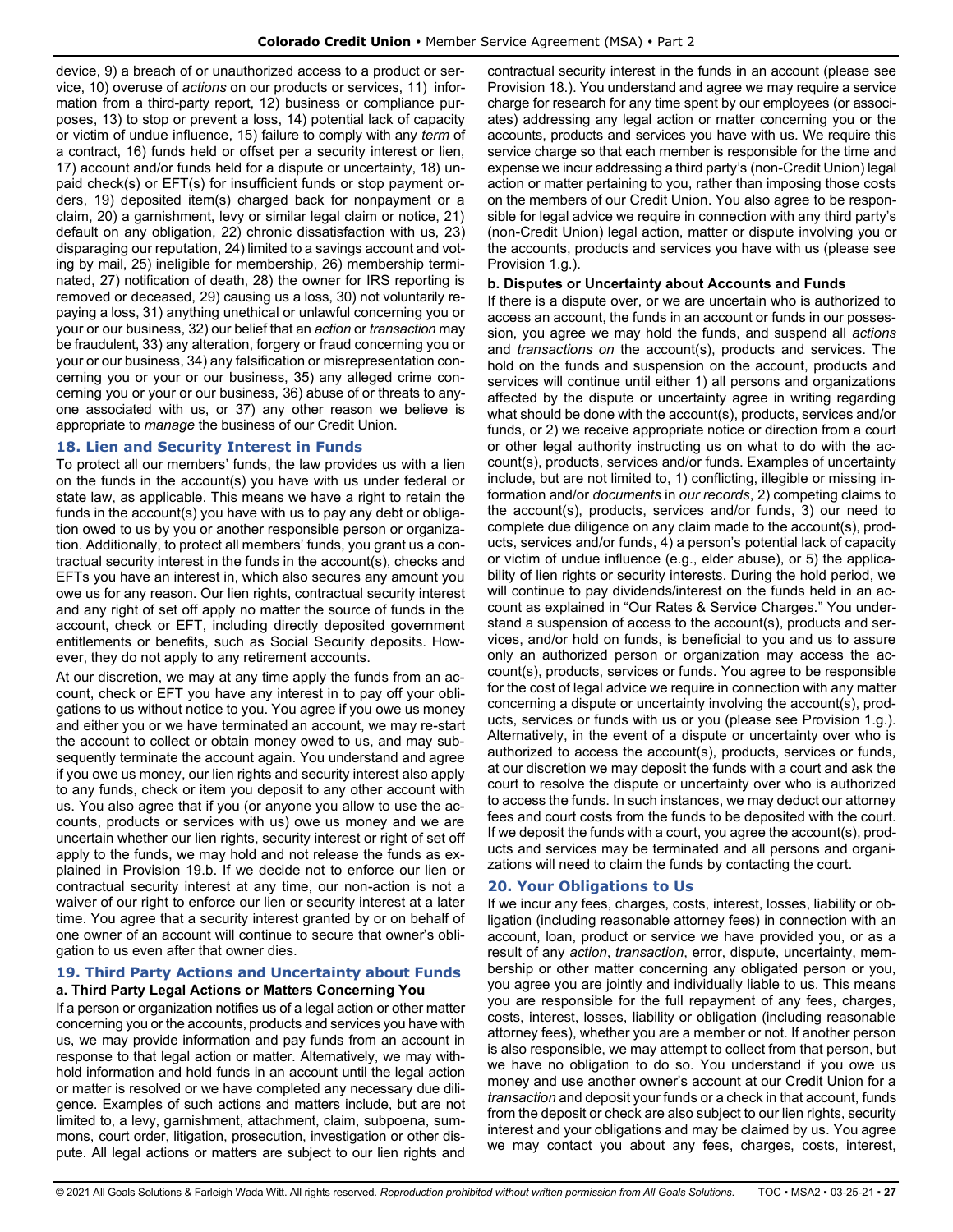losses, liability or obligation (including reasonable attorney fees) you owe to us at all addresses, phone numbers and email addresses you have shared with us by any method of communication you have agreed to. You understand since membership is a privilege, if you cause us a loss (even if discharged in bankruptcy), we may request you to voluntarily repay that loss to retain the privilege of membership, accounts, products and services, or to be eligible for additional new products and services. Your failure to voluntarily repay a loss may result in denial or termination of existing accounts, products and services and expulsion from membership. You also agree that if you are ever obligated to us for anything, we may share your information with any associate (such as collection agencies or attorneys) assisting us with the collection of your obligation, whether or not you are still a member of our Credit Union. You understand we may report any delinquent obligations you owe to us to account and credit reporting agencies. In some circumstances, federal law requires us to report a cancellation of indebtedness to the IRS even if we still retain the right to collect that debt. If we are required to report a cancellation of a debt to the IRS, we retain the right to collect that debt from you unless we have reached a settlement with you or we are barred by law from collecting the debt.

We may deduct any fees, charges, costs, interest, losses, liability or obligation (including reasonable attorney fees) from the account(s) you have with us without notice to you, regardless of the source of those funds according to our lien rights and contractual security interest (please see Provision 18.). You agree if you owe us money and either you or we have terminated an account, we may re-start an account to receive a deposit or credit, collect the money owed to us, and then terminate the account again. You also agree to pay any other reasonable fees, charges, costs, interest, losses, liability or obligation (including reasonable attorney fees) we may incur in providing you with accounts, loans, products, services, membership and *action*s or *transaction*s *on* the same, regardless of whether they are specifically covered by the MSA or other contract with us. Additionally, you understand that in the event of your death, if you owe us money for any reason, funds held in the accounts you have with us (or otherwise) may be used to repay your obligations to us before any funds are released to any other person or organization.

If either you or we commence legal proceedings to enforce or interpret any of the *terms* of the MSA, you and we agree the successful party is entitled to payment by the losing party for any reasonable attorney fees and costs, including those incurred on any appeal, bankruptcy proceeding and post-judgment action, unless otherwise limited or prohibited. You agree to indemnify, defend us against, and hold us harmless from any loss, damage, claim, liability or legal action (including reasonable attorney fees) arising from or related to membership, accounts, loans, products and services and your *actions* and *transactions on* the same. If any account is overdrawn, any loan is past due, or you are otherwise in default under any contract you have with us, we may suspend your ability to conduct *actions or transactions* on any or all accounts, products and services, until the default is cured.

# **a. Full Payment Checks for Loans and Obligations**

If you are making a payment on a loan or other obligation you owe to us, please direct that payment as explained in the loan agreement or as we otherwise instruct. If you write, endorse or negotiate a check or any item to us that has a "full payment" legend or memo (such as "Paid in Full") or other language intended to indicate full satisfaction of any outstanding obligation, you must mail or deliver the check or other item to the attention of our CEO at the office or branch where she or he works. Otherwise, any payment you make is accepted with full reservation of our rights to recover any and all outstanding obligations or indebtedness you owe us.

# <span id="page-27-0"></span>**21. Our Responsibility for Errors**

If we are responsible for an erroneous *action* or *transaction*, we may be liable to you for losses up to the amount of the *action* or *transaction* unless otherwise required by law. We will not be liable for losses arising from: 1) insufficient funds to complete a *transaction*, 2) your negligence or the negligence of others, 3) your failure to follow any time limits, deadlines or amount limits as explained in the MSA, your other contracts and loans with us, as applicable, 4) circumstances beyond our control that prevent the performance of an *action* or *transaction* (such as natural disasters or other emergencies or problems), 5) occasions where you or we have entered information about an account, loan, product, service, *action*, *transaction* or you in *our records* on your request that you could have reviewed, changed, corrected and/or terminated but failed to do so, or 6) any losses caused by your failure to follow any *term* of the MSA, your other contracts or loans with us, as applicable. Our conduct in *managing* all products, services, *actions* and *transactions* will constitute the use of ordinary care if such conduct is consistent with applicable law, Federal Reserve regulations and operating circulars, clearing house rules and general banking practices followed in the area in which we service the accounts with us. If we ever disburse an amount of funds greater than you request or order to any person or organization you know (e.g., relative, friend, employee, business associate, creditor, etc.), you agree to assist us in recovering our funds, including participation in collection, litigation and prosecution. Finally, if you report that an *action* or *transaction on* an account, loan, product or service is erroneous or unauthorized, and we determine the *action* or *transaction* was taken, conducted and/or assisted by your family member, friend or employee (which is potentially a crime), we will investigate your use of ordinary care concerning the *action* or *transaction*. If we determine you failed to use ordinary care (i.e., were negligent) concerning the *action* or *transaction on* the account, loan, product or service (and the loss is not covered by the Electronic Fund Transfer Act), you agree to take responsibility for recovering any loss. You understand you are in the best position to address the loss and potential crime with your family member, friend or employee, rather than imposing the cost on the members of our Credit Union.

# <span id="page-27-1"></span>**22. Inactive Accounts and Unclaimed Property**

# **a. Accounts Determined Inactive**

If the amount of funds in an account falls below the minimum balance required by "Our Rates & Service Charges" of the MSA, and you are not using specific products or services, we may consider an account inactive. If an account you have with us is inactive, we may require a service charge (and may require a service charge to notify you of any inactivity). We require service charges on inactive accounts because of the cost incurred by the members in managing accounts not being used by a member (who is also not using products or services that would otherwise justify this cost). We will discontinue the service charges once you meet the balance or product or service use requirements. We may also terminate an inactive account and deposit the funds in another account, mail a check to you at an address in *our records*, or if allowed remit the funds to a state as unclaimed property.

#### **b. Funds & Checks Presumed Unclaimed Property**

If there is no activity on an account, such as deposits and withdrawals, and we are unable to contact you for a set period of time, state law considers the funds in the account "abandoned" and requires or allows us to send the funds to the state as unclaimed property. Once we have sent the funds to the state, the account will be terminated and you will need to reclaim the funds by contacting the appropriate state agency. Similarly, if our cashier's or teller's checks are outstanding and unpaid for a specified period of time, state law also considers them "abandoned," requiring or allowing us to send the funds to the state as unclaimed property. If anyone presents our check after the funds have been sent to the state as unclaimed property, she or he will need to seek payment by contacting the appropriate state agency.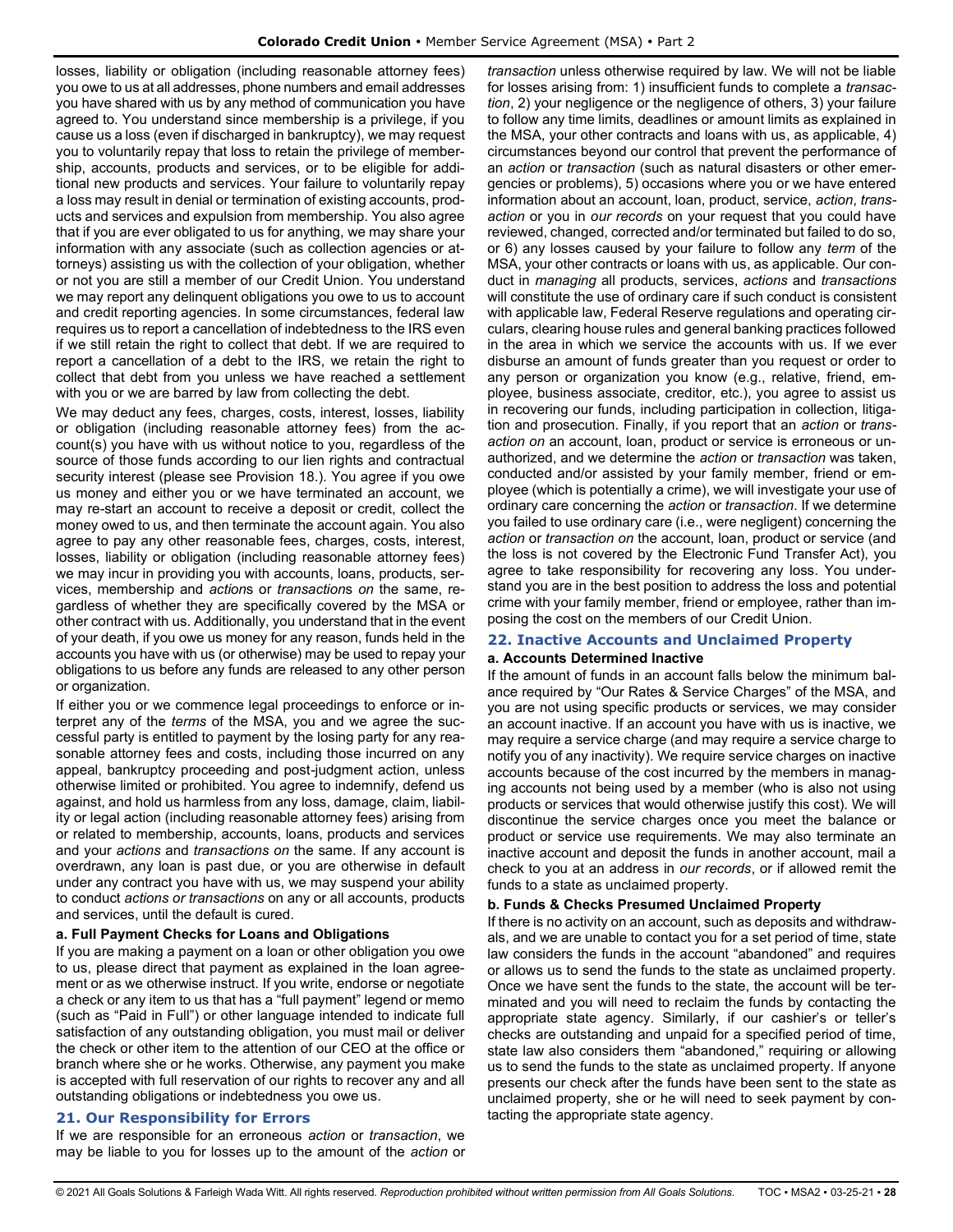#### <span id="page-28-0"></span>**23. Termination of Products and Services**

Any owner on a one or multiple owner, trustee or fiduciary account, may terminate the account(s), products and services with us *by any method we allow*. When you request us, or we require you, to terminate an account, product or service, we may require you to sign or authorize a service form to *manage* the termination. We may note the termination by placing a "T" (for terminate) in a box on the form. Alternatively, on your request we may agree to *manage* the termination of products and services with the assistance of our employees or the use of our *computer system* (please see Provision 1.f.1)). You understand and agree that all ID, photographs, images, film, voice and image recordings, fingerprints and other biometrics obtained when you terminate any product or service are *managed* by us as explained in Provision 3.b.

You agree that you (and not us) are responsible for any *actions* or *transactions on* an account, loan, product or service until the account, loan, product or service is terminated. You also agree that if we pay any check or transfer on an account you have with us after the account is terminated, you will reimburse us for the amount of the check or transfer, including any service charges and costs. If you ask us to change an existing account, product or service, you agree we may require you to terminate and start a new account, product, service and number *as we allow*. To cover our employee's time and costs, we may require a service charge for multiple terminations and new accounts, products or services (a.k.a. multiple *actions*) in a calendar year.

We may terminate accounts, products, services or your number with us at any time and, without notice for any reason allowed by law, including but not limited to, 1) the product or service has been discontinued, 2) a request to change a product or service, 3) we are unable to contact you, 4) failure to provide required documentation, information or ID, 5) failure to meet a minimum balance for thirty (30) days, 6) exceeding a limit or an amount set by us, 7) inactive or abandoned products or services, 8) failure to use products or services to justify membership, 9) any lost or stolen check, card or access device, 10) a breach of or unauthorized access to a product or service, 11) overuse of *actions* on our products or services, 12) business or compliance purposes, 13) to stop or prevent a loss, 14) potential lack of capacity or victim of undue influence, 15) failure to comply with any *term* of a contract, 16) funds held or offset per a security interest or lien, 17) account and/or funds held for a dispute or uncertainty, 18) unpaid check(s) or EFT(s) for insufficient funds or stop payment orders, 19) deposited item(s) charged back for nonpayment or a claim, 20) a garnishment, levy or similar legal claim or notice, 21) default on any obligation, 22) chronic dissatisfaction with us, 23) disparaging our reputation, 24) limited to a savings account and voting by mail, 25) ineligibility for membership, 26) membership terminated, 27) notification of death, 28) the owner for IRS reporting is removed or deceased, 29) causing us a loss, 30) not voluntarily repaying a loss, 31) anything unethical or unlawful concerning you or your or our business, 32) our belief that an *action* or *transaction* may be fraudulent, 33) any alteration, forgery or fraud concerning you or your or our business, 34) any falsification or misrepresentation concerning you or your or our business, 35) any alleged crime concerning you or your or our business, 36) abuse of or threats to anyone associated with us, or 37) any other reason to *manage* the business of our Credit Union.

If we terminate an account, we may deposit the funds into another account you maintain with us, or mail you a check for the balance in the account at an address in *our records*. If we cannot locate you and it is allowed by law, we may remit the funds to a state as unclaimed property. You understand whether the accounts, loans, products and services are terminated by you or us, once terminated all *actions* or *transactions* will be dishonored, not paid, refused, rejected or returned. You agree any termination does not release you or any person from any service charges, costs, losses, obligations or liabilities incurred on the account, loan, product or service under the MSA or other contract you have with us, as applicable. Finally, you agree if you owe us money and either you or we have terminated an account, we may re-start the account to collect or obtain money owed to us, and may then terminate the account.

#### **a. Termination of Products and Services Online**

We may offer an internet service that allows you to *take action* to terminate a product or service with us online. For your convenience, and in order to remind you to go online to start the service, we may note your request for this internet service on a form or enter it in *our records*. This internet service may be governed by a contract you agree to online, the MSA, all other contracts, as applicable, and *our records*. Should you have any questions about this service, please contact us at your earliest convenience.

#### <span id="page-28-1"></span>**24. Termination of Membership with the Credit Union**

Membership with us is a privilege granted to you by our Credit Union under applicable law. However, you may terminate membership with us at any time by communicating to us your desire to no longer be a member of our Credit Union. When you request us to terminate membership, we may require you to sign or authorize a service form to assist us in *managing* the termination. We may note the termination by placing a "T" (for terminate) in a box on the form. Alternatively, on your request we may agree to *manage* the termination of membership with the assistance of our employees or the use of our *computer system* (please see Provision 1.f.1)).

In the interest of the members and to protect our Credit Union, we may terminate (expel) any member for cause, which includes: 1) ineligibility for membership, 2) we are unable to contact you, 3) failure to provide required documentation, information or ID, 4) exceeding a limit or an amount set by us, 5) failure to meet a minimum balance for thirty (30) days, 6) inactive or abandoned products or services, 7) failure to use products or services to justify membership, 8) any lost or stolen check, card or access device, 9) a breach of or unauthorized access to a product or service, 10) overuse of *actions* on our products or services, 11) business or compliance purposes,12) to stop or prevent a loss, 13) potential lack of capacity or victim of undue influence,14) failure to comply with any *term* of a contract, 15) funds held or offset per a security interest or lien, 16) account and/or funds held for a dispute or uncertainty, 17) unpaid check(s) or EFT(s) for insufficient funds or stop payment orders, 18) deposited item(s) charged back for nonpayment or a claim, 19) a garnishment, levy or similar legal claim or notice, 20) default on any obligation, 21) chronic dissatisfaction with us, 22) disparaging our reputation, 23) notification of death, 24) the owner for IRS reporting is removed or deceased, 25) causing us a loss, 26) not voluntarily repaying a loss, 27) anything unethical or unlawful concerning you or your or our business, 28) our belief that an *action* or *transaction* may be fraudulent, 29) any alteration, forgery or fraud concerning you or your or our business, 30) any falsification or misrepresentation concerning you or your or our business, 31) any alleged crime concerning you or your or our business, 32) abuse of or threats to anyone associated with us, or 33) any other reason to *manage* the business of our Credit Union. You understand that for the protection and safety of our employees, volunteers, members or any associate, if you are abusive or threaten the safety of any of our employees, volunteers, members or associates, we may immediately suspend your privileges to enter our premises and do business with us inperson and may begin the process to lawfully terminate all aspects of the membership relationship you have with us. Whether the privilege of membership is terminated by you or us, the termination does not release any person or you from any loans, service charges, costs, losses, liabilities or other obligations to us as explained in the MSA or other contracts, as applicable.

#### <span id="page-28-2"></span>**25. Decedents' Accounts, Products and Services a. Disbursal of Funds to Representative or Claimant**

If you have a one owner account or multiple owner account and have not designated any beneficiaries/POD payees on the account, on your death the funds in the account may be claimed by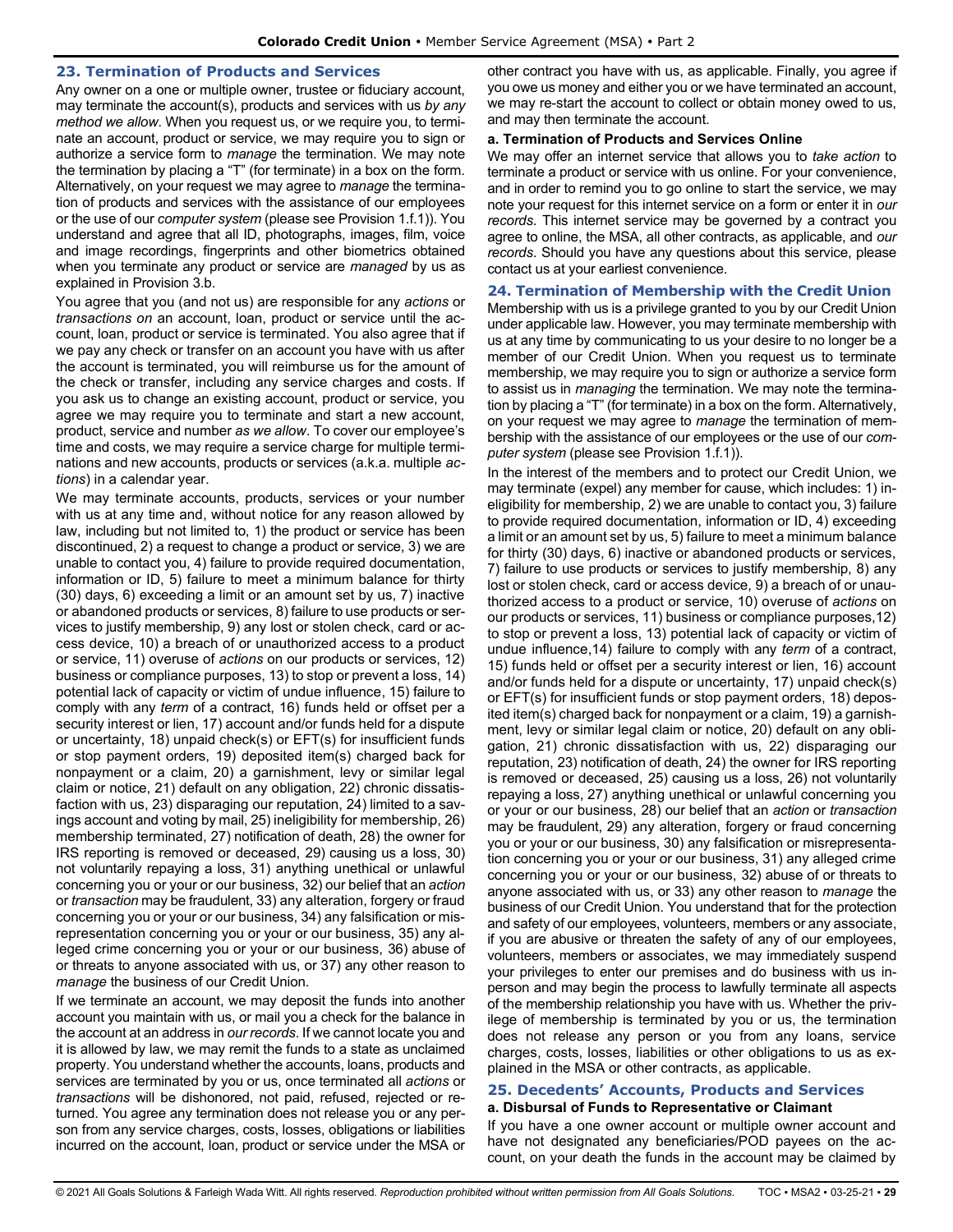the representative of your estate (or a claimant, such as a creditor or relative) as explained in Provisions 4.a. and 4.b. You agree that any representative or claimant of your estate is bound by the *terms* of the MSA. On an owner's death, we may require any representative of an owner's estate or other claimant to prove her or his authority with documentation as the representative of the estate or claimant of the funds before we will release the funds held in any account. Any representative of an owner's estate or claimant will also need to provide us with her or his ID, SSN, birthdate, physical address and other identifying information as we require (such as a second form of ID, thumbprint or fingerprint, etc.) for us to complete our due diligence before we can honor any claim for the funds in an account (or other product or service, such as a safe deposit box). We may require a representative of an owner's estate or claimant to indemnify, defend us against and hold us harmless before we will release the funds. We may continue to honor all *actions* and *transactions on* an account, product or service until we receive a certified copy of an owner's death certificate (or for multiple accounts, certified copies of all owners' death certificates), along with proof of the representative's or claimant's authority and identification as the representative or claimant of the estate. Every owner agrees to be responsible for legal advice we require in connection with any matter concerning a claim involving an owner's accounts, products, services or the owner (please see Provision 1.g.). Every owner also understands that if and when we honor a claim made on the funds in an owner's accounts, we may do so by issuing our check payable to the deceased owner's estate. Alternatively, if there is a dispute or uncertainty about who is entitled to the funds in an account (or that we otherwise hold), we may either hold the funds or deposit them with a court at our discretion (please see in Provision 19.b.). Finally, every owner understands and agrees that if an owner owes us money for any reason, the funds held in an owner's accounts or otherwise may be used to repay the owner's obligations to us before any funds are distributed to the representative of the estate or claimant.

# **b. Disbursal of Funds to Beneficiaries and POD Payees**

If you have a one owner account or multiple owner account and have designated any beneficiary/POD payee(s) on the account, on your death the beneficiary/POD payee(s) may claim the funds in the account as explained in Provisions 4.a. and 4.b. Before distributing funds from a deceased owner's account, we may require a certified copy of an owner's death certificate (or for multiple accounts, certified copies of all owners' death certificates). In addition, each beneficiary/POD payee may be required to provide us with her or his ID, SSN, birthdate, physical address and other identifying information or documentation as we require (such as a second form of ID, thumbprint or fingerprint, etc.).

Every owner and beneficiary/POD payee agree to be responsible for legal advice we require in connection with any matter concerning a claim involving an owner's accounts, products, services or a beneficiary/POD payee (please see Provision 1.g.). Each beneficiary/POD payee also understands that if we honor a claim made by a beneficiary/POD payee or beneficiary's/POD payee's estate representative on the funds in an owner's accounts, we may do so by issuing our check payable to the beneficiary/POD payee or the beneficiary's/POD payee's estate. Alternatively, if there is a dispute or uncertainty about who is entitled to the funds in an account (or that we otherwise hold), we may either hold the funds or deposit them with a court at our discretion (please see Provision 19.b.). Finally, every owner and beneficiary/POD payee understands and agrees that if an owner or beneficiary/POD payee owes us money for any reason, the funds held in any account or otherwise may be used to repay the obligation(s) to us before any funds are distributed to a beneficiary/POD payee or a beneficiary's/POD payee's estate.

# **c. Non-Authoritative Requests for Product Information**

You, as an owner, trustee or fiduciary, agree it is your responsibility to communicate information about the accounts, loans, products and services you have with us to any person(s) you believe should have that information during your lifetime (whether she or he is a representative of your estate, beneficiary/POD payee, family member, significant other, friend, trustee, fiduciary or any other person). You understand we will not be able to provide information or access to any product or service to a person until she or he has first established his or her legal authority to access the information, product or service with us.

# **d. Our Actions on Notification**

For your and our protection, on notice of your death you agree we may suspend any product or service; begin the process of terminating products, services, number(s) and membership; collect any outstanding obligations (if any); and prepare to disburse funds (if any) according to the MSA.

# <span id="page-29-0"></span>**26. The MSA & State and Federal Law**

Membership, accounts, products and services you have with us are primarily governed by Parts 1 and 2 of the MSA, *our records* and/or any other contract with us, as applicable. They are also governed by the applicable law of the state in which the branch or service center where you started the account in-person is located. If you started the account by mail, phone, or our internet services (as we offer), the accounts, products and services are governed by the law of the State of Colorado. Finally, federal law and regulations, Federal Reserve operating circulars, and clearing house rules also govern our accounts, products, and services to the extent applicable. If any *term* of the MSA conflicts with controlling law, that *term* will be nullified and stricken from the MSA to the extent that it is inconsistent with the law and the law will govern. If any *term* of the MSA is declared invalid, unenforceable, unconscionable or unlawful by a court, that *term* will not affect the validity of any other *terms* of the MSA, which will continue in full force and effect.

# **Our Electronic Funds Transfer Terms**

<span id="page-29-1"></span>"Our Electronic Funds Transfer Terms" explains your and our rights and responsibilities concerning electronic fund transfer (EFT) debits from and credits to the accounts you have with us. EFTs are electronically initiated transfers of money involving an account with us and multiple access options, including online banking, direct deposits, automated teller machines (ATMs), Visa Debit Card (Card), and Telephone Banking services.

# <span id="page-29-2"></span>**1. EFT Services**

# **a. Automated Teller Machines**

You may use your Card and personal identification number (PIN) at Automated Teller Machines (ATMs) of the Credit Union, Quest, Pulse, Plus, Cirrus, VISA, Discover, EBT or MoneyPass, and such other machines or facilities as we may designate. At the present time, you may use your Card to:

- Withdraw cash from the checking or savings account with us.
- Make deposits to the checking or savings account.
- Transfer funds between the checking and savings accounts.
- Inquire on balances of the checking and savings accounts.
- Activate your debit card.
- Change your debit card PIN number.
- Initiate a cash advance.

# **b. Direct Deposit**

On the instruction of (i) your employer, (ii) the Treasury Department, or (iii) other financial institutions, we will accept direct deposits by EFT of your paycheck or of federal recurring payments, such as Social Security.

#### **c. Preauthorized Debits**

You may make direct withdrawals by EFT from the checking or regular savings account you have with us to a particular person or company, at least periodically, which you have arranged with that person or company, provided you have enough funds in the account with us to cover the payment.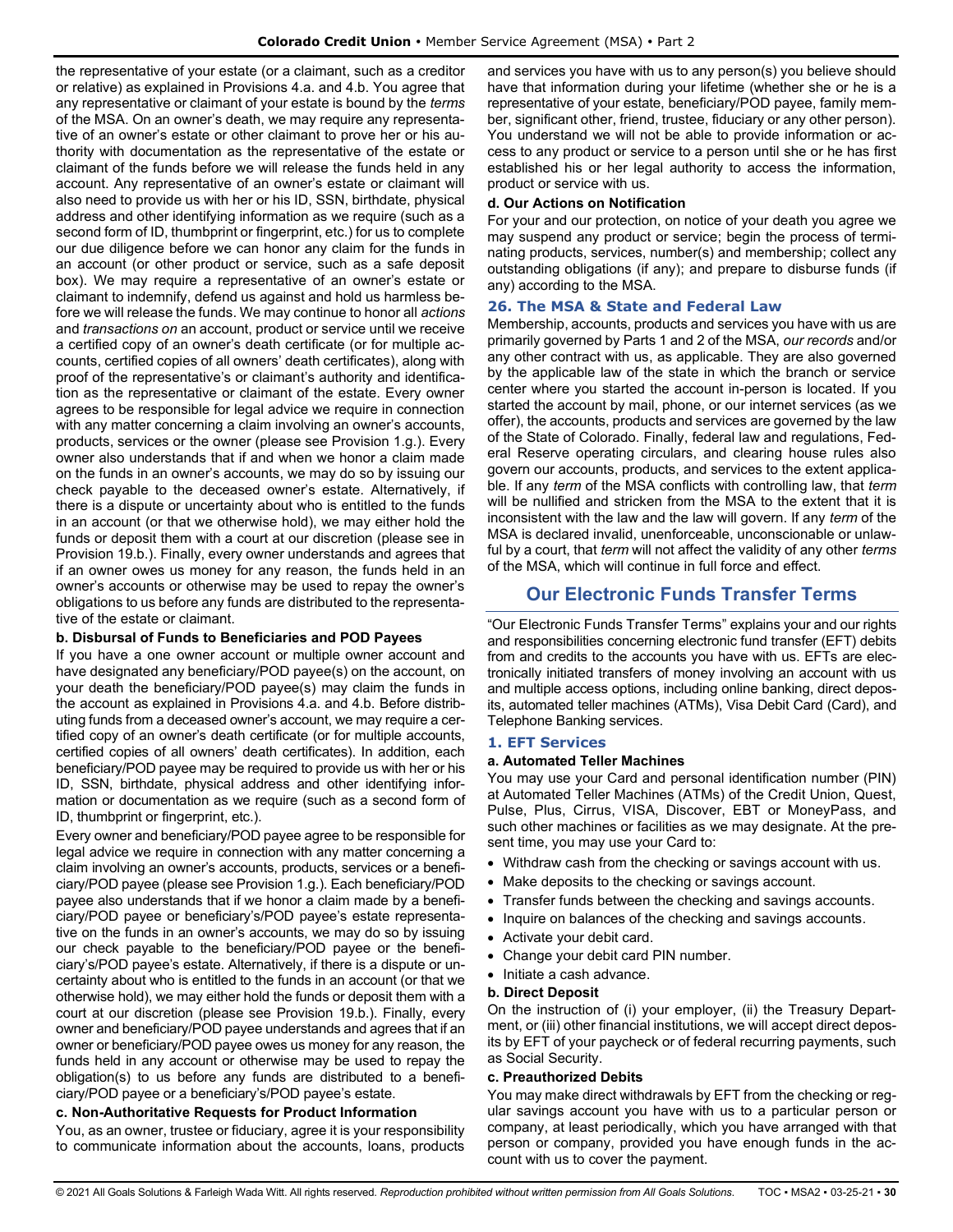# **d. Telephone Banking**

If we approve your application for telephone access to the accounts you have with us under Telephone Banking, you may use a telephone to access the account with us and conduct EFTs by calling toll free at 800-368-6890. You must use your PIN along with your account number to access the accounts. At the present time you may use Telephone Banking to:

- Obtain balance information on the checking and savings accounts with us.
- Transfer funds between these same accounts.
- Make loan payments from the savings or checking account.

# **e. Online Banking**

If we approve your application for online banking, you may use a personal computer to access the accounts. For this service, you will need a personal computer with internet access. The address for online banking services i[s www.ccu.org.](www.ccu.org) You may select a password. You must use your password along with your account number to access the accounts. You are responsible for the installation, maintenance, and operation of your computer and software. We will not be responsible for any errors or failures involving any telephone service, internet service provider, your software installation or your computer. At the present time, you may use online banking to:

- Transfer funds between the checking and savings accounts with us.
- Obtain transaction history related to these same accounts.
- Make loan payments from any checking or savings account to a loan account with us.
- Inquire on balances on the accounts.
- Transfer funds to accounts outside the Credit Union.
- Initiate a cashier's check.
- Change your street address or account password.
- Access our Skip-A-Pay service.
- Make payments to merchants (payees) using Bill Pay.

Transactions involving the accounts you have with us are addressed by the MSA, whereas transactions involving a loan are addressed by the applicable loan agreement(s).

#### **f. Bill Pay**

You may use the Bill Pay service (accessed through online banking or Mobile Banking) to make payments to third parties. Use of the Bill Pay service requires enrollment in online banking and agreement to the Bill Pay service terms and conditions. You may use the Bill Pay service to:

- Make loan payments from any checking account to a loan account with us.
- Make payments from any checking account to another financial institution.
- Pay bills from any checking account with us.
- Transfer funds to other people using the account to account (A2A) or person to person (P2P) transfer feature.

Please note that if payment to a payee is made by check, the check may be processed and debited from your account before the scheduled payment date.

# **g. Mobile Banking**

Mobile Banking is a personal financial information management service that allows you to access account information, make payments to merchants who have previously consented to accept payments through our online banking service and make such other transactions as described in the Online Banking Service Agreement using compatible and supported mobile phones and wireless devices ("Wireless Device"). You agree and understand that the Mobile Banking service may not be accessible or may have limited utility over some mobile telephone networks, such as while roaming. The services that you may access through Mobile Banking are the same account and service transactions available through online banking.

When you register for Mobile Banking, the designated accounts and bill payment payees linked to the account through online banking will be accessible through Mobile Banking. You may access the accounts through Mobile Banking to:

- Transfer funds between the checking and savings accounts.
- Obtain transaction history on the accounts.
- Make payments from the checking or savings account to a loan account at CCU.
- Inquire on balances on the accounts.

For all mobile check deposits, you must endorse the original paper check with your name and write: "FOR COLORADO CREDIT UNION MOBILE DEPOSIT ONLY" in the endorsement area. If you fail to provide this endorsement, we may refuse the deposit and return it to you. You agree to indemnify the Credit Union from any liability or loss to the Credit Union arising from the payment of the original paper check without such required endorsement.

#### **h. Visa Debit Card**

You may use your Visa Debit Card to purchase goods and services any place Visa is honored by participating merchants and merchants accepting the Card and PIN at point of sale (POS) terminals. Funds to cover your Card purchases will be deducted from the checking account. If the balance in the account is not sufficient to pay the transaction amount, we may treat the transaction as an overdraft request pursuant to any overdraft protection plan, or we may terminate all services under the MSA.

Some merchants may permit you to initiate debit and bill payment transactions with your card using either the Visa network or another network shown on your card, such as the Pulse or MoneyPass network. We will honor your debit transactions processed by any of these networks.

Depending on our authorization protocols and network availability, transactions processed over other networks may or may not require you to use your PIN to validate a transaction. Generally, you enter your card number or swipe your card and provide or enter a PIN. You may instead be asked to sign a receipt or payment authorization. Provisions applicable only to Visa transactions (such as Visa's zero liability protections) will not apply to non-Visa debit transactions and the liability rules for other EFTs in the section titled "Member Liability" will apply.

## **i. Electronic Check Transaction**

You may authorize a merchant or other payee to make a one-time electronic payment from the checking account using information from your check to pay for purchases, pay bills or pay other obligations ("Electronic Check Transactions"). You agree that your authorization for an electronic check transaction occurs when you initiate such a transaction after receiving any required notice regarding the merchant's right to process the transaction or payment, including any written sign provided by the merchant at the time of your transaction. All terms governing electronic funds transfer services will apply to Electronic Check Transactions, except the \$50 and \$500 limits of liability for unauthorized transactions in Section 4 (Member Liability) of this disclosure. You remain responsible for notifying us of any unauthorized electronic check transaction shown on your statement.

#### <span id="page-30-0"></span>**2. Service Limitations**

#### **a. Automated Teller Machines**

**1) Withdrawals.** Cash withdrawals from ATMs can be made as often as you like. You may withdraw up to \$1000 (if there are sufficient funds in the account) per business day. For purposes of determining whether you have reached the daily limit, a day ends at midnight. Friday, Saturday, Sunday, and holidays are considered as one business day for the purposes of this limit.

#### **b. Telephone Banking Service**

The accounts with us can be accessed under Telephone Banking via a touchtone telephone only. Not all push button phones are touchtone. Converters may be purchased for pulse and rotary dial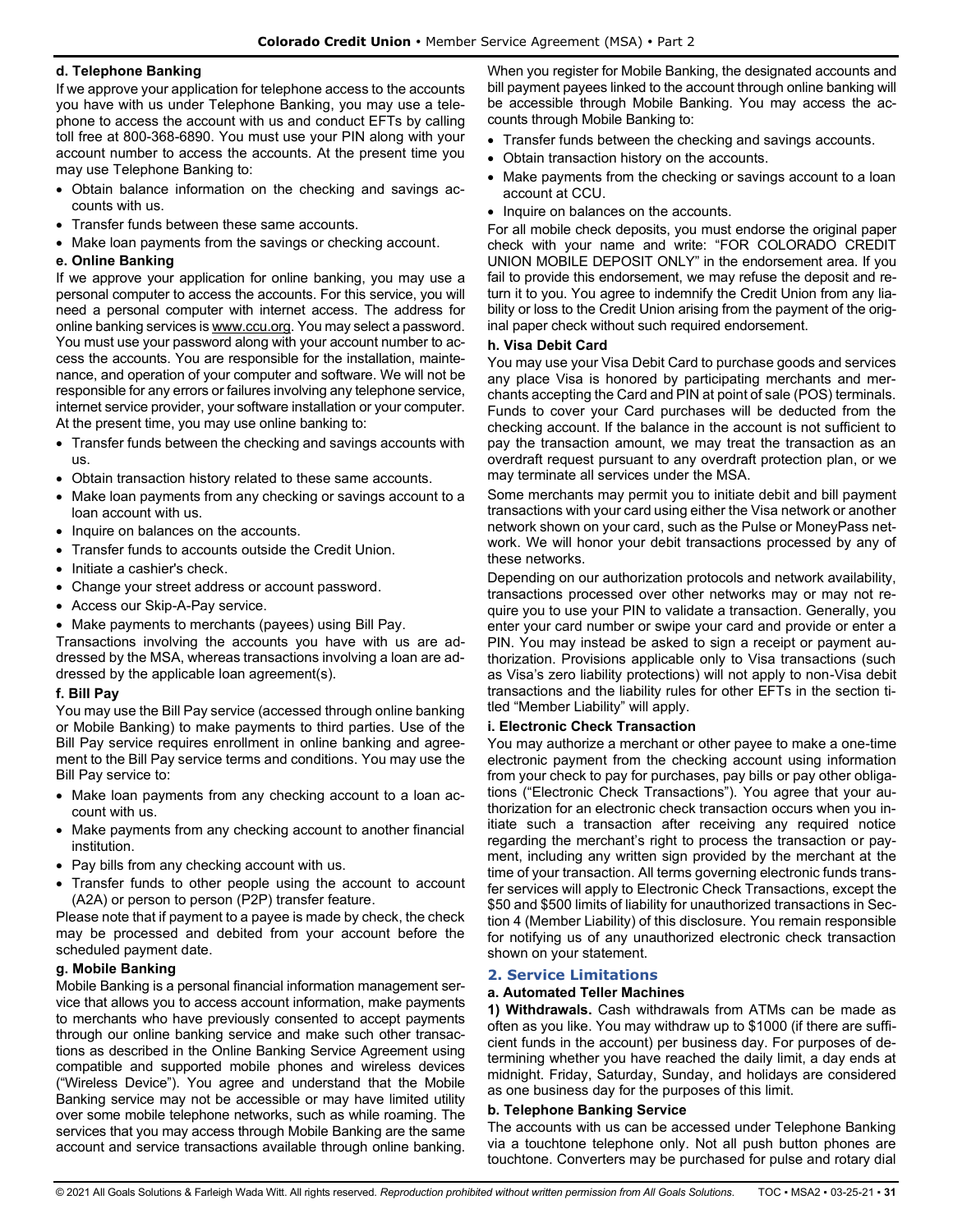phones. Telephone Banking will be available for your convenience seven (7) days a week. This service may be interrupted for a short time each day for data processing. If you call during this time, you will hear a message directing you to call back. There are no limits to the number of inquiries, transfers or withdrawal requests you may make in any one day. No transfer or withdrawal may exceed the funds available in an account with us. We reserve the right to refuse any transaction which would draw upon insufficient funds, exceed a credit limit, lower an account below a required balance or otherwise require us to increase our required reserve on the account.

# **c. Online Banking Service**

**1) Transfers.** You may make funds transfers to the accounts with us, or other accounts you authorize, as often as you like. Bill Pay transactions may not exceed \$9,999.99 per transaction. You may transfer or withdraw up to the available balance in the account or available credit line at the time of the transfer, except as limited under other agreements. We reserve the right to refuse any transaction that would draw upon insufficient or unavailable funds, lower an account below a required balance or otherwise require us to increase our required reserve on the account.

**2) Account Information.** Account balance and transaction history information may be limited to recent account information. The availability of funds for transfer or withdrawal may be limited, due to the processing time for ATM transactions and our Funds Availability of Deposits disclosure.

**3) E-Mail and Stop Payment Requests.** We may not immediately receive e-mail communications that you send and we will not take action based on e-mail requests until we actually receive your message and have a reasonable opportunity to act. Any stop payment request you transmit electronically is deemed to be a verbal request and will expire in fourteen (14) days unless confirmed in writing as addressed in the MSA. Contact us immediately regarding an unauthorized transaction or stop payment request.

# **d. Bill Pay A2A and P2P Transactions**

For A2A and P2P transfers, limits will be set at the time you use the service and will be disclosed to you prior to your use of the service.

# **e. Mobile Banking**

Mobile Banking transactions are limited to \$10,000 each. You are fully responsible for understanding how to use Mobile Banking before you actually do so, and you must use Mobile Banking in accordance with any use or operational instructions posted on our web site. You are also responsible for your use of your Wireless Device and the Mobile Banking Service software provided to you. If you authorize the use of biometric login (for example, fingerprint or retinal scan) for Mobile Banking, the service may be accessed using any biometric login recognized by your wireless device, even if it is not your own. If you have permitted another person to use their own biometrics to authorize activity on your wireless device, their biometrics will also gain access to Mobile Banking if you have authorized biometric login. We will not be liable to you for any losses caused by your failure to properly use Mobile Banking, the Software or your Wireless Device. You may experience technical or other difficulties related to Mobile Banking that may result in loss of data, personalization settings or other Mobile Banking interruptions. We assume no responsibility for the timeliness, deletion, misdelivery or failure to store any user data, communications or personalization settings in connection with your use of Mobile Banking. We assume no responsibility for the operation, security, or functionality of any Wireless Device or mobile network that you utilize to access Mobile Banking. Financial information shown on Mobile Banking reflects the most recent account information available through Mobile Banking, and may not be current. You agree that we are not liable for delays in updating account information accessed through Mobile Banking. We are not responsible for any actions you take based on information accessed through the

Mobile Banking app that is not current. If you need the most current account information, you agree to contact us directly.

# **f. Visa Debit Card**

There is no limit on the number of Visa Debit Card purchase transactions you may make during a statement period. Visa purchases are limited to the balance available in an account In addition, you may not make more than \$2,500 in purchases in one day. We reserve the right to refuse any transaction that would draw upon insufficient funds or require us to increase our required reserve on the account. We may set other limits on the amount of any transaction, and you will be notified of those limits. You are solely responsible for any disputes you may have with merchandise or services received using the Visa Debit Card. We are not responsible for any damages, liability or settlement resolution as a result of the misrepresentation of quality, price, or warranty of goods or services by a merchant.

The use of a Card and Account with us are subject to the following conditions:

**1) Ownership of Cards.** Any Card or other device that we supply to you is our property and must be immediately returned to us, or to any person whom we authorize to act as our agent, or to any person who is authorized to honor the Card, according to instructions. The Card may be repossessed at any time at our sole discretion without demand or notice. You cannot transfer the Card or Account to another person.

**2) Honoring the Card.** Neither we nor merchants authorized to honor the Card will be responsible for the failure or refusal to honor the Card or any other device we supply to you. If a merchant agrees to give you a refund or adjustment, you agree to accept a credit to the account with us in lieu of a cash refund. You may not use the Card for any illegal or unlawful transaction. We may refuse to authorize any transaction that we believe may be illegal or unlawful.

**2) Visa Account Updater Service.** The account you have with us is automatically enrolled in the Visa Account Updater Service (VAU). The service is provided as a benefit in order to facilitate uninterrupted processing of recurring charges you have authorized. Under the VAU service, if you have authorized a participating merchant to bill your Card for recurring payments, your new Card number and expiration date will automatically be sent to that merchant if we change your Card number (i.e. when replacing a lost or stolen Card). Card numbers are only supplied to merchants who participate in the VAU service. Because not all merchants participate in the VAU service, you should still notify each merchant when your Card number changes in order to permit recurring payments to continue to be charged to the account. You may opt out of the VAU service at any time by calling us at 303-978-2274 or toll free at 800-828-2274.

**4) Currency Conversion; International Transaction Fee.** Purchases and withdrawals made in foreign countries will be billed to you in U.S. dollars. The currency conversion rate for international transactions, as established by Visa International, Inc., is a rate selected by Visa from the range of rates available in wholesale currency markets for the applicable central processing date, which may vary from the rate Visa itself receives, or the governmentmandated rate in effect for the applicable central processing date. In addition, you will be charged an International Transaction Fee as set forth in "Our Rates & Service Charges" for any card transaction at a location in a foreign country or with a merchant located in a foreign country even if you initiate the transaction from within the United States.

# <span id="page-31-0"></span>**3. Security of Personal Identification Number**

The Personal Identification Number (PIN) is established for your security purposes. The PIN is confidential and should not be disclosed to third parties or recorded. You are responsible for safekeeping your PIN. You agree not to disclose or otherwise make your PIN available to anyone not authorized to sign on the accounts with us. If you authorize anyone to have or use your PIN, that authority will continue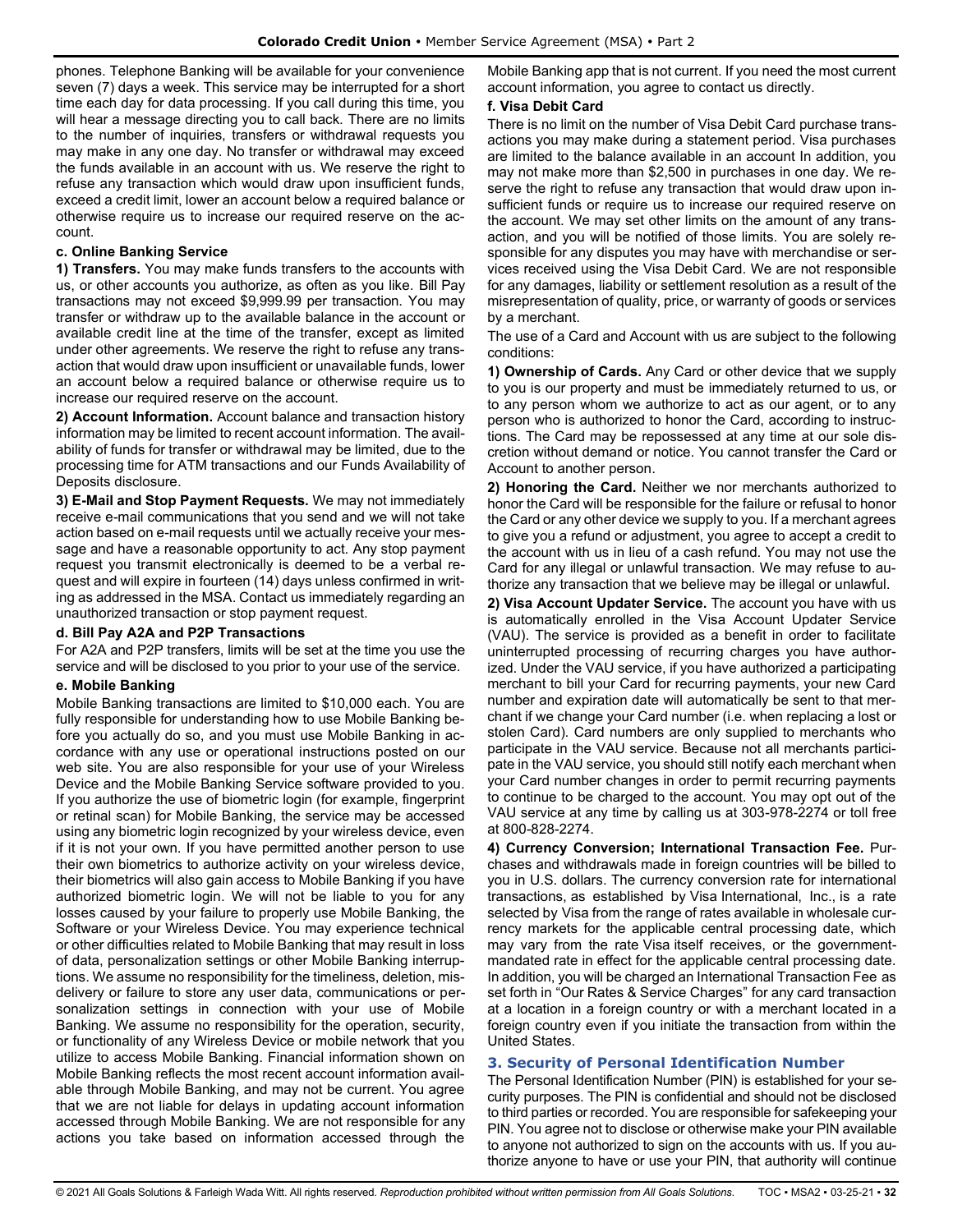until you specifically revoke such authority by notifying us. You understand that person may use online banking, online services or debit card to review all of your account information and make account transactions. Therefore, we are entitled to act on transaction instructions received using your PIN and you agree that the use of your PIN will have the same effect as your signature in authorizing transactions.

If you authorize anyone to use your PIN in any manner, that authority will be considered unlimited in amount and manner until you specifically revoke such authority by notifying us and changing your PIN immediately. You are responsible for any transactions made by such persons until you notify us that transactions and access by that person are no longer authorized and your PIN is changed. If you fail to maintain or change the security of these PINs and we suffer a loss, we may terminate your electronic fund transfer and account services immediately.

# <span id="page-32-0"></span>**4. Member Liability**

You are responsible for all transfers you authorize using your EFT services as explained in this disclosure, which is part of the MSA. If you permit other persons to use an EFT service, Card or PIN, you are responsible for any transactions they authorize or conduct on any of the accounts you have with us. However, tell us at once if you believe anyone has used the account, Card or PIN and accessed the accounts with us without your authority, or if you believe an electronic fund transfer has been made without your permission using information from your check. Telephoning is the best way of keeping your possible losses down. For Visa Debit Card purchase transactions, if you notify us of your lost or stolen card, you will not be liable for any losses, provided you were not negligent or fraudulent in handling the Card and you provide us with a written statement regarding your unauthorized Card claim, otherwise the following liability limits will apply. For all other EFT transactions except Electronic Check Transactions, if you tell us within two (2) business days, you can lose no more than \$50 if someone accessed the account with us without your permission. If you do not tell us within two (2) business days after you learn of the unauthorized use of the account or EFT service, and we can prove that we could have stopped someone from accessing the account without your permission if you had told us, you could lose as much as \$500. In no event will you be liable for more than \$50 for unauthorized withdrawals from a line of credit account.

Also, if your statement shows EFTs that you did not make, tell us at once. If you do not tell us within sixty (60) days after the statement was mailed or accessible to you, you may not get back any money lost after the sixty (60) days if we can prove that we could have stopped someone from making the transfers if you had told us in time. If a good reason (such as a hospital stay) kept you from telling us, we will extend the time periods. If you believe that someone has used the Card or PIN without your permission or you have lost your Card, call: 303-978-2274 or toll free at 800-828-2274, or write to us at: Colorado Credit Union, PO Box 270010, Littleton, CO 80127-0001.

# <span id="page-32-1"></span>**5. Business Days**

Our business days are Monday through Friday. Holidays are not included.

# <span id="page-32-2"></span>**6. Charges for EFT Services**

There are certain charges for EFT services, as described on the Our Rates & Service Charges disclosure. We reserve the right to impose service charges at a future date after we give you notice of such changes as required by law. If you request a transfer or check withdrawal from your personal line of credit account, such transactions may be subject to charges under the terms and conditions of your loan agreement. If you use an ATM that is not operated by us, you may be charged an ATM surcharge by the ATM operator or an ATM network utilized for such a transaction. The ATM surcharge

will be debited from the account with us if you elect to complete the transaction.

# <span id="page-32-3"></span>**7. Right to Receive Documentation**

# **a. Periodic Statements**

All EFT transactions will be recorded on your periodic statement. You will receive a statement at least once every quarter. If you have an EFT transaction, you will receive a statement monthly.

# **b. Preauthorized Credits**

If you have a direct deposit made to the account at least once every sixty (60) days from the same source and you do not receive a receipt (such as a pay stub), you can use Telephone Banking or online banking or you can call us at 303-978-2274 or toll free at 800-828- 2274 to find out whether or not the deposit has been made.

#### **c. Terminal Receipt**

You may get a receipt at the time you make any transaction of more than \$15 using an ATM, POS terminal or Visa Debit Card.

# <span id="page-32-4"></span>**8. Account Information Disclosure**

We will maintain the confidentiality and privacy of your information in accordance with our Privacy Notice. We will disclose information to third parties about the account or the transfers you make in the following circumstances:

- As necessary to complete transfers.
- To verify the existence of sufficient funds to cover specific transactions upon the request of a third party, such as a credit bureau or merchant.
- To comply with government agency or court orders.
- If you give us your written permission.

# <span id="page-32-5"></span>**9. Our Liability for Failure to Make Transactions**

If we do not complete a transfer to or from an account with us on time or in the correct amount according to the MSA, we will be liable for your actual transaction loss or damage. Our sole responsibility for an error in a transfer will be to correct the error. You agree that neither we nor the service providers are responsible for any loss, property damage, or bodily injury, whether caused by the equipment, software, Credit Union, or by internet browser providers such as Microsoft (Microsoft Internet Explorer), Apple (Safari), Mozilla (Firefox), Google (Chrome) or by Internet access providers or by online service providers or by an agent or subcontractor for any of the foregoing. Nor will we or the service providers be responsible for any direct, indirect, special, or consequential economic or other damages arising in any way out of the installation, download, use, or maintenance of the equipment, software, online access services, or Internet browser or access software. In this regard, although we have taken measures to provide security for communications from you to us via the online banking service and may have referred to such communication as "secured," we cannot and do not provide any warranty or guarantee of such security. In states that do not allow the exclusion or limitation of such damages, our liability is limited to the extent permitted by applicable law. We will not be liable for the following:

- If, through no fault of ours, you do not have adequate funds in an account to complete a transaction, the account is closed or the transaction amount would exceed your credit limit on your line of credit.
- If you used the wrong identification code or you have not properly followed any applicable computer, Internet or Credit Union instructions for making transfers.
- If your computer fails or malfunctions or if our online banking system was not properly working and such a problem should have been apparent when you attempted such a transaction.
- If the ATM where you are making the transfer does not operate properly, does not have enough cash or you use a Card improperly.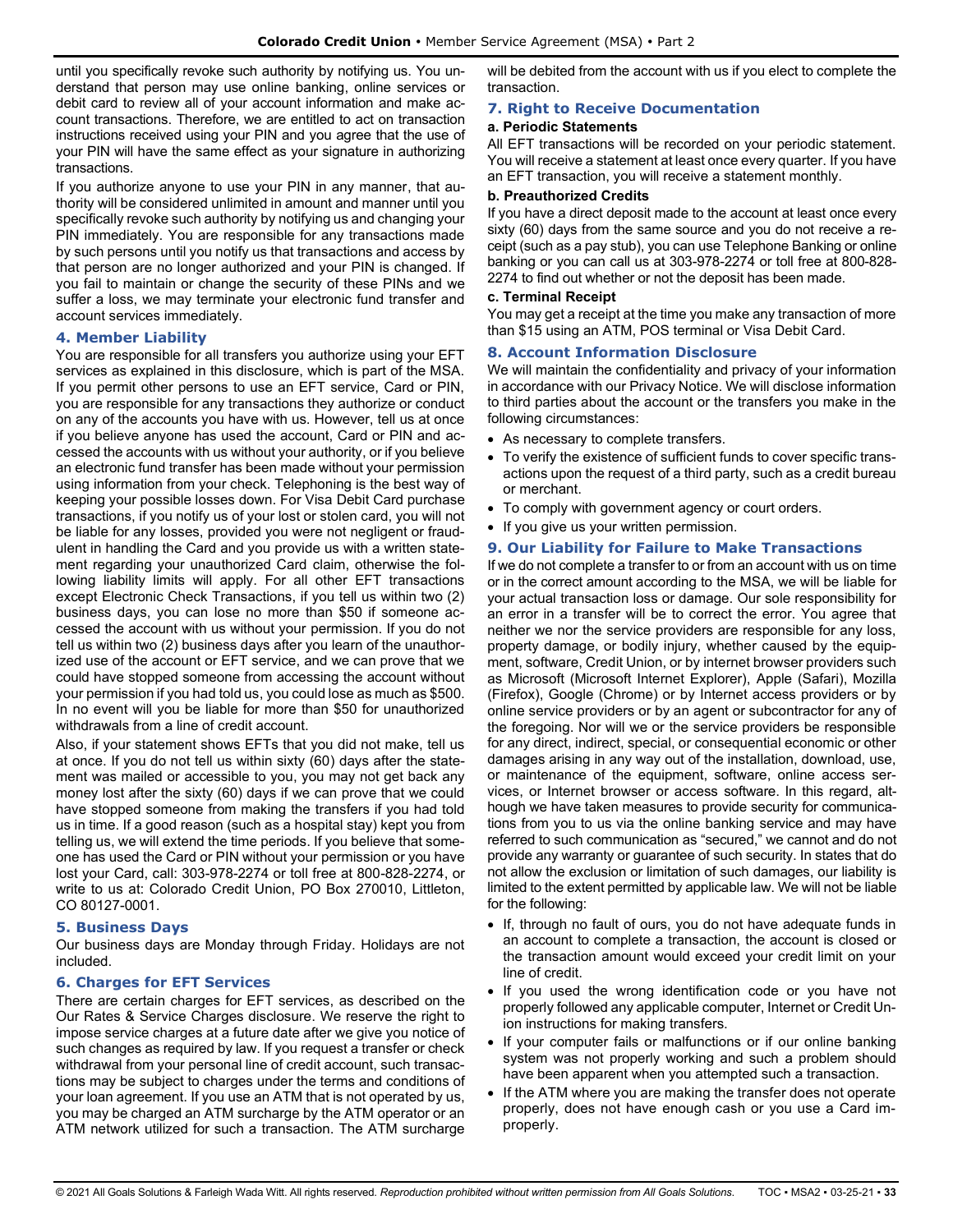- If circumstances beyond our control (such as fire, flood, telecommunication outages, postal strikes, equipment, or power failure) prevent the transaction.
- If the account with us is frozen because of a delinquent loan or is subject to a legal process or other claim.
- If the error was caused by a system beyond our control such as your Internet Service Provider, any computer virus, or problems related to software not provided by us.
- If you have not given us complete, correct, and current instructions so we can make a transfer.
- If the error was caused by any applicable ATM or payment system network. The ATM machine may retain a Card in certain instances, in which event you may contact us about its replacement.

We may establish other exceptions in addition to those listed above.

### <span id="page-33-0"></span>**10. Termination of EFT Services**

You agree that we may terminate your use of any EFT services if you, or any authorized user of an account or PIN, breach any term of the MSA, or if we have reason to believe that there has been an unauthorized use of a Card, account or identification code.

You or any other party to the account can terminate your use of any EFT services by notifying us in writing. Termination of service will be effective the first business day following receipt of your written notice. However, termination of EFT services will not affect the rights and responsibilities of the parties under the MSA for transactions initiated before termination.

### <span id="page-33-1"></span>**11. Preauthorized Electronic Fund Transfers**

### **a. Stop Payment Rights**

If you have arranged in advance to allow a third party to make regular EFTs from the account(s) with us for money you owe them, you may stop payment of these preauthorized transfers from the account. You must notify us verbally or in writing at any time up to three (3) business days before the scheduled date of a preauthorized transfer. We may require written confirmation of the stop payment order to be made within fourteen (14) days of any verbal notification. If we do not receive the written confirmation, the verbal stop payment order will cease to be binding fourteen (14) days after it has been made.

#### **b. Notice of Varying Amounts**

If regular payments may vary in amount, the person you are going to pay is required to tell you ten (10) days before each payment when it will be made and how much it will be. You may choose instead to get this notice only when the payment would differ by more than a certain amount from the previous payment or when the account would fall outside certain limits that you set.

#### **c. Liability for Failures on Preauthorized Transfers**

If you order us to stop one of these payments three (3) business days or more before the transfer is scheduled, and we do not do so, we will be liable for your losses or damages.

# <span id="page-33-2"></span>**12. Notices**

We reserve the right to change the terms of our EFT services. We will mail or make accessible a notice to you at least twenty-one (21) days before the effective date of any change, as required by law. Use of any EFT service is subject to existing regulations governing the account with us and any future changes to those regulations.

#### <span id="page-33-3"></span>**13. Statement Errors**

In case of errors or questions about EFTs, telephone us at 303-978- 2274 or toll free at 800-828-2274 and send us a written notice. We must hear from you no later than sixty (60) days after we sent the first statement on which the problem appears. In your notice:

- Tell us your name and account number.
- Describe the transfer you are unsure about, and explain as clearly as you can why you believe it is an error or why you need more information.
- Tell us the dollar amount of the suspected error.

If you tell us verbally, we may require that you send us your complaint or question in writing within ten (10) business days. We will tell you the results of our investigation within ten (10) business days after we hear from you and will correct any error promptly. For errors related to transactions occurring within thirty (30) days after the first deposit to the account (new accounts), we will tell you the results of our investigation within twenty (20) business days. If we need more time, however, we may take up to forty-five (45) days to investigate your complaint or question (ninety (90) days for POS (point of sale) transaction errors, new account transaction errors, or errors involving transactions initiated outside the United States). If we decide to do this, we will recredit the account within ten (10) business days (five (5) business days for Visa Debit Card transactions) for the amount you think is in error, so that you will have the use of the money during the time it takes us to complete our investigation. If we ask you to put your complaint or question in writing and we do not receive it within ten (10) business days, we may not recredit the account.

If we decide after our investigation that an error did not occur, we will deliver or mail to you an explanation of our findings within three (3) business days after the conclusion of our investigation. If you request, we will provide you copies of documents (to the extent possible without violating other members' rights to privacy) used in our conclusion that the error did not occur.

### <span id="page-33-4"></span>**14. ATM Safety Notice**

The following information is a list of safety precautions regarding the use of Automated Teller Machine (ATM) and night deposit facilities.

- Be aware of your surroundings, particularly at night.
- Consider having someone accompany you when the ATM or night deposit facility is used after dark.
- If another person is uncomfortably close to you at the time of your transaction, ask the person to step back before you complete your transaction.
- Refrain from displaying your cash at the ATM or night deposit facility. As soon as your transaction is complete, place your money in your purse or wallet. Count the cash later in the safety of your car or home.
- If you notice anything suspicious at the ATM or night deposit facility, consider using another ATM or night deposit facility or coming back later. If you are in the middle of a transaction and you notice something suspicious, cancel the transaction, take your card or deposit envelope, and leave.
- If you are followed after making a transaction, go to the nearest public area where people are located.
- Do not write your Personal Identification Number or code on your card.
- <span id="page-33-5"></span>• Report all crimes to law enforcement officials immediately.

# **Funds Availability of Deposits**

"Funds Availability of Deposits" explains our policy for the availability of deposits to the checking accounts you have with us. Deposits to other accounts with us may be subject to longer holds on funds at our sole discretion. Deposits made through Mobile Banking will be subject to holds in our discretion and are not subject to this policy.

#### <span id="page-33-6"></span>**1. General Policy**

Our policy is to make funds from your deposits available to you on the business day after the business day we receive your deposit. Funds from electronic deposits will be available on the day we receive your deposit. The first \$225 from a deposit of checks will be available on the business day we receive your deposit. Funds from deposits made at ATMs will not be available until the first (1st) business day after the day of your deposit. Once they are available, you can withdraw the funds in cash and we will use the funds to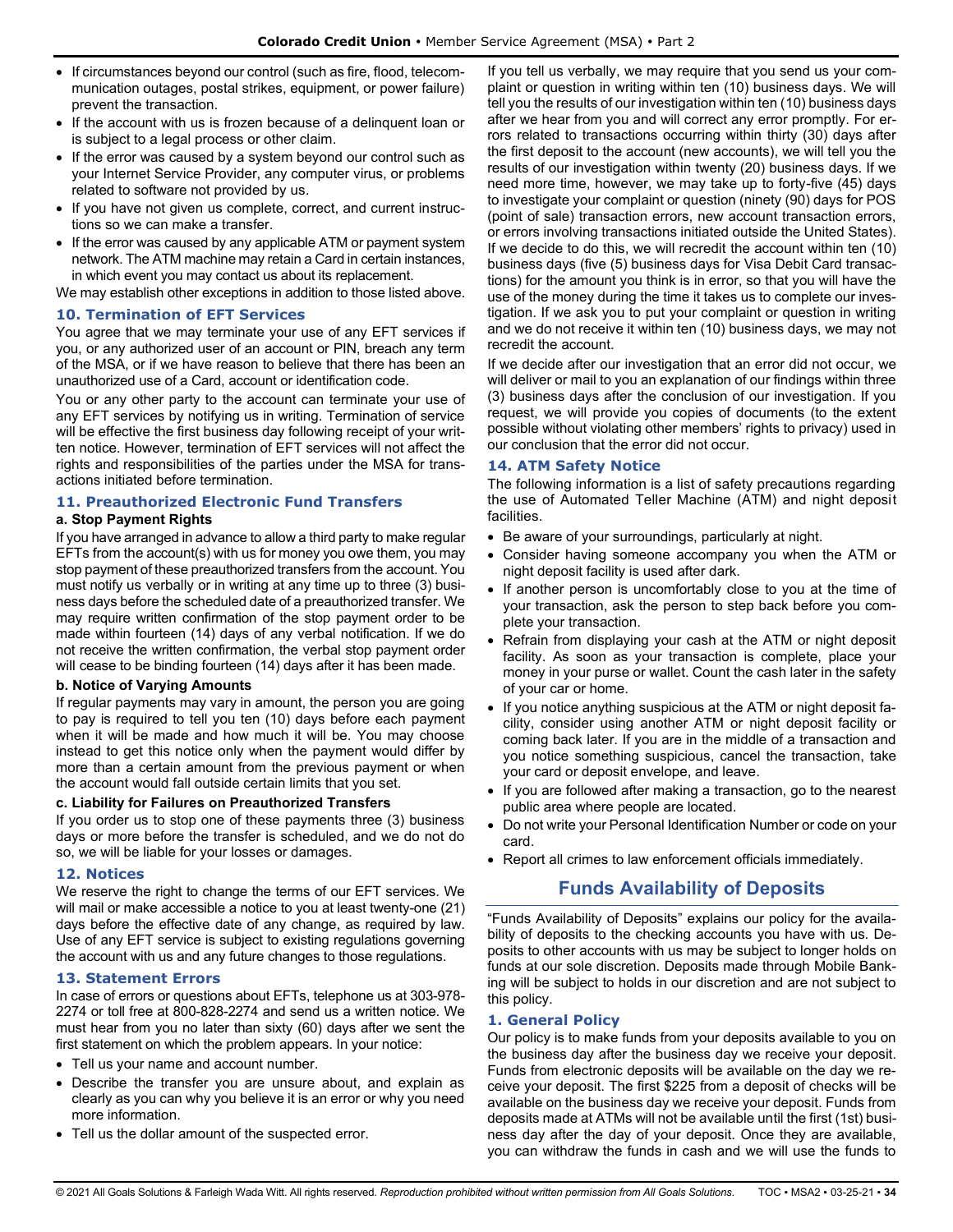pay your checks and electronic fund transfers (EFTs) on the account you have with us. For determining the availability of the funds from your deposits, every day is a business day, except Saturdays, Sundays and federal holidays. If you make a deposit before 6:00 p.m. on a business day we are open, we consider that to be the day of your deposit. However, if you make a deposit after 6:00 p.m. or on a day we are not open, we will consider that deposit made on the next business day we are open. Deposits made at an ATM or through Remote Deposit Capture after 3:00 p.m. or on a Saturday, Sunday or holiday will be credited to the account on the next business day we are open. Deposits made at an ATM after midnight are considered deposited on the next business day the we are open.

# <span id="page-34-0"></span>**2. Reservation of Right to Hold**

In some cases, we will not make all of the funds that you deposit by check available to you on the business day after we receive your deposit. Depending on the type of check you deposit, funds may not be available until the second (2nd) business day after the day of your deposit. However, the first \$225 of your deposit will be available on the first (1st) business day. If we are not going to make all of the funds from your deposit available on the first (1st) business day, we will notify you at the time you make your deposit. We will also tell you when the funds will be available. If your deposit is not made directly to one of our employees, or if we decide to take this action after you have left the premises, we will mail you the notice by the day after we receive your deposit. If you need the funds from a deposit right away, you should ask us when the funds will be available.

### <span id="page-34-1"></span>**3. Holds on Other Funds**

If we cash a check for you that is drawn on another financial institution, or if we provide cash back on a check you deposit, we may withhold the availability of a corresponding amount of funds that are already in the account you have with us. (We do this because the check can be returned by the institution on which it is drawn.) The funds withheld in an account will be available at the time funds from the check cashed would have been available. If we take a check for deposit that is drawn on another financial institution, we may make funds from the deposit available for withdrawal immediately but delay your availability to withdraw a corresponding amount of funds that you have on deposit in another account with us. The funds in the other account would then not be available for withdrawal until the time periods described in this disclosure for the type of check you deposited.

#### <span id="page-34-2"></span>**4. Longer Delays May Apply**

We may delay your ability to withdraw funds from a check deposited into an account with us for an additional number of days under certain circumstances. Federal law provides exceptions to the federal funds availability schedules when:

- We believe a check you deposit will not be paid.
- You deposit checks totaling more than \$5,525 on any one day.
- You deposit a check that has been returned unpaid.
- You have overdrawn an account with us repeatedly in the last six (6) months.
- There is an emergency, such as failure of communications or computer equipment.

We will notify you if we delay your ability to withdraw funds for any of these reasons, and we will tell you when the funds will be available. They will generally be available no later than the seventh (7th) business day after the day of your deposit.

#### <span id="page-34-3"></span>**5. Special Rules for New Accounts**

The following rules may apply during the first thirty (30) days after you start a new account with us:

- **a.** Funds from electronic direct deposits will be available on the day we receive the deposit.
- **b.** Funds from deposits of wire transfers, and the first \$5,525 of a day's total deposits of cashier's, certified, teller's, traveler's,

and federal, state, and local government checks will be available on the first (1st) business day after the day of the deposit if the deposit meets certain criteria (for example, the check must be payable to you). If your deposit of one of these types of checks other than a U.S. Treasury check is not made in person to one of our employees, the first \$5,525 will not be available until the second (2nd) business day after the day of your deposit. The excess over \$5,525 may not be available until the ninth (9th) business day after the day of your deposit.

**c.** Funds from all other check deposits may not be available until the eleventh (11th) business day after the day of your deposit.

#### <span id="page-34-4"></span>**6. Foreign Checks**

Checks drawn on financial institutions located outside the United States are not subject to these policies. Such checks must be specifically identified and processed. Generally, availability of funds from foreign check deposits will be delayed until we have collected the funds from the institutions on which they are drawn.

# **Wire Transfer Agreement**

<span id="page-34-5"></span>By signing a Wire Transfer Request ("Wire Transfer Request") or requesting or authorizing a representative of yours to initiate a wire transfer request, you agree to the terms and conditions of this Wire Transfer Agreement ("Agreement"). This Wire Transfer Agreement between Colorado Credit Union ("Credit Union") and Member and its authorized agents (hereafter "Member") governs the origination and receipt of wire transfers on behalf of the Member. This Wire Transfer Agreement and the Member Service Agreement shall apply to any funds transfer as defined in Article 4A of the Uniform Commercial Code ("UCC Article 4A").

#### **a. Definitions**

UCC Article 4A and Federal Reserve Regulation J establish a comprehensive legal framework covering the duties, responsibilities and liabilities of all parties involved in a funds transfer. Unless otherwise specified in this Agreement, the definitions in UCC Article 4A and Federal Reserve Regulation J apply to terms used in this Agreement. The party whom the Member is transferring the funds to is the "Beneficiary." The bank or financial institution at which the Beneficiary maintains the account to which the funds are being transferred or the bank disbursing the funds to the Beneficiary is the "Beneficiary Bank." The entire series of transactions, commencing with the request for a wire transfer, up until and including the payment to the Beneficiary shall be referred to as a "funds transfer" or "wire transfer."

#### **b. Service Description**

The Credit Union offers a wire transfer service that enables Members to transfer funds by wire from specific Member account(s) to any other account(s) specified by the Member, whether such accounts are at the Credit Union or another financial institution. Members may initiate a funds transfer by contacting the Credit Union in the manner the parties mutually agree. The Member selects the day the funds transfer should occur and the Credit Union will, subject to the terms and conditions set forth in the Wire Transfer Request, send the funds transfer on the designated date in accordance with the instructions outlined by the Member.

#### **c. Funds Transfer Business Days & Cutoff Times**

Funds transfers occur on non-holiday weekdays (Monday through Friday) only. The Credit Union's cut-off time for domestic wires is 5:00 pm on each weekday that the Credit Union is open that is not a holiday. The Credit Union's cut-off time for International wires is 4:00 pm on each weekday that the Credit Union is open that is not a holiday. Payment orders received after the applicable cut-off times may be treated as having been received on the next following business day and processed accordingly. Wire requests may be subject to further review which may cause a delay or cancellation of the request. The receiving institution may also take additional time to process. The Credit Union may establish or change from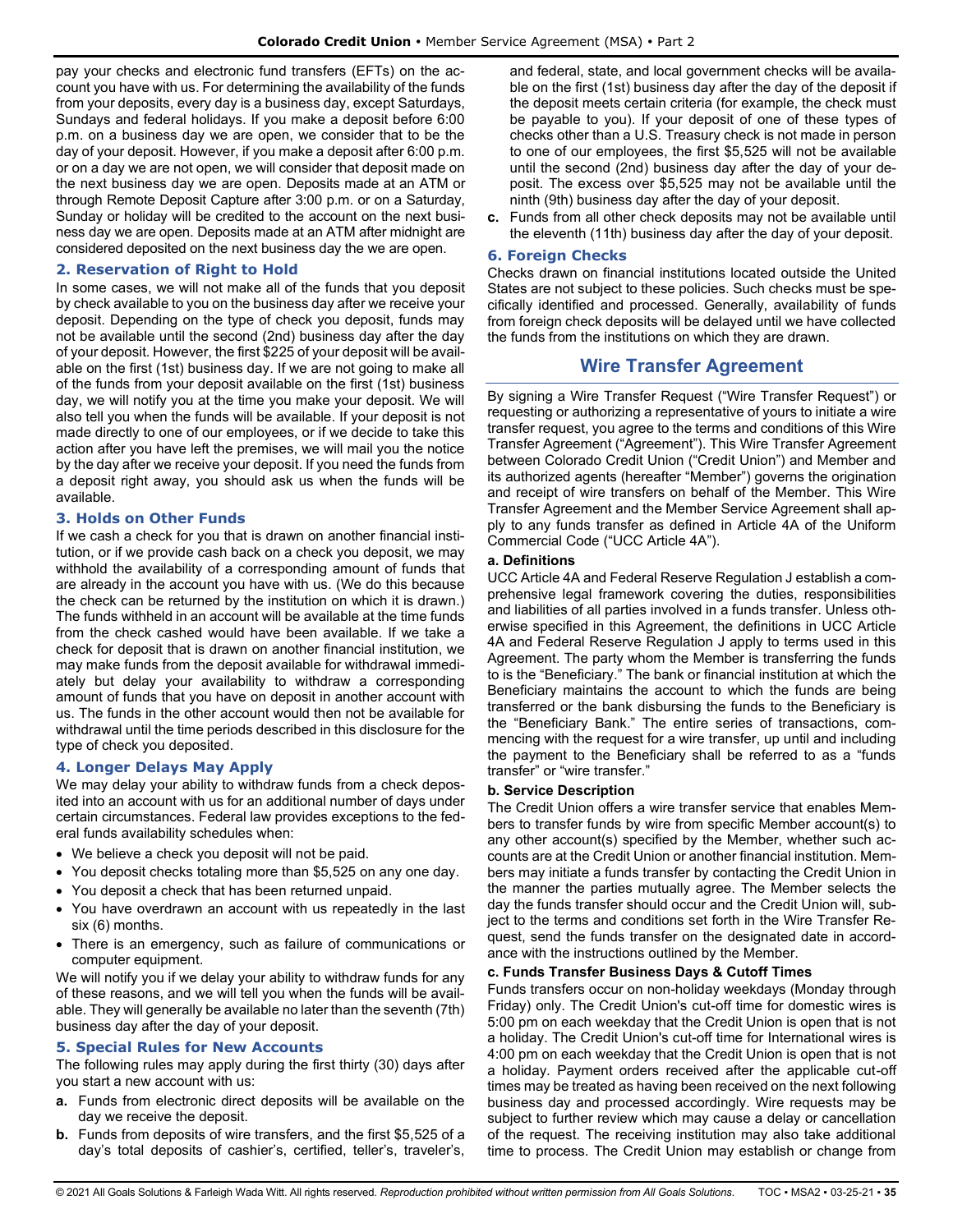time to time cutoff times for the receipt and processing of Wire Transfer Requests, amendments, or cancellations. Wire transfers, cancellations or amendments received after the applicable cutoff time may be treated as having been received on the next business day and processed accordingly.

### **d. Restriction on Internet Gambling Transactions**

You may not initiate any wire transfer to facilitate any transaction related to internet gambling.

### **e. Service Charges**

The Credit Union may charge an account(s) for the amount of any funds transfer initiated by any person authorized to the account from which the funds transfer is to be made, any Wire Transfer Recurring Charges and any additional applicable charges for wire transfers set forth in "Our Rates & Service Charges" disclosure. All service charges are subject to change from time to time at the discretion of the Credit Union.

### **f. Member Indemnity**

The Member shall be liable to the Credit Union for and shall indemnify and hold the Credit Union harmless from any and all claims, causes of action, damages, expenses (including reasonable attorney fees and other legal expenses), liabilities and other loses resulting from acts, omissions, by the Member or any other person acting on the Member's behalf, including without limitation: (i) a breach by the Member of any provision of this Agreement; (ii) the Credit Union debiting or crediting the account of any person as requested by the Member; (iii) the failure to act or the delay by any financial institution other than the Credit Union; and (iv) the Credit Union accepting any verbal wire transfer requests or information by telephone without the signature or proper identification of Member or Member's representative requesting the transfer.

# **g. Credit Union Liability**

The Credit Union shall be responsible only for performing the wire transfer services provided in this Agreement and should be liable only for its negligence or willful misconduct in performing the services. The Credit Union shall not be liable for acts or omissions by the Member or any other person; including without limitation any wire transfer system, any federal reserve bank, any Beneficiary Bank, and any Beneficiary, none of which shall be deemed the Credit Union's agent. Without limitation, the Credit Union may be excused from delaying or failing to act if caused by illegal constraint, interruption of transmission or communications facilities, equipment failure, war, emergency conditions, strikes or other circumstances beyond the Credit Union's control. In no event shall the Credit Union be liable for any consequential, special, punitive or indirect losses or damages incurred relating to this Agreement, including without limitation, subsequent wrongful dishonor resulting from the Credit Union's acts or omissions.

# **h. Notice of Errors**

All transfers will appear on the Member's regular account statement. It is the Member's obligation to examine the statement for any discrepancy concerning any Wire Transfer. If the Member fails to notify the Credit Union of any such discrepancy within thirty (30) days after transmission of the statement or other sufficient information to detect such discrepancy, the Credit Union shall not be liable for and the Member shall indemnify and hold the Credit Union harmless from any loss of interest with respect to the Wire Transfer and any other loss which could have been avoided had the Member given such notice. Within sixty (60) days after notification that the Wire Transfer has been executed, the Credit Union must be notified of any errors, delays or other problems related to the order. If the Member fails to notify the Credit Union within sixty (60) days after receiving the statement, the Member is precluded from any claim against the Credit Union. In the event that the funds transfer is delayed or erroneously executed and a loss is suffered as a result of the Credit Union's error, its sole obligation is to pay or refund such amounts as may be required by applicable law. If the Credit Union becomes obligated under Article 4A to pay interest, the rate of interest to be paid shall be equal to the dividend rate on a daily basis, applicable to the account at the Credit Union to which the funds transfer should have been made or from which the funds transfer was made.

### **i. International Wire Transfers**

The Member acknowledges that international wire transfers may take as much as 30 days to be received by the beneficiary bank or financial institution. Any inaccurate or missing information in the payment order may result in unnecessary delays or non-receipt of funds. Because of this, and because of variations in banking laws in other countries, the Credit Union cannot guarantee safe completion of international wire transfers. All wires will be sent in U.S. Dollars. The Member bears any risk associated with exchange rates.

# **j. Security Procedures**

When a Wire Transfer Request is issued by a Member, the Credit Union's security procedure may involve use of identification methods that may include photo identification requirements, signature verification, data/password verification, use of a personal identification number, and callback procedures agreed by the Member and the Credit Union. The Credit Union and the Member have agreed to any security procedure option(s) selected above in Section 5 and the format requirements as shown on the Credit Union's current Wire Transfer Request form for each transfer request (and cancellation of a transfer request) transmitted to the Credit Union. In addition, the Credit Union may but is not required to take additional actions to those selected to verify the identification of the Member or its agents, or to detect any error in the transmission or content of any wire transfer request. Any of these additional procedures will not be considered part of this agreement and may only be used periodically. Provided the Credit Union complies with the security procedures selected by the Member and accepted by Credit Union, the Member shall be liable for payment of the transferred amount plus transfer service charges, even if the transfer request is not actually transmitted or authorized by the Member. If the Credit Union does not follow the agreed security option, but can prove the Wire Transfer Request was originated by the Member, the Member will still be liable for the transfer amount plus transfer service charges. The Member authorizes the Credit Union to record electronically or otherwise any telephone calls relating to any transfer under this Agreement. The security procedures established hereunder are commercially reasonable and Member agrees to comply in all respects with such procedures.

#### **k. Inconsistent Data and Rejections by Credit Union**

If a Wire Transfer Request indicates an intermediary bank or Beneficiary Bank inconsistently by name and identifying number, the execution of the Wire Transfer Request may be based solely upon the number even if the number identifies a bank different from the named bank or a person who is not a bank. If a Wire Transfer Request describes a Beneficiary inconsistently by name and account number, payment might be made to the Beneficiary Bank solely upon the account number even if the account number identifies a person different from the named Beneficiary. Member's obligations shall not be excused in these circumstances. The Credit Union may reject any Wire Transfer Request or incoming wire transfer that does not conform to the limitations, security procedures, or other requirements set forth in this Agreement, such as availability of funds on deposit. The Credit Union may reject, except when prohibited by law, at its sole discretion, any Wire Transfer Request it receives from the Member for any reason. The Credit Union shall notify the Member of the Credit Union's rejection of the transfer request by telephone, electronic message or U.S. Mail. The Credit Union will comply with regulations issued by the U.S. Treasury's Office of Foreign Asset Control (OFAC) any Wire Transfer Request that is to an entity listed on OFAC's list of specially designated nationals and blocked persons by law the Credit Union shall not complete the transfer and shall "block" the funds until such time OFAC issues a written release to the Credit Union. The Credit Union shall have no liability to the Member as a result of Credit Union's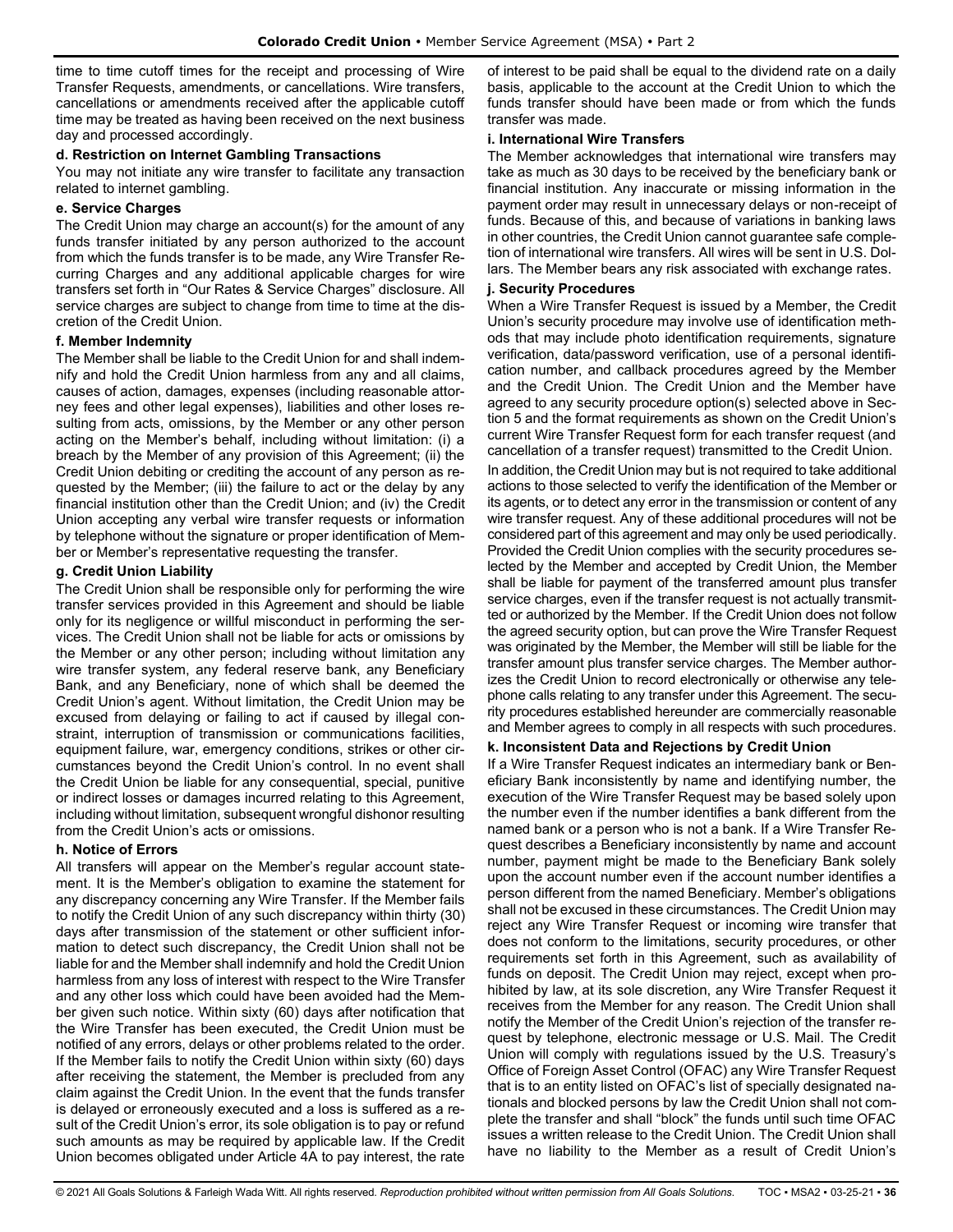rejection of any Wire Transfer Request or internal transfer if it complies with the terms of this Agreement.

### **l. Rejection of Credit Union's Wire Transfer Request**

If the Credit Union receives notice that a wire transfer transmitted by the Credit Union has been rejected, the Credit Union shall notify the Member of such rejection, including the reason given for rejection by telephone, electronic message or U.S. Mail. The Credit Union will have no further obligation to transmit the rejected wire transfer if it complied with this Agreement with respect to the original Wire Transfer Request.

# **m. Cancellation and Change by Member**

The Member shall have no right to cancel or amend any Wire Transfer Request after receipt by the Credit Union; however, the Credit Union shall use reasonable efforts to act on a cancellation or change request so long as it is received from the Member or its authorized agent in accordance with the security procedure set forth in this Agreement and the Credit Union has reasonable time within which to act upon such instructions. The Credit Union shall have no liability if the cancellation or change is not effected. Any written notice to the Credit Union by the Member must be hand delivered or sent by U.S. Mail or express carrier to the main branch of the Credit Union at PO Box 270010, Littleton, CO 80127-0001.

### **n. Governing Law**

We may accept on your behalf, payments to the account that have been submitted by Fedwire and that are not subject to the Electronic Funds Transfer Act (Regulation E). Your rights and obligations with respect to such transfers shall be governed and construed in accordance with Regulation J, Subpart B-Funds Transfers through Fedwire, and the applicable Federal Reserve Bank Operating Circular. Whenever an ACH is used as part of the transaction that does not involve Fedwire, the rules of that ACH will govern that part of the transaction. Where none of the above-stated rules apply, the transactions contemplated by this Agreement shall be governed by the laws of the State of Colorado and UCC Article 4A. In the event of a dispute under this Agreement, the prevailing party shall be entitled to reasonable attorney fees and costs.

#### **o. Amendments, Assignments and Termination of Agreement**

The Credit Union shall be entitled to amend this Agreement at any time which will become effective immediately upon the Member's receipt of notification or upon later date specified in such notification. The Member may not amend any portion of this Agreement without the Credit Union's prior written consent at which time a new agreement will be established. Either the Credit Union or the Member may terminate this Agreement at any time by giving written notice to the other party. Termination by the Credit Union shall be effective immediately upon the Member's receiving written notice. Termination by the Member shall be effective the second business day following receipt of written notice. Any termination shall not affect any obligations occurring prior to termination.

# <span id="page-36-0"></span>**Important Information for Starting a New Account**

To help the government fight the funding of terrorism and money laundering activities, the U.S.A. Patriot Act requires all financial institutions to obtain, verify, and record information that identifies each person who starts an account. What this means for you: when you start an account, we will ask for your name, physical address, date of birth, taxpayer identification number, and other information that will allow us to identify you. We may also ask to see your driver's license or other identifying documents. We will let you know what additional information is required.